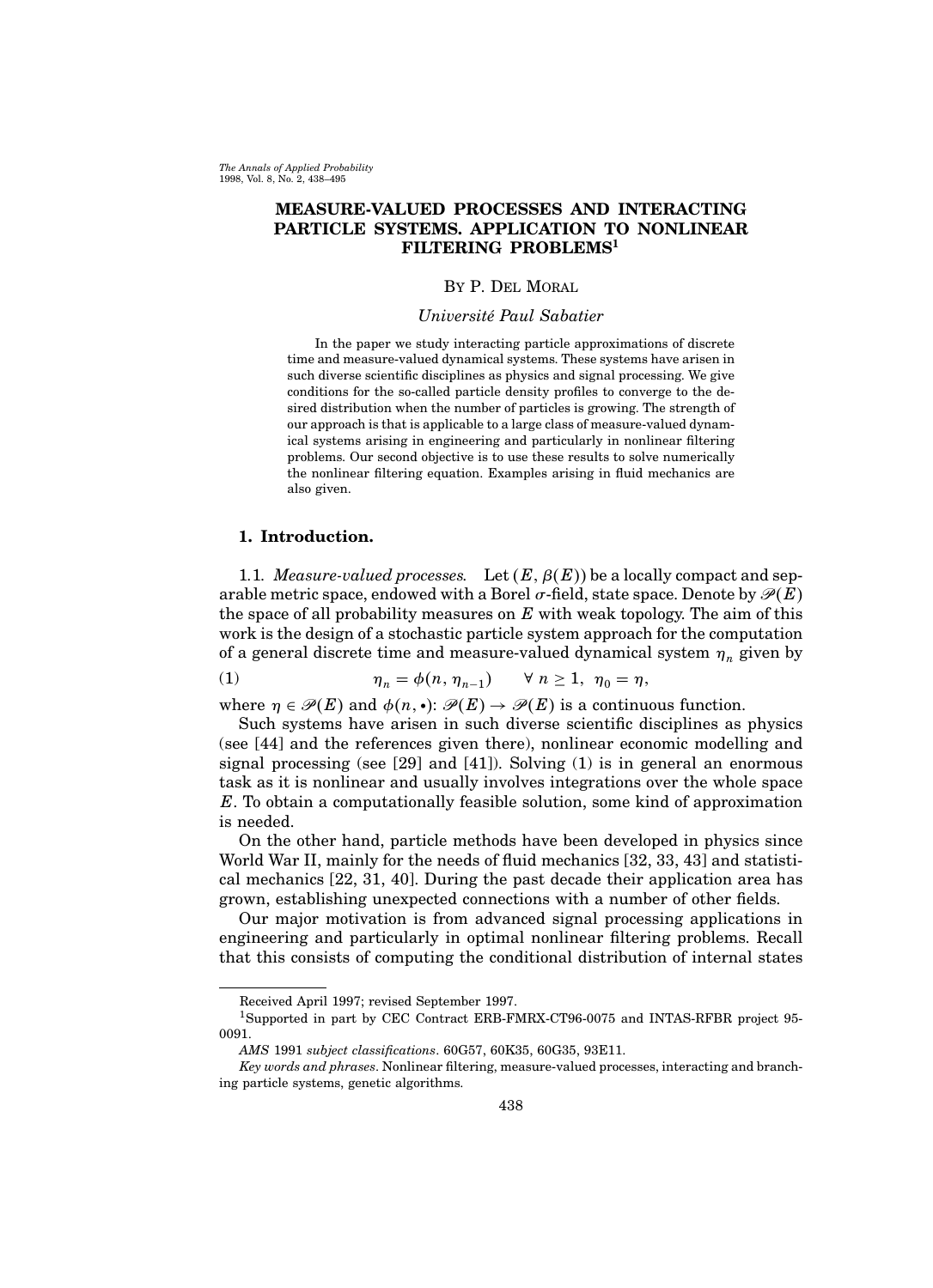in dynamical systems when partial observations are made, and random perturbations are present in the dynamics as well as in the sensors. With the notable exception of the linear-Gaussian situation or wider classes of models [1], optimal filters have no finitely recursive solution [7]. Nevertheless, guided by Bayes' rule, we will see that the dynamic structure of such conditional distributions can be viewed, under mild assumptions, as a special case of (1). In our formulation, the most important measure of complexity of the problem is now reduced to the infinite dimensionality of the state space  $\mathcal{P}(E)$ . The main advantage of dealing with (1) rather than the conditional expectation is that the solution of (1) is Markovian and the solution of the conditional expectation plant equation is not. Our claim that this formulation is the natural framework for formulating and solving problems in nonlinear filtering will be amply justified by the results which follow.

The paper has the following structure. After fixing the context within which we work, we introduce in Section 3 a stochastic particle system approach to solve (1). The particle systems described in this section will consist of finitely many particles and the systems as a whole will be Markov processes with product state space. In this framework, the transition for individual particles will depend on the entire configuration, so the particles are not independent and the evolution of an individual particle is no longer Markovian. The models to be treated in Section 3.1 are obtained by imposing various types of interactions on the motions of the particles. We begin in this section with the description of a simple particle system in which the interaction function depends only on the empirical measure of the particle system. Furthermore, it is shown that the so-called particle density profiles, that is, the random empirical measures of the particle system, converge to the solution of (1) as the number of particles is growing. The proof of convergence is based on the use of semigroup techniques in the spirit of Kunita [29] and Stettner [41].

Our next objective is to extend the above construction. In Section 3.2 we introduce general particle systems which include branchings and nonlinear interactions, and we also prove that the random empirical measures of the particle system weakly converge to the solution of (1) as the number of particles is growing. The proof of convergence involves essentially the same analytic techniques which are used in Section 3.1. We will examine as much of the theory as possible in a form applicable to general nonlinear filtering problems and to the master equations arising in fluid mechanics.

The strength of our approach is that it is applicable to a large family of measure-valued dynamical systems. Several examples are worked out in Section 3.3. One way in which our approach may be applied to fluid mechanics problems is discussed. We will only examine the convergence of the particle density profiles. In real problems, the crucial question is the convergence of the empirical measures of the particle system on the path space. These problems are quite deep and we shall only scratch the surface here. For a detailed discussion and a full treatment of the above questions, the reader is referred to [43, 44] and the references given there. However we emphasize that our proof uses only semigroup techniques and turns out to be more transparent.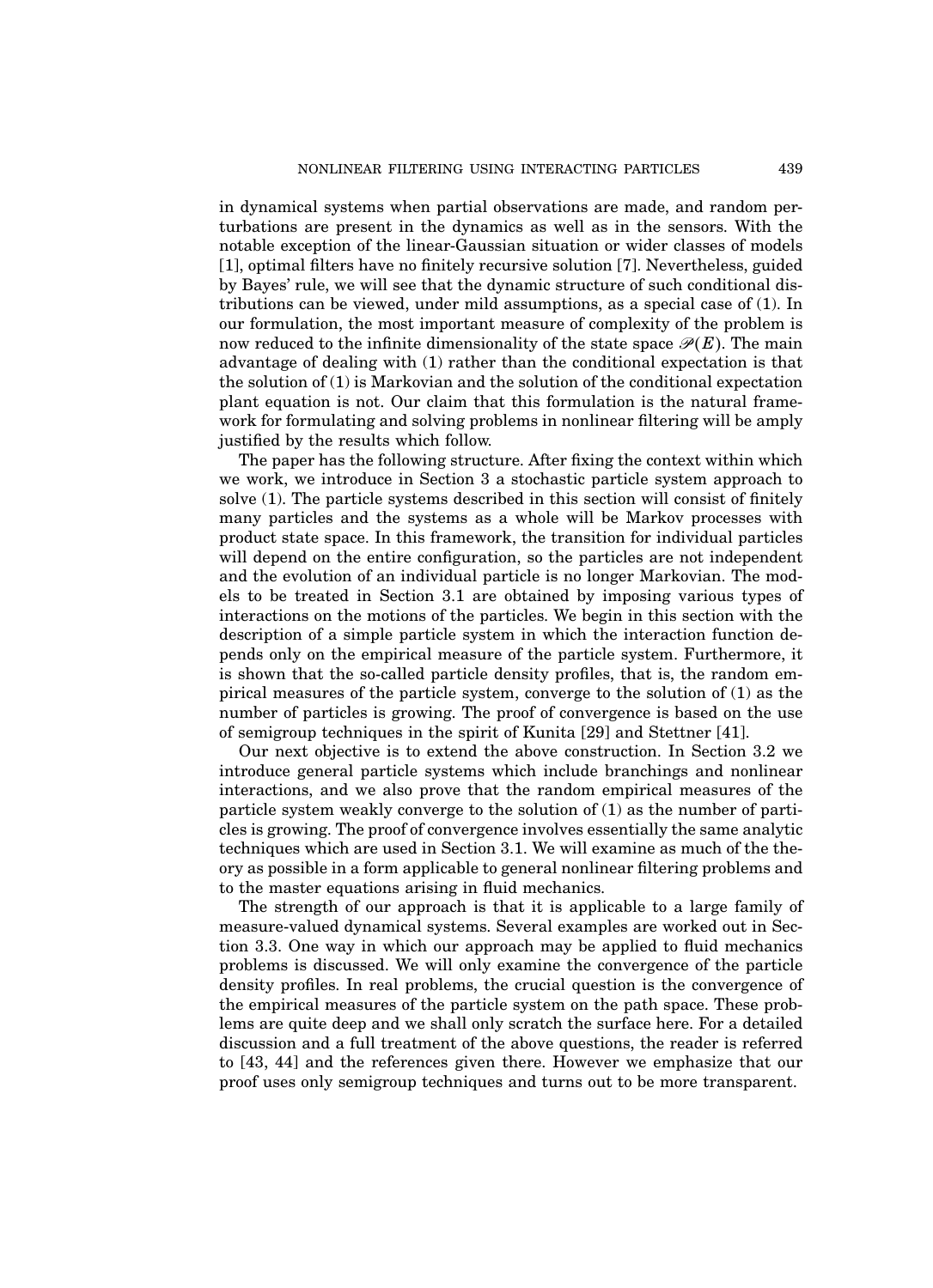In Section 4, we will use the results of Section 3 to describe several interacting particle approximations of the nonlinear filtering plant equation. This section is divided into two subsections. In Section 4.1 we present a general discussion of the nonlinear filtering theory and we formulate the filtering problem in such a way that the techniques of Section 3 can be applied. The design of our particle system approach is described in Section 4.2. We finish the paper with a description of general interacting particle resolutions.

1.2. Nonlinear filtering. In our development, special knowledge of nonlinear filtering theory is not assumed. For a detailed discussion of the filtering problem, the reader is referred to the pioneering paper of Stratonovich [42] and to the more rigorous studies of Shiryaev [39] and Kallianpur and Striebel [28]. More recent developments can be found in [34] and [35]. Some collateral readings such as [29], [41] and [7] will be helpful in appreciating the relevance of our approximations.

As far as the author knows, the various numerical methods based on fixed grid approximations, conventional linearization or determining the best linear filter (in the expected cost error sense) have never really coped with large-scale systems or unstable processes. They are usually far from optimal, particularly in high-noise environments, when there is significant uncertainty in the observations or when the nonlinearities are not suitably smooth. More precisely, it is in general impossible to identify an event space region  $R$  so that the trajectories of the state signal lie entirely in  $R$ ; therefore, it is difficult to use fixed grid methods. Moreover, it is well known that large state dependent noise has destabilizing effects on the dynamics of the best linear filter and tends to increase the magnitude of its gain.

It has been recently emphasized that a more efficient way is to use random particle systems to solve the filtering problem numerically. That particle algorithms are gaining popularity is attested by the recent papers; see [4, 5, 9–11, 16–18, 20, 21, 24, 45]. Instead of hand-crafting algorithms, often on the basis of ad hoc criteria, particle systems approaches provide powerful tools for solving a large class of nonlinear filtering problems.

Let us now briefly survey some different approaches and motivate our work. In [15] and [17] the author introduced particle methods where particles are independent of each other and weighted by regularized exponentials and he proposes minimal conditions which ensure the convergence to the optimal filter uniformly with respect to time. Crisan and Lyons develop in [9] a sequence of branching processes in the spirit of Dawson and Watanabe constructions [12, 46] whose expectation converges to the solution of the Zakai equation. In [10] they construct a different sequence of branching particle systems converging in distribution to the solution of the Zakai equation. In their last work [11], they describe another sequence of branching particle systems converging in measure to the solution of the Kushner–Stratonovitch equation.

In the present paper we describe different interacting and branching particle systems, and we prove that the empirical measure converges to the desired conditional distribution. The connection between such particle systems and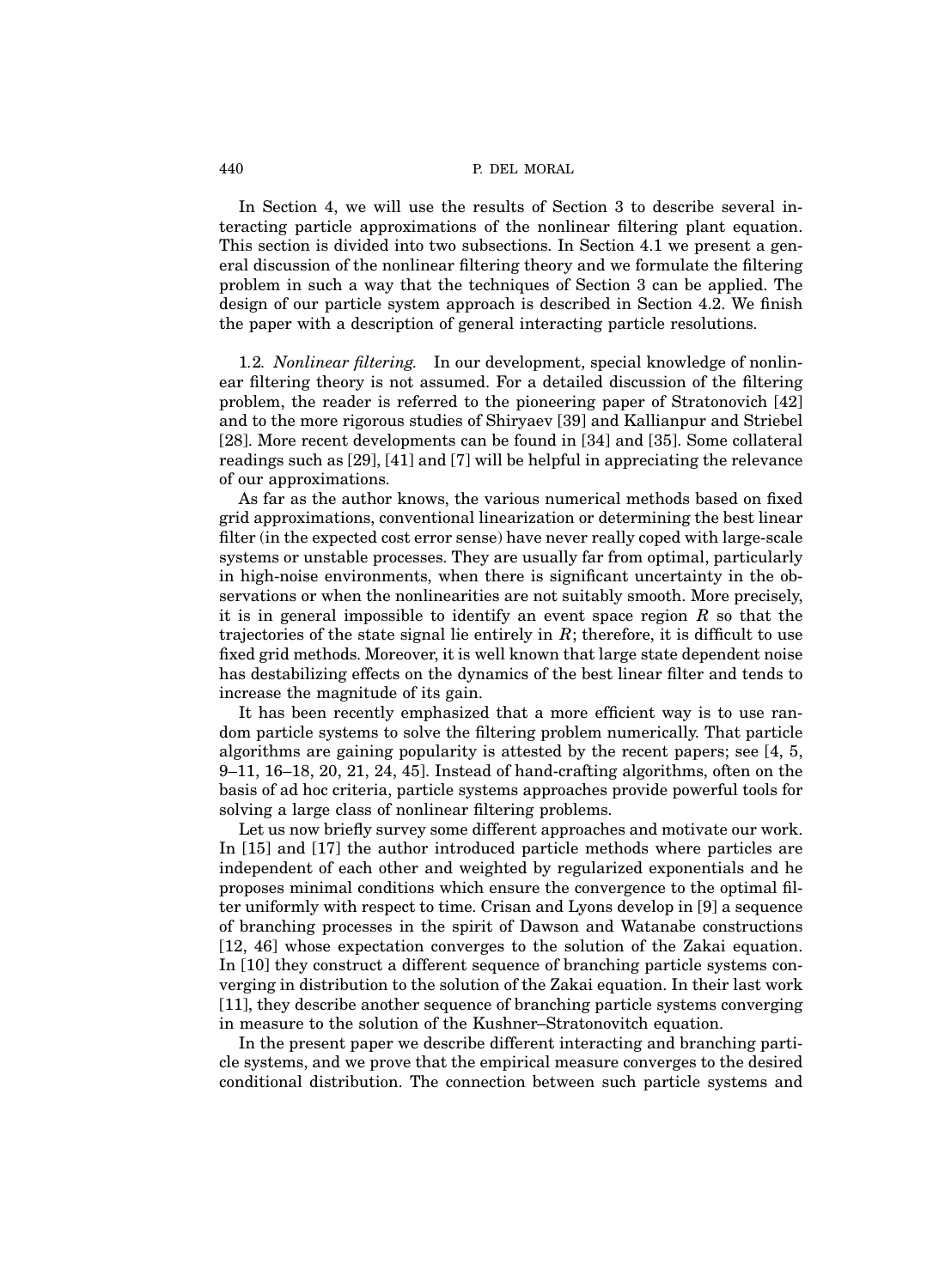genetic algorithms is given in [16]. These algorithms are an extension of the well-known sampling–resampling principles introduced by Gordon, Salmon and Smith in [24] and independently by Del Moral, Rigal, Noyer and Salut in [14], [18] and [21]. Roughly speaking, they consist of periodically redistributing the particle positions in accordance with a discrete representation of the conditional distribution. This procedure allows particles to give birth to more particles at the expense of light particles, which die. This guarantees an occupation of the state space regions proportional to their probability mass, thus providing an adaptative and stochastic grid.

We will prove the convergences of such approximations to the optimal filter, yielding what seems to be the first convergence results for such approximations of the nonlinear filtering equations. This new treatment was influenced primarily by the development of genetic algorithms [26, 6] and secondarily by [29, 41].

Examples of several practical problems which have been solved using these methods are given in [5], [20], [24], [21], [4] including problems in radar/sonar signal processing and GPS/INS integration.

There is an essential difference between our particle systems and the branching particle systems described in [9], [10] and [11]. What makes our results interesting and new is that the number of particles is fixed and the system of interacting particles is as a whole a Markov process which feels its environment through the observations. Moreover, the transition for an individual particle depends on the entire configuration of the system and not only on its current position. On the other hand, our constructions are explicit, the recursions have a simple form and they can be easily generated on a computer. Thus, armed with these algorithms and the worked out examples of Section 3.3, users should be able to handle a large class of nonlinear filtering problems. However, here the difficulties are well known: these stochastic algorithms use Monte Carlo simulations and they are usually slow when the state space is too large. We will not describe the so-called complexity of the interacting particle algorithms. The reader who wishes to know details about such questions is recommended to consult  $[4]$ ,  $[5]$ ,  $[24]$ ,  $[21]$ . There is no universal agreement at present on the choice of the most efficient particle algorithm. Obviously this is a topic on which no one can claim to have the final answer. Perhaps such problems will become relatively transparent only after we have developed a theory powerful enough to describe all of these particle algorithms.

Such algorithms have been made valuable in practice by advances in computer technology. They fall within the scope of new architecture computers such as vector processors, parallel computers and connection machines. Moreover, they are ready to cope with real-time constraints imposed by practical problems.

2. Preliminaries. In this paper we will consider stochastic processes with values in the set of all probability measures on  $E$ . Such types of processes appear naturally in the study of nonlinear filtering problems (see for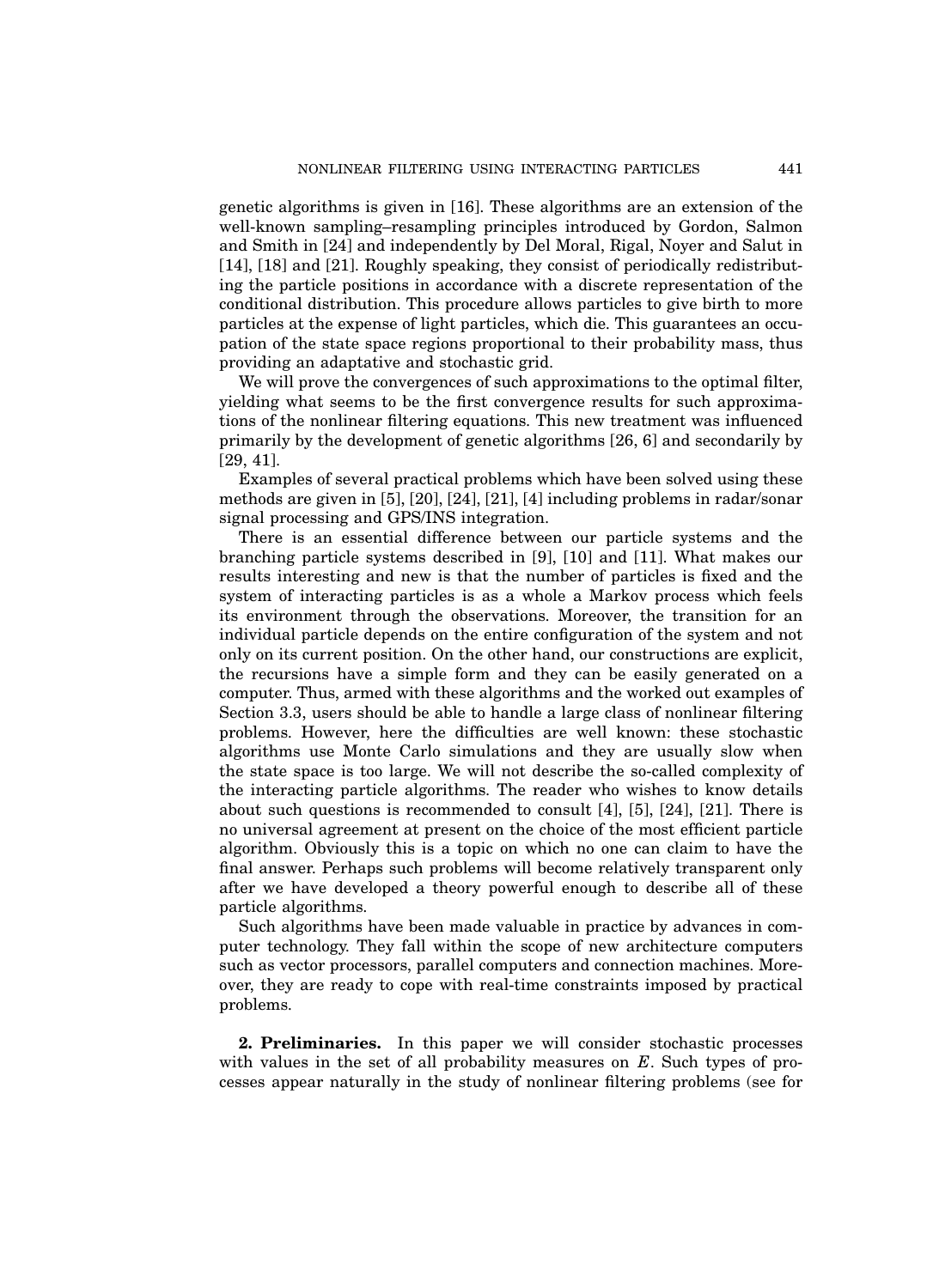instance [9], [29] and [41]) and in the propagation of chaos theory (see, for instance, [38], [43] and [44]). In this short section, we summarize the key concepts and the various forms of convergence of probability measures which are used throughout the paper. For further information the reader is referred to [36] and [23].

2.1. E-valued random variables. Assume  $E$  is a locally compact and separable metric space. By  $\beta(E)$  we denote the *σ*-algebra of Borel subsets in E and by  $\mathcal{P}(E)$  the family of all probability measures on  $(E, \beta(E))$ . As usual, by  $\mathcal{B}(E)$  we denote the space of all bounded Borel measurable functions  $f: E \to \mathbb{R}$ , by  $\mathscr{C}_b(E)$  the subspace of all bounded continuous functions and by  $\mathscr{U}(E)$  the subspace of all bounded and uniformly continuous functions. In these spaces the norm is

$$
||f|| = \sup_{x \in E} |f(x)|.
$$

For an  $f \in \mathcal{B}(E)$  and  $\mu \in \mathcal{P}(E)$ , we write

$$
\mu f = \int f(x) \, \mu(dx).
$$

We say that a sequence  $(\mu_N)_{N \geq 1}$ ,  $\mu_N \in \mathscr{P}(E)$ , converges weakly to a measure  $\mu \in \mathscr{P}(E)$  if

$$
\forall f \in \mathscr{C}_b(S), \qquad \lim_{N \to +\infty} \mu_N f = \mu f.
$$

Let  $\mu \in \mathscr{P}(E),$   $f \in \mathscr{C}_b(E)$  and let  $K_1$  and  $K_2$  be two Markov kernels. We will use the standard notations

(2) 
$$
\mu K_1(dy) = \int \mu(dx) K_1(x, dy), \qquad K_1 K_2(x, dz) = \int K_1(x, dy) K_2(y, dz)
$$

(3) 
$$
K_1 f(x) = \int K_1(x, dy) f(y).
$$

A transition probability kernel  $K$  on  $E$  is said to be Feller if

(4) 
$$
f \in \mathscr{E}_b(E) \Rightarrow K f \in \mathscr{E}_b(E).
$$

With a Markov kernel K and a measure  $\mu \in \mathcal{P}(E)$  we associate a measure  $\mu \times K \in \mathscr{P}(E \times E)$  by setting

$$
\forall f \in \mathscr{C}_b(E \times E), \qquad (\mu \times K)f = \int \mu(dx_1) K(x_1, dx_2) f(x_1, x_2).
$$

It is well known that  $\mathcal{P}(E)$  with the topology of weak convergence can be considered as a metric space with metric  $\rho$  defined for  $\mu, \nu \in \mathcal{P}(E)$  by

(5) 
$$
\rho(\mu,\nu)=\sum_{m\geq 1}2^{-(m+1)}|\mu f_m-\nu f_m|,
$$

where  $(f_m)_{m\geq 1}$  is a suitable sequence of uniformly continuous functions such that  $||f_m|| \leq 1$  for all  $m \geq 1$  ([36], Theorem 6.6, page 47). Moreover we can show that  $\mathcal{P}(E)$  is a separable metric space with metric  $\rho$  ([36], Theorem 6.2).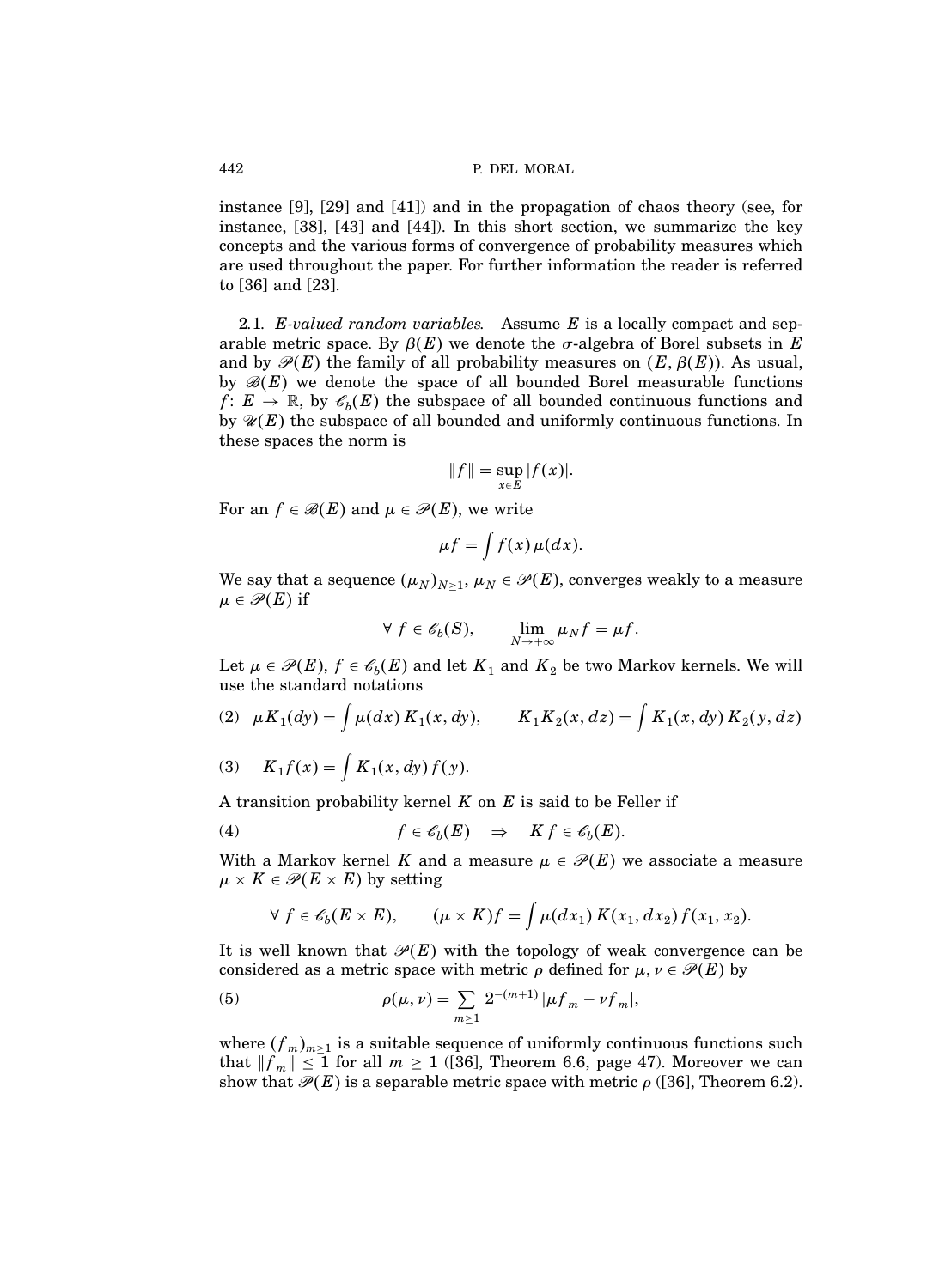2.2. Measure-valued random variables. Recall that  $\mathcal{P}(E)$  is a separable metric space with metric  $\rho$ . By  $\beta(\mathscr{P}(E))$  we denote the *σ*-algebra of Borel subsets in  $\mathcal{P}(E)$  and by  $\mathcal{P}(\mathcal{P}(E))$  the collection of all probability measures on  $(\mathscr{P}(E), \beta(\mathscr{P}(E)))$ . By  $\mathscr{B}(\mathscr{P}(E))$  we denote the space of all bounded Borel measurable functions  $F: \mathscr{P}(E) \to \mathbb{R}$ , by  $\mathscr{C}_b(\mathscr{P}(E))$  the subspace of all bounded continuous functions and by  $\mathcal{U}(\mathcal{P}(E))$  the subspace of all bounded and uniformly continuous functions. As usual, in these spaces the norm is

$$
||F|| = \sup_{\mu \in \mathscr{P}(E)} |F(\mu)|.
$$

For an  $F \in \mathcal{B}(\mathcal{P}(E))$  and  $\Phi \in \mathcal{P}(\mathcal{P}(E))$  we write

$$
\Phi F = \int F(\mu) \Phi(d\mu).
$$

We say that a sequence  $(\Phi_N)_{N\geq 0}$ ,  $\Phi_N \in \mathscr{P}(\mathscr{P}(E))$ , converges weakly to a measure  $\Phi \in \mathcal{P}(\mathcal{P}(E))$  if

(6) 
$$
\forall F \in \mathscr{E}_b(\mathscr{P}(E)), \qquad \lim_{N \to +\infty} \Phi_N F = \Phi F
$$

and this will be denoted

$$
\Phi_N \quad\mathop{\longrightarrow}^w \quad\Phi.
$$

In this paper we will consider measure-valued stochastic processes; it is therefore convenient to recall the definition of the conditional expectation of a  $\mathcal{P}(E)$ -valued random measure relative to a  $\sigma$ -field (cf. [29]). Let  $\pi(\omega)$  be a  $\mathcal{P}(E)$ -valued random variable defined on a probability space  $(\Omega, F, P)$ . The conditional expectation of  $\pi$  relative to a sub- $\sigma$ -field  $G \subset F$  is defined as a  $\mathscr{P}(E)$ -valued random variable  $E(\pi/G)$  such that

$$
F(E(\pi/G))=E(F(\pi)/G)
$$

holds for all continuous affine functions  $F\colon \mathscr{P}(E) \to \mathbb{R}$   $[F \in \mathscr{C}_b(\mathscr{P}(E))$  is affine if there exists a real constant c and a function  $f \in \mathcal{C}_b(E)$  such that for every  $\mu \in \mathscr{P}(E), F(\mu) = c + \mu(f)$ .

A linear mapping  $M: \mathcal{B}(\mathcal{P}(E)) \to \mathcal{B}(\mathcal{P}(E))$  such that

$$
M(1_{\mathscr{P}(E)})=1_{\mathscr{P}(E)}\quad\text{and}\quad M(F)\geq 0\,\,\forall\,\,F\in\mathscr{B}(\mathscr{P}(E)),\,\,F\geq 0
$$

is called a Markov operator or Markov transition on  $\mathcal{P}(E)$ . Then we may define a linear mapping, still denoted by  $M$ , by setting

(7) 
$$
M: \mathcal{P}(\mathcal{P}(E)) \to \mathcal{P}(\mathcal{P}(E))
$$

$$
\Phi \mapsto \Phi M \quad \text{with } \Phi M(A) \stackrel{\text{def}}{=} \Phi(M(1_A)) \ \forall \ A \in \beta(\mathcal{P}(E)).
$$

A Markov transition  $M$  is said to be Feller if

$$
MF \in \mathscr{C}_b(\mathscr{P}(E)) \qquad \forall \ F \in \mathscr{C}_b(\mathscr{P}(E)).
$$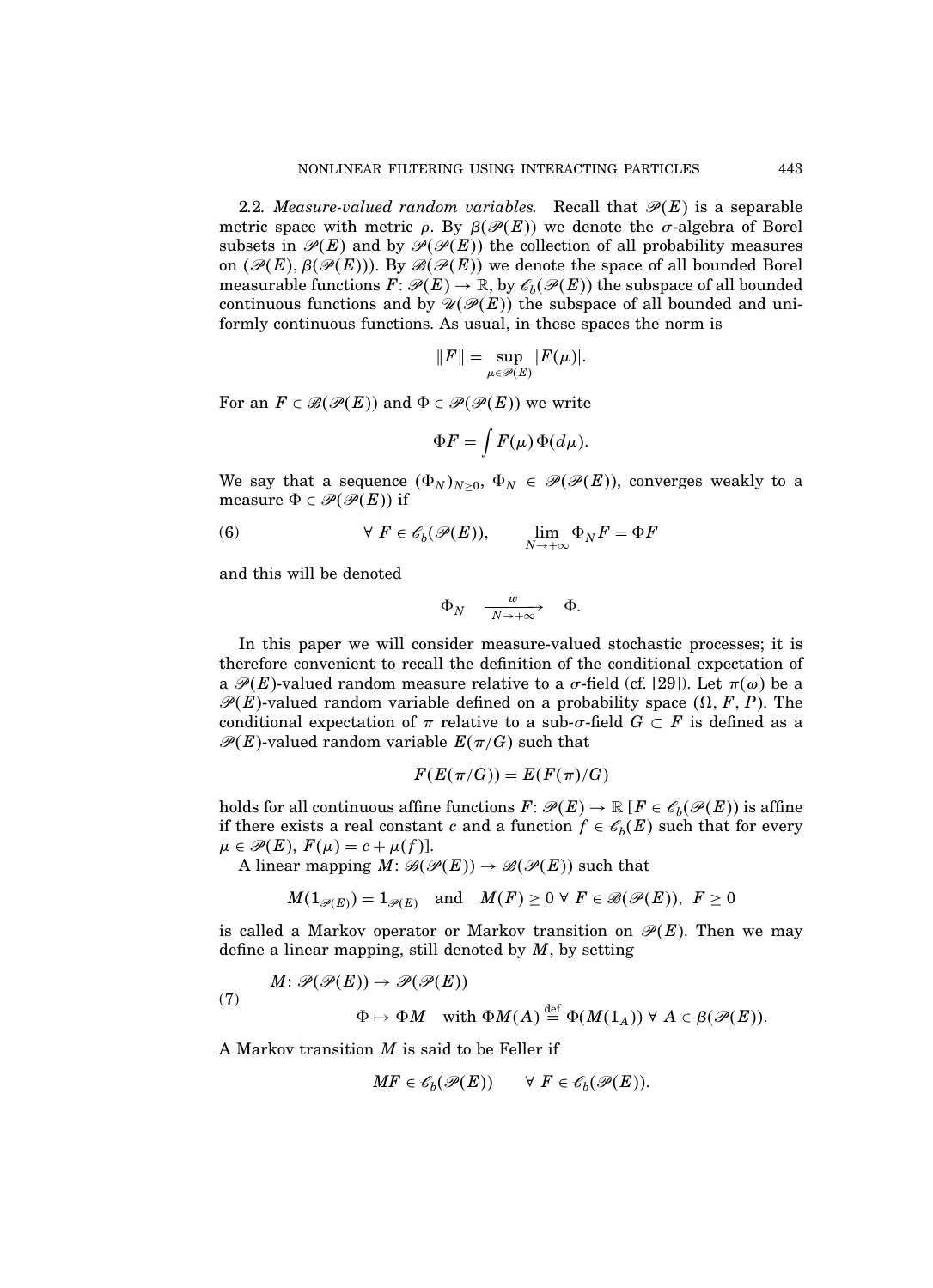For an  $F \in \mathscr{C}_b(\mathscr{P}(E))$  and  $M_1, M_2$ , two Feller transitions on  $\mathscr{P}(E)$ , we write

$$
M_1 F(\mu) = \int M_1(\mu, d\nu) F(\nu),
$$
  

$$
M_1 M_2 F(\mu) = \int M_1(\mu, d\nu_1) M_1(\nu_1, d\nu_2) F(\nu_2).
$$

Now, we introduce the Kantorovitch–Rubinstein or Vaserstein metric on the set  $\mathcal{P}(\mathcal{P}(E))$  defined by

$$
D(\Phi, \Psi) = \inf \left\{ \int \rho(\mu, \nu) \Theta(d(\mu, \nu)) \colon \Theta \in \mathcal{P}(\mathcal{P}(E) \times \mathcal{P}(E)) \; p_1 \circ \Theta = \Phi \right\}
$$
\n(8)

\n
$$
\text{and } p_2 \circ \Theta = \Psi \left\}.
$$

In other words,  $D(\Phi, \Psi) = \inf E(\rho(\mu, \nu))$ , where the lower bound is taken over all pairs of random variables  $(\mu, \nu)$  with values in  $(\mathscr{P}(E), \beta(\mathscr{P}(E)))$  such that  $\mu$  has the distribution  $\Phi$  and  $\nu$  the distribution  $\Psi$ . The metric  $\rho$  being a bounded function, formula (8) defines a complete metric on  $\mathcal{P}(\mathcal{P}(E))$ , which gives to  $\mathcal{P}(\mathcal{P}(E))$  the topology of weak convergence (see Theorem 2 in [23]). The proof of this last statement is very simple. We quote here its outline for the convenience of the reader. Let  $(\Phi_N)_{N \geq 0}$ ,  $\Phi_N \in \mathcal{P}(\mathcal{P}(E))$ ,  $N \geq 0$ , be a sequence of probability measures such that

$$
\lim_{N \to +\infty} D(\Phi_N, \Phi) = 0, \qquad \Phi \in \mathscr{P}(\mathscr{P}(E)).
$$

For every  $F \in \mathcal{U}(\mathcal{P}(E))$  and  $\varepsilon > 0$  there exists  $\rho(\varepsilon) > 0$  such that

$$
\forall (\mu, \nu) \in \mathscr{P}(E) \times \mathscr{P}(E), \qquad |\rho(\mu, \nu)| \leq \varrho(\varepsilon) \Longrightarrow |F(\mu) - F(\nu)| \leq \varepsilon.
$$

Let  $(\mu, \mu_N)_{N>1}$  be a sequence of measure-valued random variables on some probability space such that  $\mu_N$ ,  $N \geq 1$ , have distributions  $\Phi_N \in \mathcal{P}(\mathcal{P}(E)),$  $N \geq 1$  and  $\mu$  is a measure-valued random variable with distribution  $\Phi \in$  $\mathscr{P}(\mathscr{P}(E))$ . For every  $F \in \mathscr{U}(\mathscr{P}(E))$  and  $\varepsilon > 0$ , one gets

$$
|\Phi_N F - \Phi F| \leq E(|F(\mu_N) - F(\mu)|)
$$
  
\$\leq \varepsilon + 2\|F\| P(\rho(\mu\_N, \mu) > \varrho(\varepsilon)) \leq \varepsilon + 2\|F\| \varrho(\varepsilon)^{-1} E(\rho(\mu\_N, \mu)),\$

so

$$
|\Phi_NF-\Phi F|\leq \varepsilon +\frac{2\|F\|}{\varrho(\varepsilon)}\,D(\Phi_N,\Phi).
$$

Letting  $N$  go to infinity and recalling that, in the weak convergence  $(6)$ , only bounded and uniformly continuous functions can be considered ([36], Theorem 6.1, page 40), we obtain our claim.

On the other hand, we can apply the monotone convergence theorem to prove that

(9) 
$$
D(\Phi_N, \Phi) \leq \sum_{m \geq 1} 2^{-(m+1)} E(|\mu_N f_m - \mu f_m|),
$$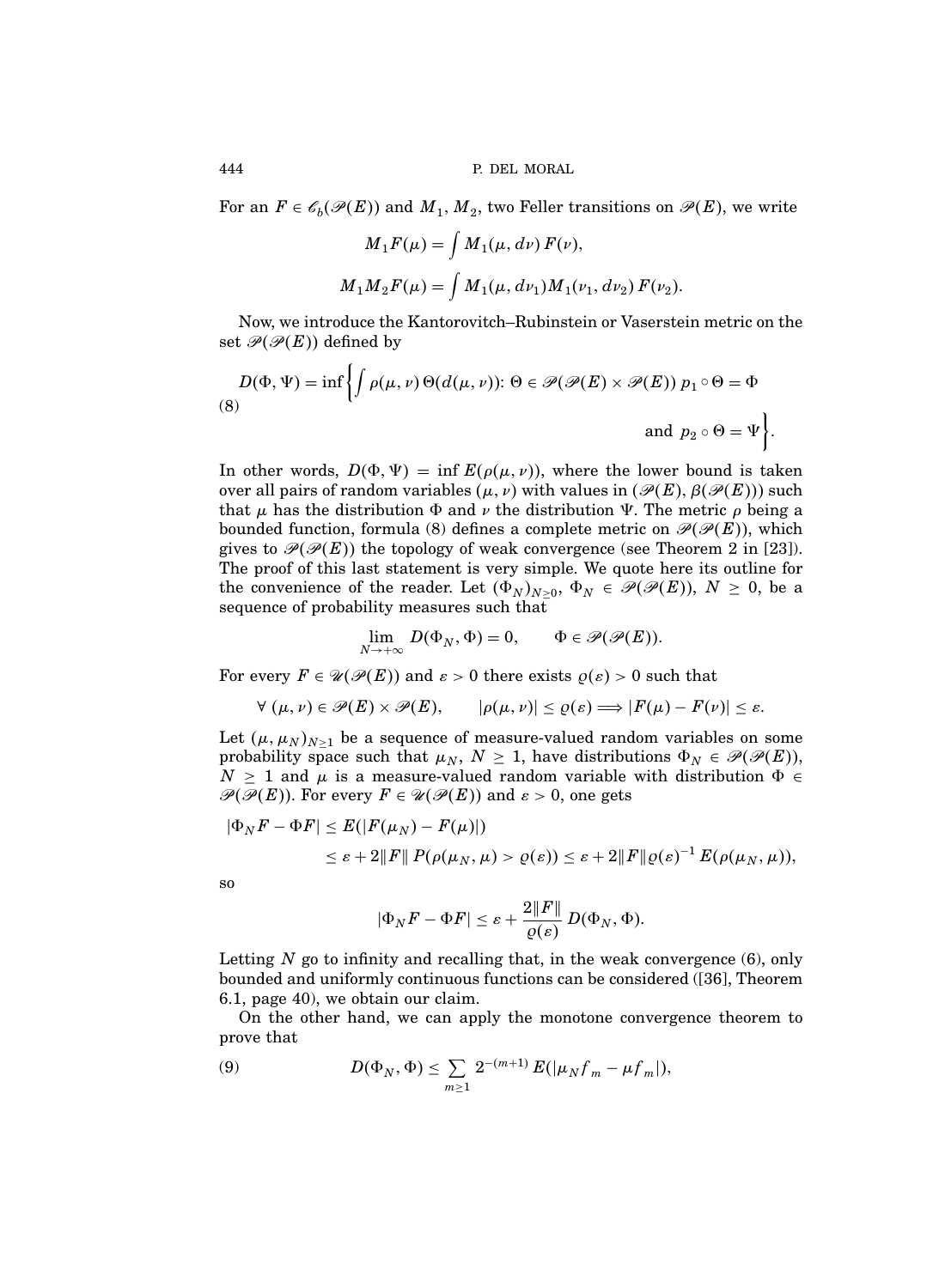where  $(f_m)_{m\geq 1}$  is the sequence of bounded and uniformly continuous functions introduced in (5). Hence, by the dominated convergence theorem, it follows that

(10) 
$$
\forall f \in \mathcal{U}(E)
$$
,  $\lim_{N \to +\infty} E(|\mu_N f - \mu f|) = 0 \Rightarrow \lim_{N \to +\infty} D(\Phi_N, \Phi) = 0.$ 

REMARK 1. It is interesting to note that if, in addition,  $\mu$  is a constant probability distribution, the functions

$$
F(\nu) = |\nu f - \mu f|, \qquad f \in \mathscr{C}_b(E)
$$

are continuous for the weak convergence topology in  $\mathcal{P}(E)$ . So

(11) 
$$
\forall f \in \mathcal{U}(E)
$$
,  $\lim_{N \to +\infty} E(|\mu_N f - \mu f|) = 0 \Leftrightarrow \lim_{N \to +\infty} D(\Phi_N, \Phi) = 0$   
(12)  $\Leftrightarrow \Phi_N \xrightarrow[N \to +\infty]{w} \Phi$ .

It is also easily seen that

(13) 
$$
\forall f \in \mathcal{U}(E),
$$

$$
\lim_{N \to +\infty} E(|\mu_N f - \mu f|) = 0 \quad \Leftrightarrow \quad \lim_{N \to +\infty} E(|\mu_N f - \mu f|^2) = 0.
$$

2.3. Convergence of empirical measures. In the study of Markov models of interacting particles, one looks at a N particle system  $(\xi^{1,N},\ldots,\xi^{N,N})$  satisfying a stochastic dynamical equation or more generally evolving according to a Markov transition probability kernel on a product space  $E^N$ ,  $N \geq 1$ . Such models are used in fluid mechanics to study the many particled nature of real systems with internal fluctuations (see [22], [38], [40] and [44]), and in [18] the author proposes one way to use such models to solve numerically the so-called nonlinear filtering equation.

The problem of weak convergence in both situations consists in studying the limiting behavior of the empirical measures

(14) 
$$
\eta_N = \frac{1}{N} \sum_{i=1}^N \delta_{\xi^{i,N}}
$$

as the number of particles N is growing. In the first situation the measures  $\eta_N$ are shown to converge in law, as  $N \to +\infty$ , to a constant probability measure  $\eta$ , which is called the McKean measure (see, for instance, [38]). Therefore, to prove convergence it is enough to verify (11).

In nonlinear filtering problems we will prove that the measures  $\eta_N$  converge in law, as  $N \to +\infty$ , to the desired conditional distribution. In this situation it is convenient to work in a first stage with a given sequence of observations and we will formulate the conditional distributions as a nonrandom probability measure  $\eta$  parameterized by the given sequence of observation parameters and the solution of a measure-valued dynamical system, which is usually called the nonlinear filtering equation. To prove convergence it is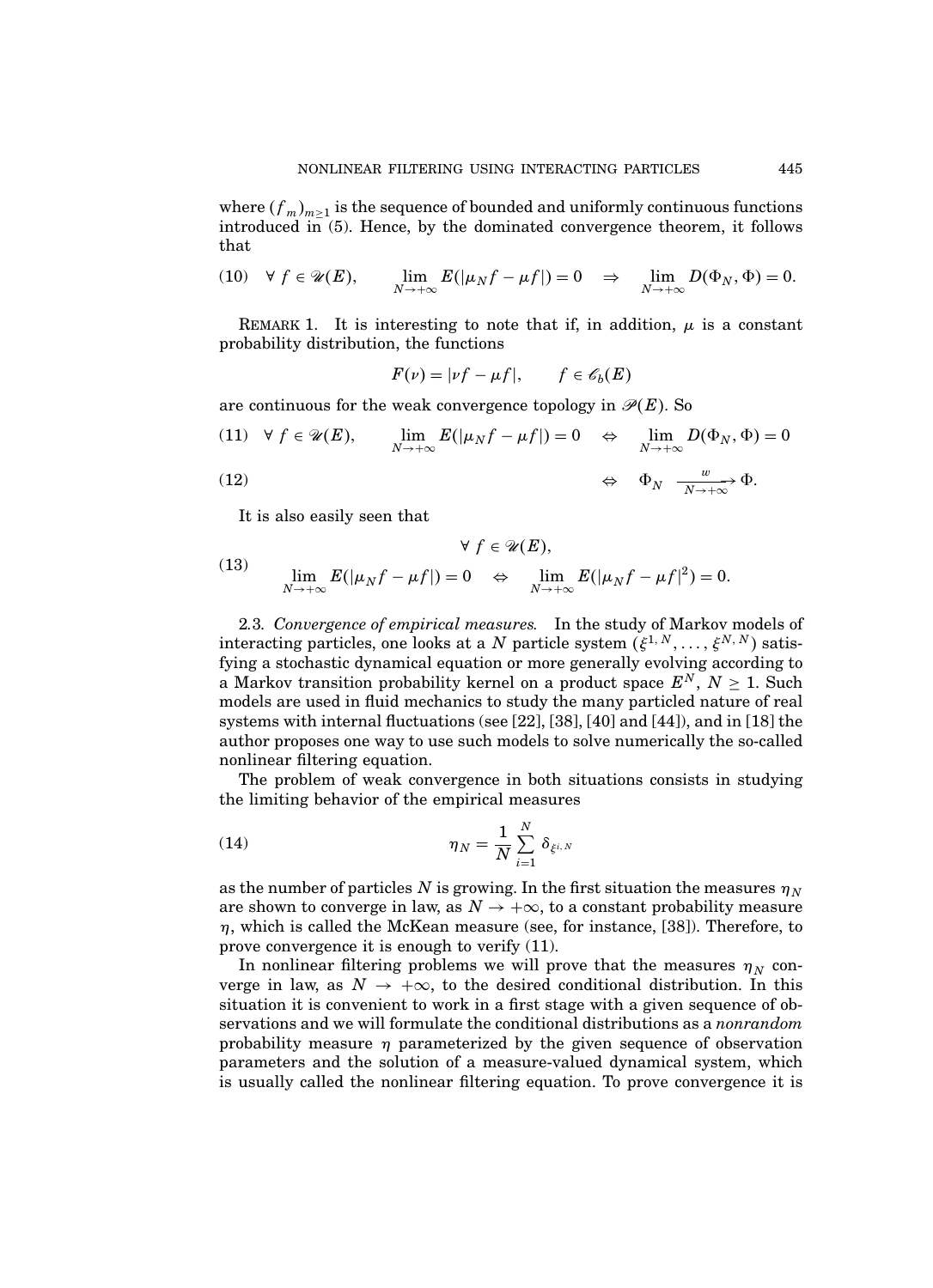enough to verify  $(11)$  P-a.s. for every sequence of observations and then apply the dominated convergence theorem.

In statistical physics and fluid mechanics the dynamical system (1) usually describes the time evolution of the density profiles of McKean–Vlasov stochastic processes with mean field drift functions. McKean and Vlasov proposed approximating the corresponding equations by mean field interacting particle systems. A crucial practical advantage of this situation is that the dynamical structure of the nonlinear stochastic process can be used in the design of an interacting particle system in which the mean field drift is replaced by a natural interaction function. Such models are called masters equations in physics and/or weakly interacting particle systems. In this situation it is convenient to use the following lemma.

LEMMA 1. Let  $(\Omega,$   $\mathop{F}\limits_{i},$   $\mathop{P}\limits_{N})$  be a probability space on which is defined a pair sequence  $((\xi^{i,N})_{1\leq i\leq N},(\overline{\xi}^{i,N})_{1\leq i\leq N})$  of N-particle systems so that the distribution  $u_N$  of  $(\xi^{i,N})_{1\leq i\leq N}$  is a symmetric probability measure on  $E^N$  and  $(\overline{\xi}^{i,N})_{1\leq i\leq N}$ are N i.i.d. with common law  $\eta$ . For every  $f \in \mathcal{U}(E)$ , we have

(15) 
$$
\lim_{N \to +\infty} E\big(d(\xi^{1,N}, \overline{\xi}^{1,N})\big) = 0 \quad \Rightarrow \quad \lim_{N \to +\infty} E\bigg(\bigg|\frac{1}{N}\sum_{i=1}^N f(\xi^{i,N}) - \eta f\bigg|\bigg) = 0.
$$

PROOF. Let  $\rho(\varepsilon)$  be the modulus of continuity of the function  $f \in \mathcal{U}(E)$ . Then for every  $\varepsilon > 0$  we have

$$
E\left(\left|\frac{1}{N}\sum_{i=1}^{N}f(\xi^{i,N})-\mu f\right|\right) \leq E\left(\frac{1}{N}\sum_{i=1}^{N}\left|f(\xi^{i,N})-f(\overline{\xi}^{i,N})\right|\right) + E\left(\left|\frac{1}{N}\sum_{i=1}^{N}f(\overline{\xi}^{i,N})-\mu f\right|\right) \leq \varepsilon + \frac{2\|f\|}{\varrho(\varepsilon)}E(d(\xi^{1,N},\overline{\xi}^{1,N})) + \frac{2\|f\|}{\sqrt{N}}.
$$

Letting  $N \to +\infty$ , the lemma is proved.  $\Box$ 

This lemma gives a simple condition for the convergence in law of the empirical measures when the interacting particle systems are described by a stochastic dynamical equation. More precisely, this powerful result can be used when the desired distribution  $\eta$  is the distribution of a finite-dimensional stochastic process. It will be applied in Section 3.3.2 to study the convergence in law of the empirical measures of weakly interacting particle systems. In nonlinear filtering problems, the dynamical system (1) describes the time evolution of the conditional distribution of the internal states in dynamical systems when partial observations are made. In contrast to the situation described above, the conditional distributions cannot be viewed as the law of a finite-dimensional stochastic process which incorporates a mean field drift [7]. We therefore have to find a new strategy to define an interacting particle sys-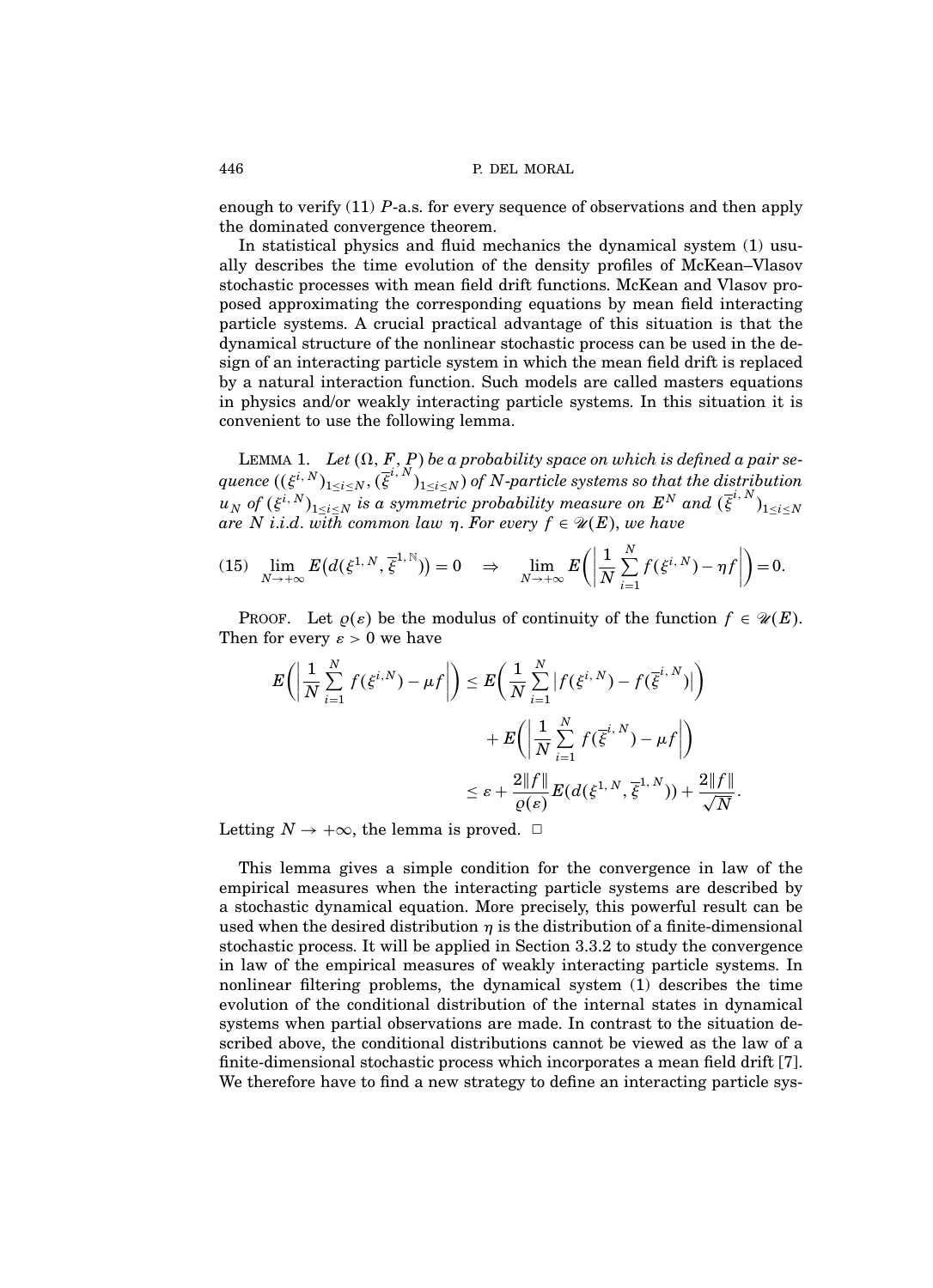tem which will approximate the desired distributions. We propose hereafter a new interacting particle system approach and another method to prove convergence.

3. Measure-valued processes. The chief purpose of this section is the design of two special models of stochastic particle systems for the numerical solving of a discrete time and measure-valued dynamical system  $\eta_n$  given by

(16) 
$$
\eta_n = \phi(n, \eta_{n-1}) \quad \forall n \ge 1, \ \eta_0 = \eta,
$$

where  $\eta \in \mathcal{P}(E)$  and  $\phi(n, \cdot): \mathcal{P}(E) \to \mathcal{P}(E)$  are continuous functions. This section has the following structure: in Section 3.1 we describe a natural particle approximation with a simple interaction function. In this situation the interaction depends on the current positions but it does not depend on their paths. In Section 3.2 we introduce a general particle system which includes branching and interaction mechanisms. We emphasize that in both situations the nature of the interaction function is dictated by the plant equation (16). To illustrate our approach, we finish this section with practical examples for which all assumptions are satisfied.

# 3.1. Interacting particle systems

3.1.1. The particle system state space. The particle system under study will be a Markov chain with state space  $E^N$ , where  $N \geq 1$  is the size of the system. The N-tuple of elements of E, that is, the points of the set  $E^N$ , are called particle systems and will be mostly denoted by the letters  $x, y, z$ .

The local dynamics of the system will be described by a product transition probability measure. Thus, to clarify the notations, with  $\nu \in \mathcal{P}(E)$  we associate a measure  $\nu^{\otimes N} \in \mathscr{P}(E^N)$  by setting

$$
\nu^{\otimes N} = \underbrace{\nu \otimes \cdots \otimes \nu}_{N \text{ times}}
$$

and we note  $m^N(x)$  the empirical measure associated to the point  $x =$  $(x^1,\ldots,x^N)$ :

$$
m^N(x) = \frac{1}{N} \sum_{j=1}^N \delta_{x^j}.
$$

3.1.2. The associate Markov process. Let  $(\Omega, F_n, (\xi_n)_{n \geq 0}, P)$  be the  $E^N$ valued Markov process defined by

(17) 
$$
P(\xi_0 \in dx) = \eta^{\otimes N}(dx), \qquad P(\xi_n \in dx / \xi_{n-1} = z) = \phi^{\otimes N}(n, m^N(z))(dx),
$$

where  $dx = dx^1 \times dx^2 \times dx^N$  is an infinitesimal neighborhood of  $x =$  $(x^1, \ldots, x^N) \in E^N$ . It is clear from the construction above that  $\xi_n =$  $(\xi_n^1, \ldots, \xi_n^N)$  can be viewed as a system of N particles with nonlinear interaction function  $\phi(n, m^N(\xi_{n-1}))$ . The algorithm constructed in this way will be called an interacting particle approximation of (1). The term interacting is intended to emphasize that the particles are not independent and the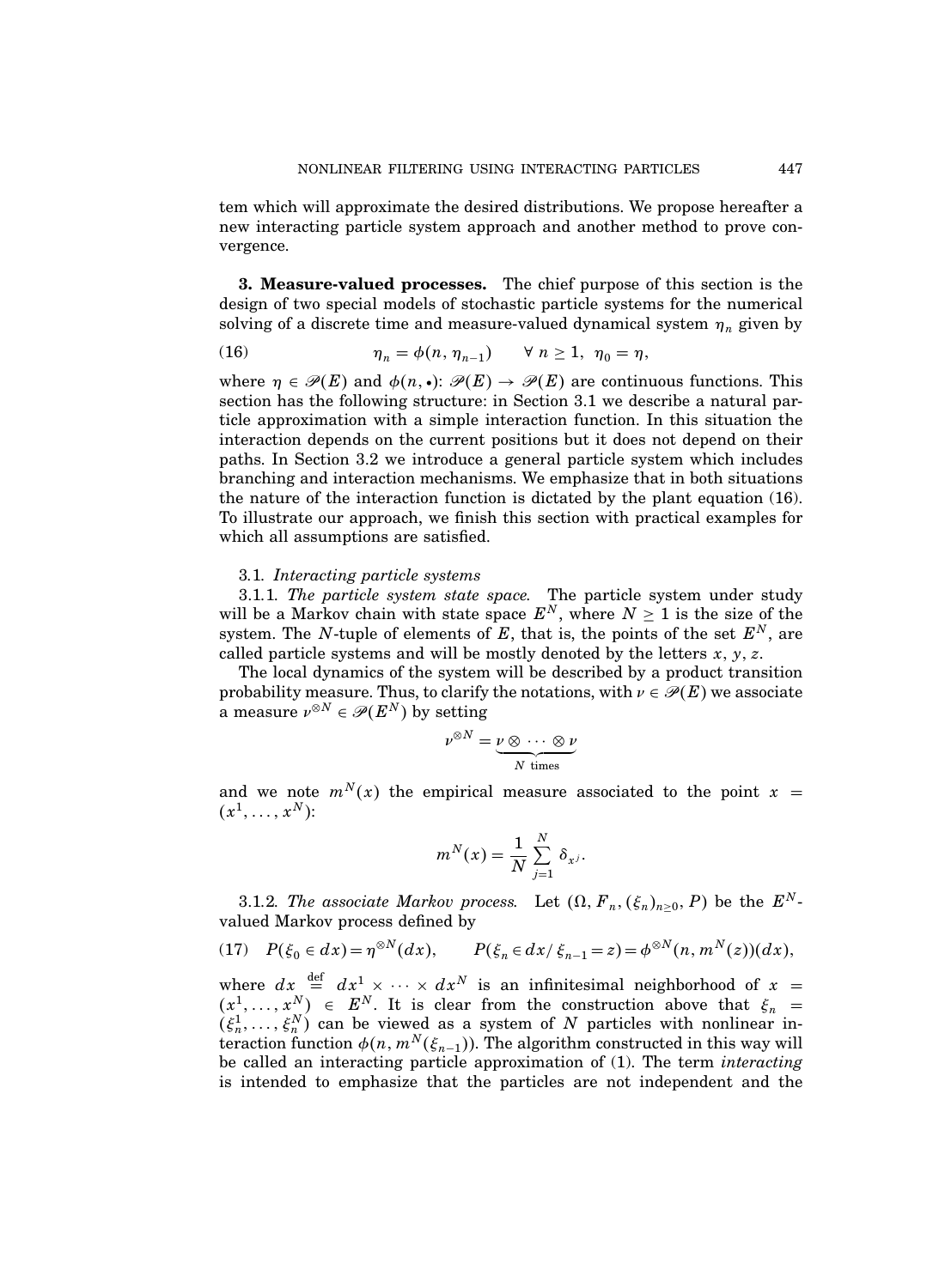evolution of an individual particle is no longer Markovian. Nevertheless, the system as a whole is Markovian. Much more is true; the above description enables us to consider the particle density profiles

$$
\eta_n^N \stackrel{\text{def}}{=} m^N(\xi_n)
$$

as a measure-valued Markov process  $(\Omega, F_n, \eta^N, P)$  defined by

(18) 
$$
P(\eta_0^N \in d\mu) = M_0 C_N(d\mu), \qquad P(\eta_n^N \in d\mu / \eta_{n-1}^N = \nu) = M_n C_N(\nu, d\mu),
$$

where  $d\mu$  is an infinitesimal neighborhood of  $\mu$  and  $C_N$  and  $M_n$ ,  $n \geq 0$ , are the Markov transitions on  $\mathcal{P}(E)$  given by

(19) 
$$
M_n F(\nu) = F(\phi(n, \nu)), \qquad C_N F(\nu) = \int_{E^N} F(m^N(x)) \nu^{\otimes N}(dx)
$$

for every  $F \in \mathscr{C}_b(\mathscr{P}(E))$ ,  $n \geq 0$  and  $\nu \in \mathscr{P}(E)$ , with the convention  $\phi(0, \nu) = \eta$ , for all  $\nu \in \mathcal{P}(E)$ . To see this claim, it suffices to note that

$$
E(F(\eta_n^N)/\eta_{n-1}^N = \nu) = \int F(m^N(x)) \phi^{\otimes N}(n, \nu)(dx)
$$
  
= 
$$
C_N F(\phi(n, \nu)) = M_n(C_N F)(\nu)
$$

for all  $F \in \mathscr{C}_b(\mathscr{P}(E))$  and  $\nu \in \mathscr{P}(E)$ .

3.1.3. Description of the algorithm. At the time  $n = 0$  the particle system consists of N independent random particles  $\xi_0^1, \ldots, \xi_0^N$  with common law  $\eta$ . At the time  $n \geq 1$  the empirical measure  $m^N(\xi_{n-1})$  associated to the particle system  $\xi_{n-1}$  enters in the plant equation (1) so that the resulting measure  $\phi(n, m^N(\xi_{n-1}))$  depends on the configuration of the system at the previous time  $n-1$ . Finally, the particle system at the time n consists of N independent (conditionally to  $\xi_{n-1}$ ) particles  $\xi_n^1, \ldots, \xi_n^N$  with common law  $\phi(n, m^N(\xi_{n-1}))$ . We refer to Section 3.3 for further discussions and detailed examples.

3.1.4. Convergence of the algorithm. The crucial question is, of course, whether  $\eta_n^N$  converges to  $\eta_n$  as N is growing. When the state space E is compact we show hereafter a slightly more general result.

THEOREM 1. Let us suppose that E is compact. Let  $M = (M_n)_{n \geq 1}$  denote a series of time-inhomogeneous and Feller–Markov transitions on  $\mathscr{P}(E), \ M_0 \in$  $\mathscr{P}(\mathscr{P}(E))$  and let  $M_n^{(N)} = M_n C_N$ ,  $n \geq 0$ . Using these notations we have

(20) 
$$
M_0^{(N)}M_1^{(N)}\cdots M_n^{(N)} \xrightarrow[N\to+\infty]{w} M_0M_1\cdots M_n, \qquad \forall M_0 \in \mathscr{P}(\mathscr{P}(E)).
$$

More generally, (20) holds when  $E$  is locally compact and  $M = (M_n)_{n \geq 1}$  such that

(21) 
$$
M_n F \in \mathcal{U}(\mathcal{P}(E)) \quad \forall F \in \mathcal{U}(\mathcal{P}(E)).
$$

In order to prepare for its proof, we begin with a lemma.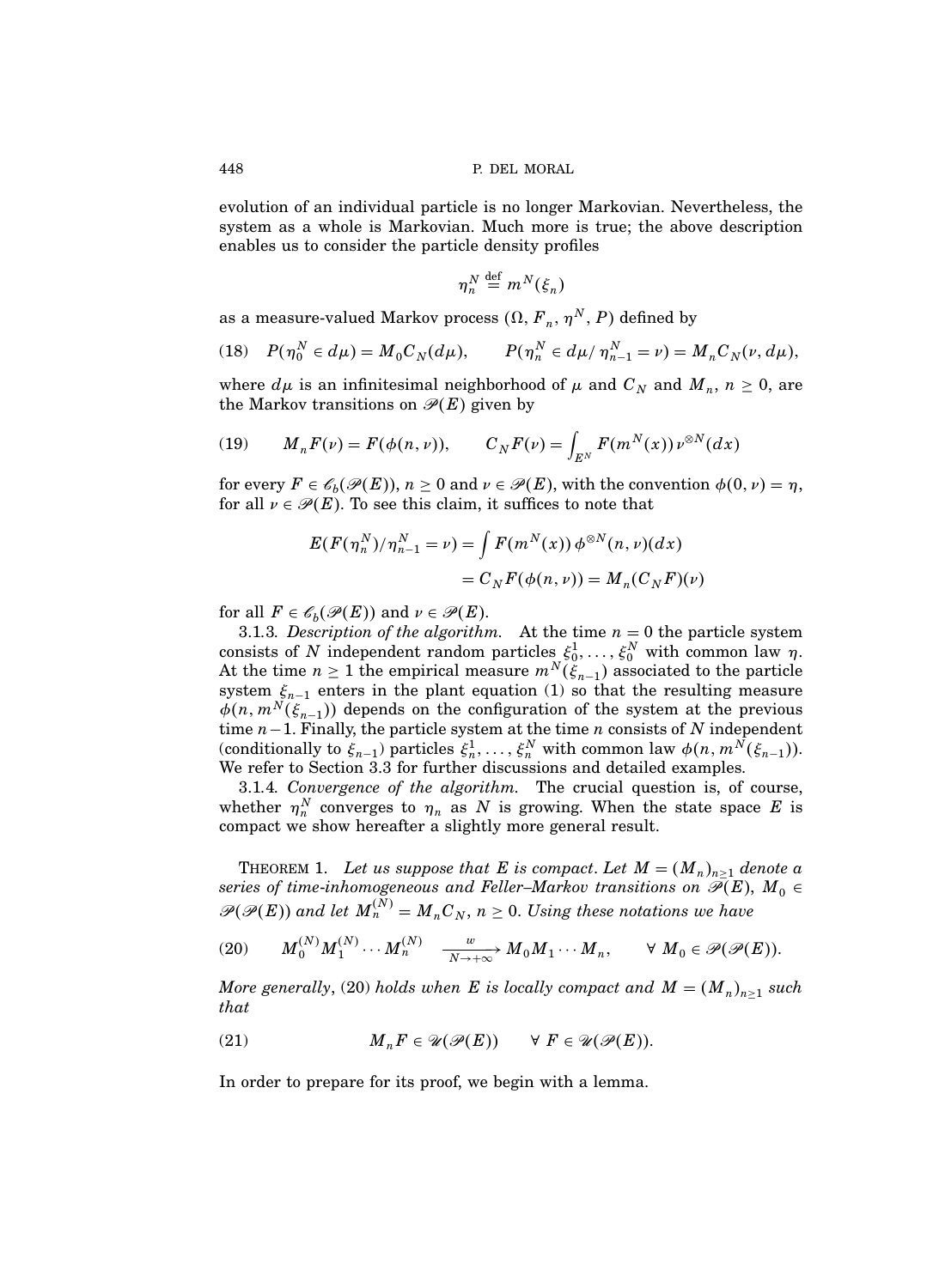LEMMA 2. If E is compact, then for every  $N \geq 1$ ,  $C_N$  is a Feller transition kernel and we have, for every  $F \in \mathscr{C}_b(\mathscr{P}(E)),$ 

(22) 
$$
\lim_{N \to +\infty} \|C_N F - F\| = 0.
$$

When E is locally compact, (22) holds for every  $F \in \mathcal{U}(\mathcal{P}(E))$ .

To throw some light on convergence (22) and its connection with the law of large numbers, assume that the function  $F$  is given by

$$
F(\eta) = |\eta f - \mu f| \qquad \forall \ \eta \in \mathscr{P}(E),
$$

where  $f \in \mathscr{C}_b(E)$  and  $\mu \in \mathscr{P}(E)$ . By a direct calculation, it follows from (22) that

$$
\sup_{\nu \in \mathscr{P}(E)} E_{\nu} \bigg( \bigg| \frac{1}{N} \sum_{i=1}^{N} f(\xi^{i}) - \nu f \bigg| \bigg) \quad \xrightarrow[N \to +\infty]{} 0,
$$

where  $(E^{\mathbb{N}}, \mathscr{E}^{\otimes \mathbb{N}}, (\xi^i)_{i \geq 1}, P_{\nu})$  is a sequence of E-valued and independent random variables with common law  $\nu$  and  $E_{\nu}(\cdot)$  denotes the expectation with respect to  $P_v$ . So Lemma 2 can be regarded as a uniform weak law of large numbers.

The proof of Theorem 1 is comparatively short; therefore we give it first.

PROOF OF THEOREM 1. For every  $F \in \mathscr{E}_b(\mathscr{P}(E))$  we observe that

$$
\|C_N M_1^{(N)} \cdots M_n^{(N)} F - M_1 \cdots M_n F\|
$$
  
\n
$$
\leq \|C_N M_1 (C_N M_2^{(N)} \cdots M_n^{(N)} - M_2 \cdots M_n) F\|
$$
  
\n
$$
+ \|C_N M_1 \cdots M_n F - M_1 \cdots M_n F\|
$$
  
\n(23)  
\n
$$
\leq \|C_N M_2^{(N)} \cdots M_n^{(N)} F - M_2 \cdots M_n F\|
$$
  
\n
$$
+ \|C_N M_1 \cdots M_n F - M_1 \cdots M_n F\|
$$
  
\n
$$
\leq \sum_{p=0}^{n-1} \|C_N M_{p+1} \cdots M_n F - M_{p+1} \cdots M_n F\| + \|C_N F - F\|.
$$

Thus, using Lemma 2 and recalling that, in the weak convergence, only bounded uniformly continuous functions can be considered, the proof of Theorem 1 is straightforward.  $\Box$ 

We come to the proof of Lemma 2.

PROOF OF LEMMA 2. Let us set

$$
f(x^1, ..., x^N) = \prod_{i=1}^N f_i(x^i), \qquad f_1, ..., f_N \in \mathscr{E}_b(E)
$$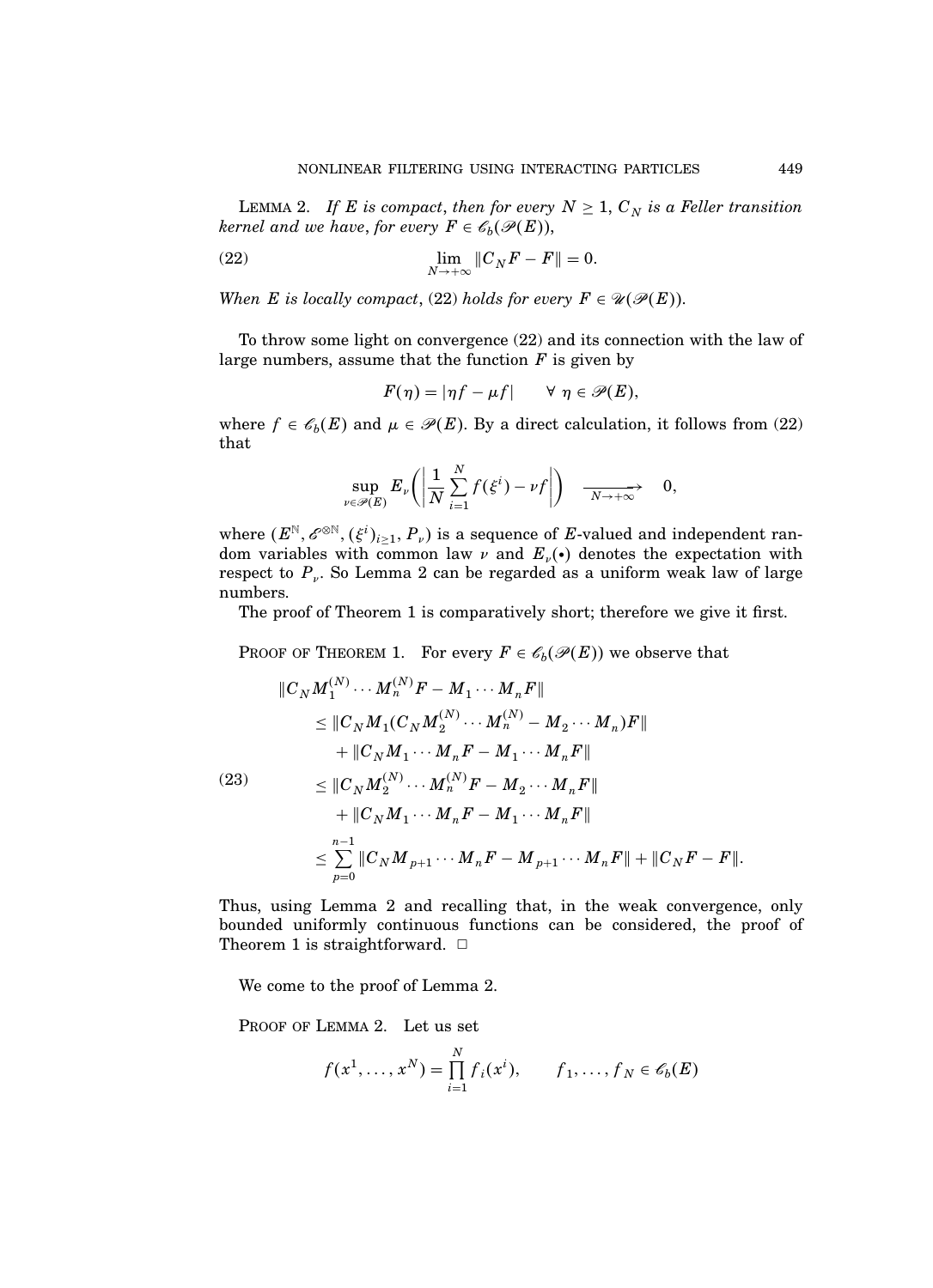and assume  $\nu_n \in \mathcal{P}(E)$  is a sequence which weakly converges to  $\nu \in \mathcal{P}(E)$ when  $n$  tends to infinity. Then, we obtain

$$
\lim_{n\to+\infty}\prod_{i=1}^N\nu_n(f_i)=\prod_{i=1}^N\nu(f_i).
$$

Since linear combinations of such functions are dense in  $\mathscr{C}_b(E^N)$ , one can check easily that  $C_N$  is Feller. Let  $\tilde{F}(\nu) \stackrel{\text{def}}{=} F(\nu(f_1), \dots, \nu(f_p))$  with  $f_i \in \mathscr{E}_b(E)$  and  $F$  globally Lipschitz, that is

$$
|F(x_1,\ldots,x_p)-F(x'_1,\ldots,x'_p)|\leq A\sum_{i=1}^p|x_i-x'_i|,\qquad A<+\infty.
$$

Then we obtain

(24)  
\n
$$
|C_N \tilde{F}(\nu) - \tilde{F}(\nu)| \le A \sum_{i=1}^p \int \left| \frac{1}{N} \sum_{j}^N f_i(x_j) - \nu(f_i) \right| \nu(dx_1) \cdots \nu(dx_N)
$$
\n
$$
\le \frac{A}{\sqrt{N}} \sum_{i=1}^p \left( \nu(f_i^2) - \nu(f_i)^2 \right)^{1/2} \xrightarrow[N \to +\infty]{} 0.
$$

Therefore, for some constant  $B > 0$ ,

$$
|C_N \tilde{F}(\nu) - \tilde{F}(\nu)| \leq \frac{B}{\sqrt{N}}.
$$

Now, if E is compact, such F are dense in  $\mathscr{E}_b(\mathscr{P}(E))$  and  $C_N$  is Feller,  $C_NF$ converges to F for every  $F \in \mathscr{C}_b(\mathscr{P}(E))$ .

Finally let us assume that E is locally compact. Let  $\rho(\varepsilon)$  be the modulus of continuity of the function  $F \in \mathcal{U}(\mathcal{P}(E))$ . Then for every  $\varepsilon > 0$  we have

$$
|C_N F(\nu) - F(\nu)| \leq \varepsilon + \frac{2\|F\|}{\varrho(\varepsilon)} \int \rho(\mu, \nu) C_N(\nu, d\mu).
$$

In view of (5) it follows that

$$
\begin{aligned} |C_N F(\nu) - F(\nu)| &\leq \varepsilon + \frac{2\|F\|}{\varrho(\varepsilon)} \sum_{m \geq 1} 2^{-(m+1)} \\ &\times \int_{E^N} \left| \frac{1}{N} \sum_{i=1}^N f_m(x_i) - \nu f_m \right| \nu(dx_1) \cdots \nu(dx_N), \end{aligned}
$$

where  $(f_m)_{m\geq 1}$  is a suitable sequence of uniformly continuous functions such that  $||f_m|| \le 1$  for all  $m \ge 1$ . In the same way exactly as in (24) we can prove that

$$
|C_N F(\nu) - F(\nu)| \leq \varepsilon + \frac{2\|F\|}{\varrho(\varepsilon)\sqrt{N}}.
$$

The above inequality immediately implies the last assertion. This ends the proof of Lemma 2.  $\Box$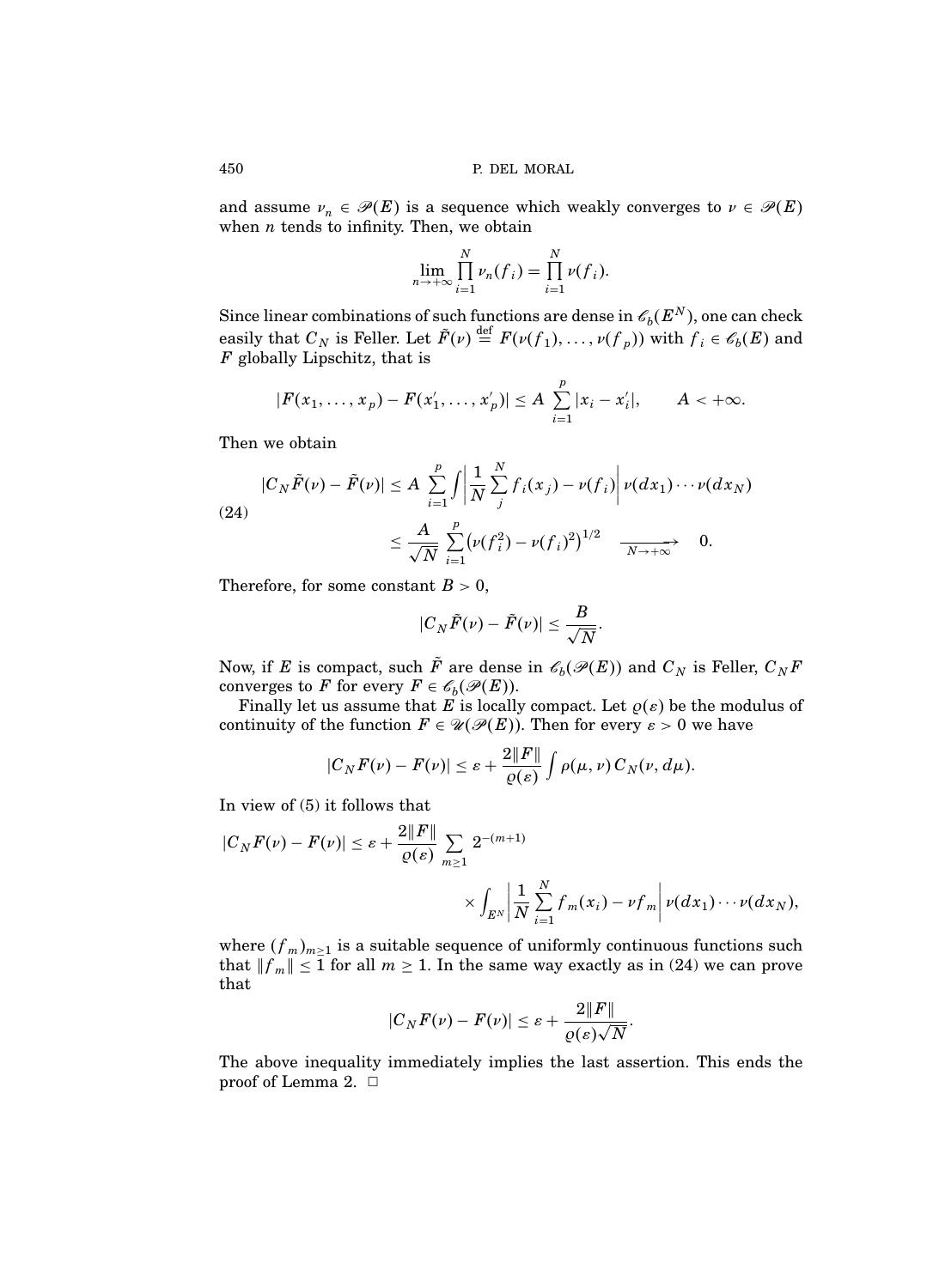Recall that the functions  $\phi(n, \cdot)$  are continuous, so that the transitions defined by

$$
M_n F(\nu) = F(\phi(n, \nu)) \qquad \forall \ \nu \in \mathscr{P}(E), \ \forall \ F \in \mathscr{E}_b(\mathscr{P}(E))
$$

are Feller transition probability kernels. The interpretation of Theorem 1 is clear. The theorem states that under rather wide conditions,

$$
\forall n \geq 0, \qquad \forall F \in \mathscr{E}_b(\mathscr{P}(E)), \qquad \lim_{N \to +\infty} E(F(\eta_n^N)) = F(\eta_n).
$$

Applying this, one can obtain the limit of the moments of the particle density profile error

$$
\forall n \geq 0, \ \forall f \in \mathscr{C}_b(E), \ \forall p \geq 1, \qquad \lim_{N \to +\infty} E(|\eta_n^N f - \eta_n f|^p) = 0.
$$

This result can be regarded as a convergence theorem which vindicates the approach by semigroup techniques to a fairly general class of measure-valued dynamical systems. It will be applied in Section 3.3 to the so-called master equations of fluid mechanics.

Unfortunately, when the state space  $E$  is not compact or when the Feller transitions  $M_n$ ,  $n \geq 1$ , do not satisfy condition (21) the question of convergence is quite difficult. In this situation we must check as usual the tightness of the laws of the random measures  $m^N(\xi_n)$ ,  $N \ge 1$ , and identify all limit points as being concentrated on the desired measure  $\eta_n$  [2]. Thus very few substantive statements can be made about the convergence in view of the generality of our dynamical system (1).

Our next objective is to study an intermediate situation. More precisely, we introduce an additional assumption with regard to the functions  $\phi(n, \cdot)$  which enables us to develop some useful theorem. In a little while we will see one way in which this result may be applied in nonlinear filtering problems.

**THEOREM 2.** Suppose that for every  $f \in \mathscr{C}_b(E)$ ,  $\nu \in \mathscr{P}(E)$  and  $n \geq 1$  there exist some constant  $\alpha_n(\nu,f)$  and a finite set of bounded functions  $\mathscr{H}_n(\nu,f)$  such that

(25) 
$$
\forall \mu \in \mathscr{P}(E), \qquad |\phi(n,\nu)f - \phi(n,\mu)f| \leq \alpha_n(\nu,f) \sum_{h \in \mathscr{H}_n(\nu,f)} |\nu h - \mu h|.
$$

Then, for every  $f \in \mathscr{C}_b(E)$  and  $n \geq 1$ , there exists  $A_n(f) < +\infty$  such that

$$
(26) \t E(|\eta_n^N f - \eta_n f|^2) \leq \frac{A_n(f)}{N}.
$$

Therefore, if  $\Phi_n^N$  is the distribution of  $\eta_n^N$  and  $\Phi_n F(\mu) = F(\eta_n)$  for all  $\mu \in$  $\mathscr{P}(E)$ , we have

(27) 
$$
\forall n \geq 1, \qquad \lim_{N \to +\infty} D(\Phi_n^N, \Phi_n) = 0,
$$

where D is the Vaserstein metric introduced in (8).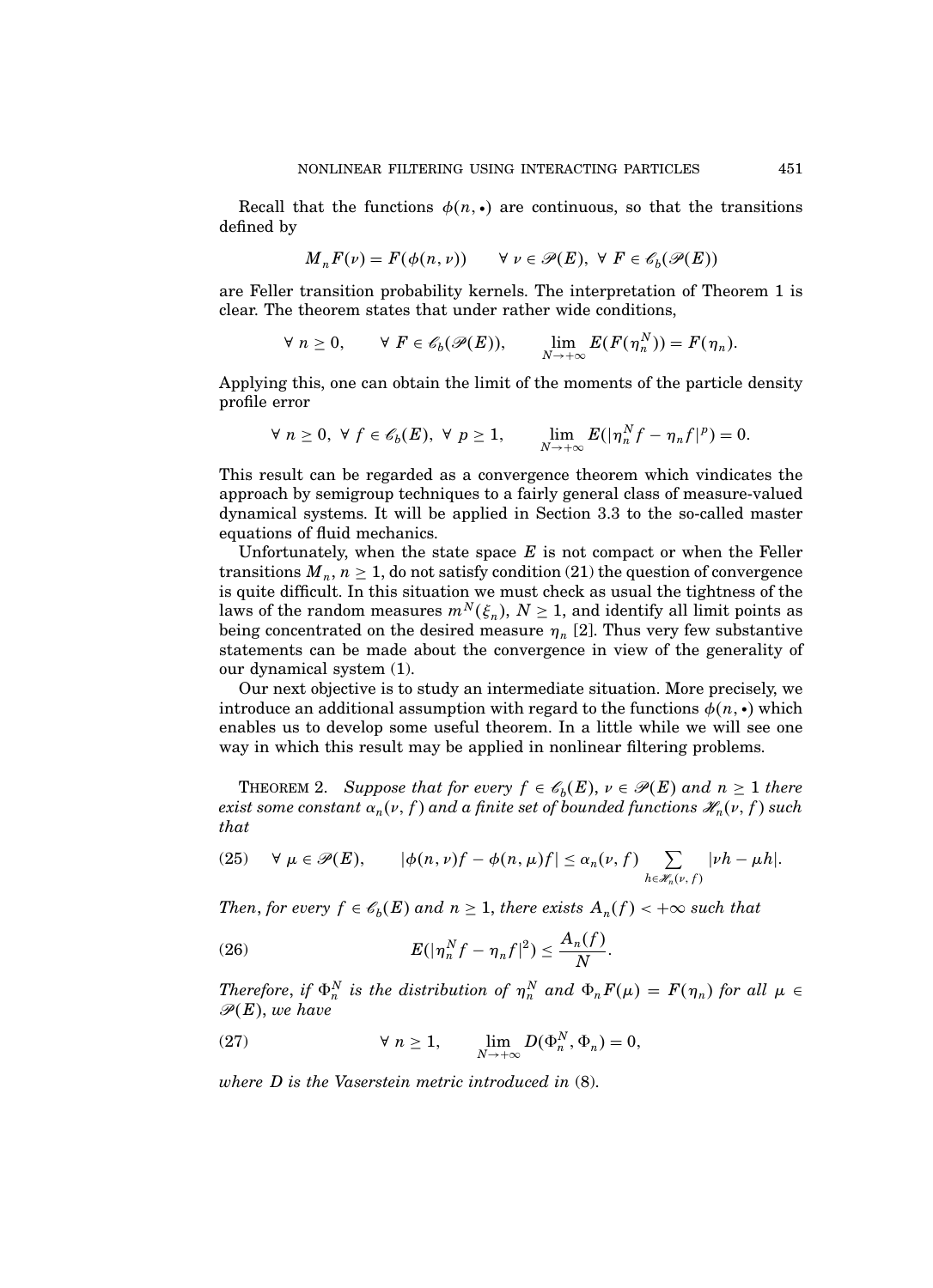Condition (25) strongly depends on the nature of the function  $\phi(n, \cdot)$  which governs the dynamics of the distributions  $(\eta_n)_{n\geq 0}$ . Although this seems to be a very general condition, it may not rule out a certain kind of system of practical interest. For instance, the same does not work for the so-called master equations arising in fluid mechanics. Nevertheless, Theorem 1 may be applied to study these equations. Before proceeding to the proof of the theorem, let us examine some typical situations for which condition (25) is met.

1. Let us suppose that our functions  $\phi(n, \cdot), n \geq 1$ , have the form  $\phi(n, \mu) =$  $\mu K_n$ , where  $(K_n)_{n\geq 0}$  is a family of Feller transition on E. Then we have, for every  $f \in \mathscr{C}_b(E)$  and  $\nu \in \mathscr{P}(E)$ ,

(28) 
$$
|\phi(n,\nu)f - \phi(n,\nu)f| \leq |\nu(K_nf) - \mu(K_nf)|
$$

for every  $f \in \mathscr{C}_b(E)$  and  $\mu, \nu \in \mathscr{P}(E)$ . So, condition (25) is satisfied with  $\alpha_n(\nu, f) = 1$  and  $\mathscr{H}_n(\nu, f) = \{K_n f\}$ . Note that the set  $\mathscr{H}_n(\nu, f) = \{K_n f\}$ does not depend on the measure  $\nu$ .

2. At this point it is already useful to give some examples of measure-valued dynamical systems which will appear in nonlinear filtering problems. Next, suppose that the measure-valued dynamical system of interest is described by the equations

$$
\eta_n = \phi_n(\eta_{n-1}) \qquad \forall \ n \ge 1, \ \eta_0 = \eta,
$$

where  $\eta \in \mathscr{P}(E)$  and the continuous functions  $\phi_n \colon \mathscr{P}(E) \to \mathscr{P}(E)$  are given by

(29) 
$$
\phi_n(\mu)f = \frac{\mu(g_n T_n f)}{\mu(g_n)} \quad \forall n \ge 1, \forall f \in \mathscr{E}_b(E), \forall \mu \in \mathscr{P}(E),
$$

where  $(T_n)_{n\geq 1}$  is a family of Feller transitions on E and  $(g_n)_{n\geq 1}$  is a family of continuous and bounded functions such that

(30) 
$$
0 < a_n \leq g_n(x) \leq A_n \quad \forall x \in E, \forall n \geq 1
$$

for some constants  $a_n$  and  $A_n$ ,  $n \geq 1$ .

We immediately notice that this example is a generalization of the previous example [if  $g_n(x) = 1$  for all  $x \in E$  then  $\phi_n(\mu) = \mu T_n$ ]. Moreover, we will see in the last part of the paper that the functions (29) prescribe the dynamics structure of the optimal filter in nonlinear filtering problems. Now, we observe that

$$
\phi_n(\mu)f - \phi_n(\nu)f = \left(\phi_n(\mu)f - \phi_n(\nu)f\right)\left(\frac{\mu(g_n)}{\nu(g_n)} + \left(1 - \frac{\mu(g_n)}{\nu(g_n)}\right)\right)
$$

$$
= \mu(h_n^{(1)}) + \left(\phi_n(\mu)f - \phi_n(\nu)f\right)\mu(h_n^{(2)})
$$

with

$$
h_n^{(1)} = \frac{g_n}{\nu(g_n)} \bigg( T_n f - \frac{\nu(g_n \ T_n f)}{\nu(g_n)} \bigg), \qquad h_n^{(2)} = 1 - \frac{g_n}{\nu(g_n)}.
$$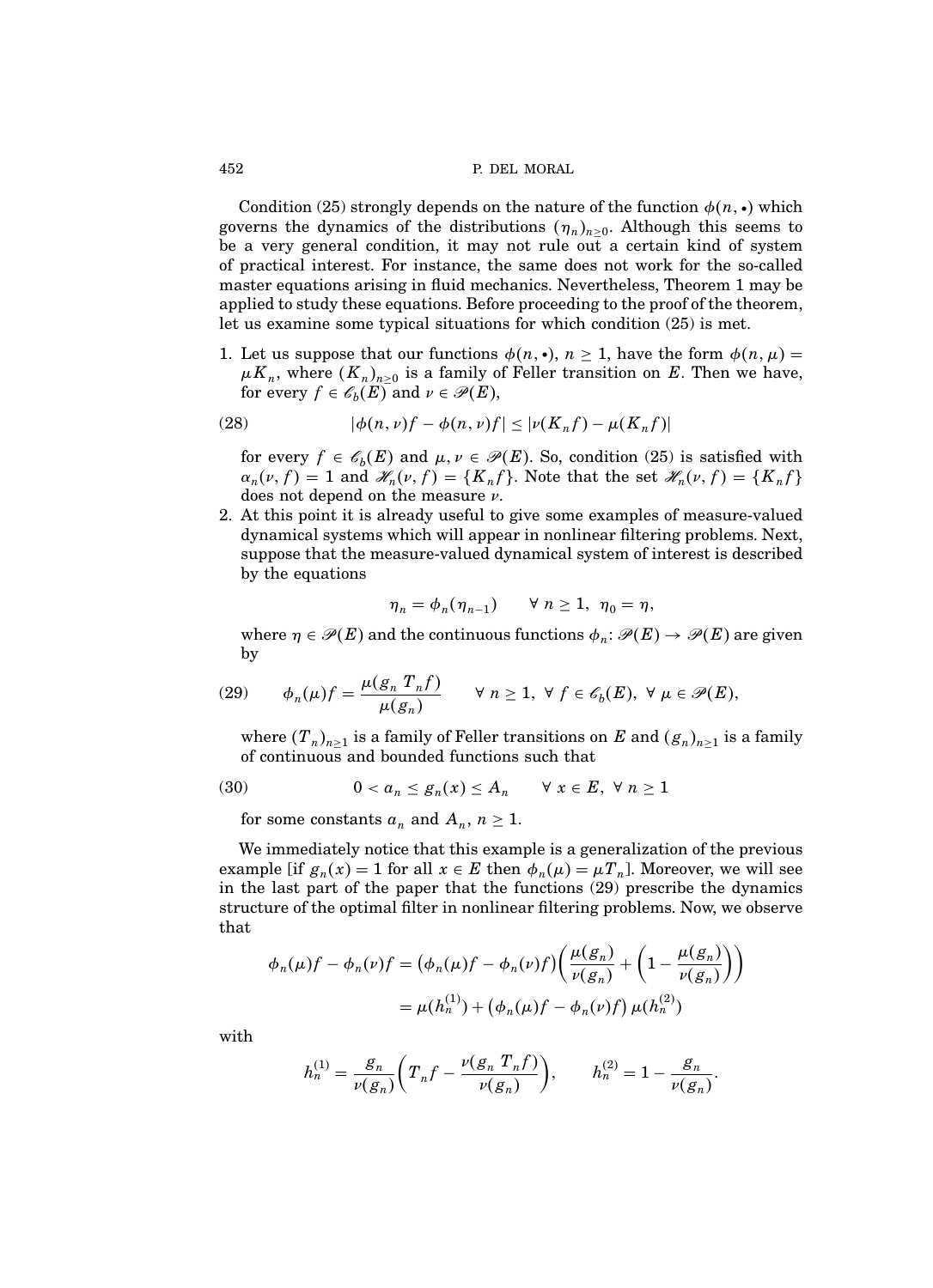It follows that

N

$$
(31) \quad |\phi_n(\mu)f - \phi_n(\nu)f| \leq (1+2||f||) \left( |\mu(h_n^{(1)}) - \nu(h_n^{(1)})| + |\mu(h_n^{(2)}) - \nu(h_n^{(2)})| \right).
$$

and condition (25) is satisfied with  $\alpha_n(\nu, f) = 1 + 2||f||$  and  $\mathcal{H}_n(\nu, f) = \{h_n^{(1)},$  $h_n^{(1)}$ }. To see (31) it suffices to note that

$$
\nu h_n^{(1)} = \nu h_n^{(2)} = 0 \quad \text{and} \quad \left| \frac{\mu(g_n \ T_n f)}{\mu(g_n)} - \frac{\nu(g_n \ T_n f)}{\nu(g_n)} \right| \le 2 \| f \|.
$$

PROOF OF THEOREM 2. Let us show (26) by induction on  $n \geq 0$ . Consider the first case  $n = 0$ . By the very definition of  $\eta_0^N$ , one gets easily

N

$$
E(|\eta_0^N f - \eta_0 f|^2) = E(|\eta_0^N (f - \eta_0 f)|^2)
$$
  
\n
$$
\leq \int \left(\frac{1}{N} \sum_{i=1}^N (f(x^i) - \eta_0 f)\right)^2 \eta_0(dx^1) \cdots \eta_0(dx^N)
$$
  
\n
$$
\leq \frac{(2||f||)^2}{N} \stackrel{\text{def}}{=} \frac{A_0(f)}{N}.
$$

Suppose the result is true at rank  $(n - 1)$ . The assumption (25) implies the existence of a constant  $\alpha_n(\eta_{n-1}, f) > 0$  and a finite set of bounded functions  $\mathscr{H}_n(\eta_{n-1},f)$  such that

$$
E(|\eta_n^N f - \eta_n f|^2) = E(|\phi(n, \eta_{n-1}^N) f - \phi(n, \eta_{n-1}) f|^2)
$$
  
+ 
$$
E(|f(\xi_n^1) - \phi(n, \eta_{n-1}^N) f|^2)/N
$$
  

$$
\leq E(|\phi(n, \eta_{n-1}^N) f - \phi(n, \eta_{n-1}) f|^2) + (2||f||)^2/N
$$
  

$$
\leq \alpha_n (\eta_{n-1}, f)^2 |\mathscr{H}_n(\eta_{n-1}, f)| \sum_{h \in \mathscr{H}_n(\eta_{n-1}, f)} E(|\eta_{n-1}^N h - \eta_{n-1} h|^2)
$$
  
+ 
$$
(2||f||)^2/N,
$$

where  $|\mathcal{H}_n(\eta_{n-1}, f)|$  is the cardinality of the set  $\mathcal{H}_n(\eta_{n-1}, f)$ . Now, the induction hypothesis at rank  $(n - 1)$  implies

$$
E(|\eta_n^N f - \eta_n f|^2) \leq \frac{1}{N} A_n(f)
$$

with

$$
A_n(f) = \alpha_n(\eta_{n-1}, f)^2 |\mathscr{H}_n(\eta_{n-1}, f)| \sum_{h \in \mathscr{H}_n(\eta_{n-1}, f)} A_{n-1}(h) + (2||f||)^2
$$

So the desired inequality (26) is true at rank n and the induction is completed.  $\square$ 

Our aim is now to get some information about the constant  $A_n(f)$  in a special case arising in nonlinear filtering problems. Consider the dynamical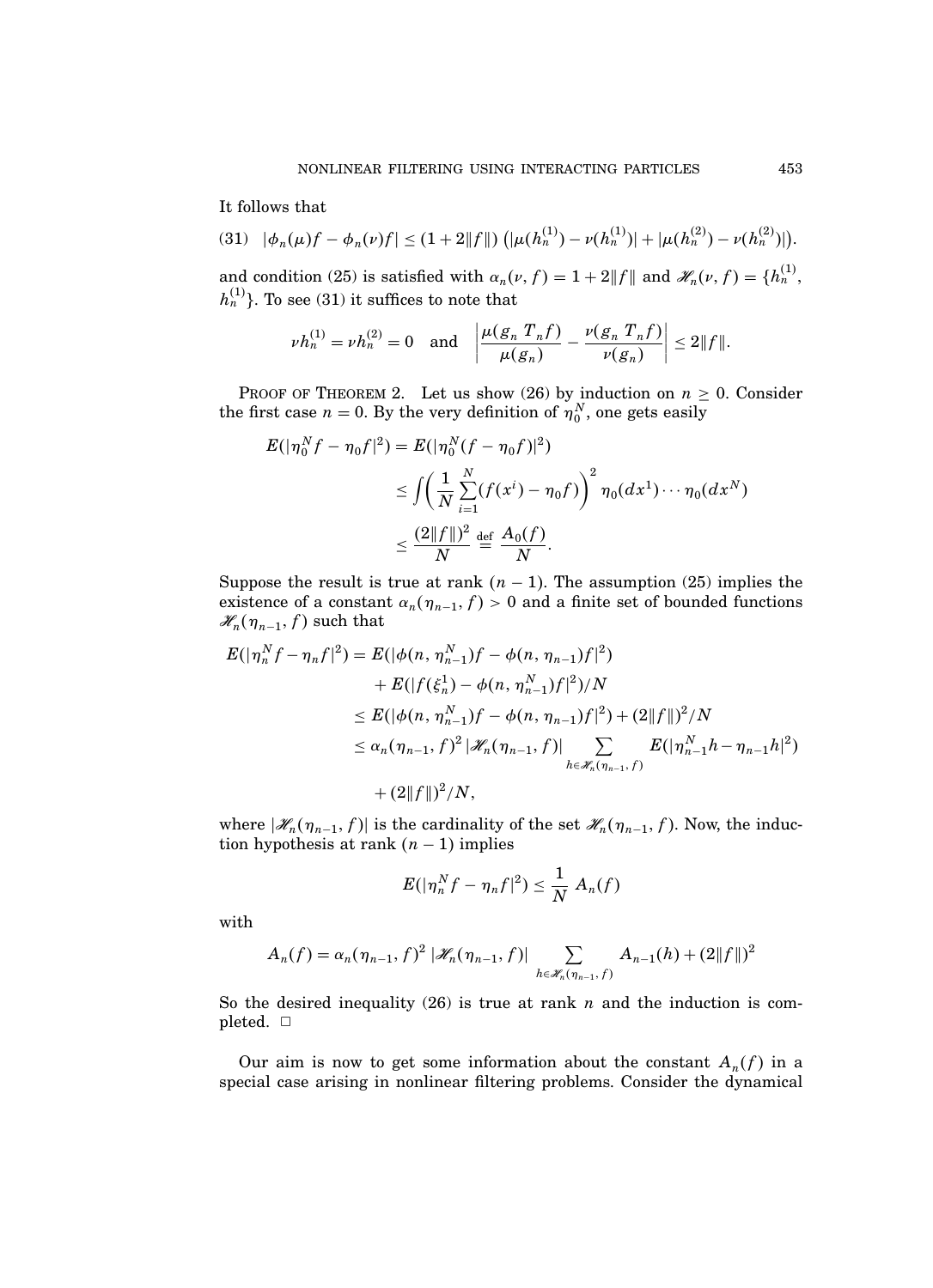system described by (29). The discussion below closely follows [18]. Define the continuous functions

$$
\gamma_{n/p} \stackrel{\text{def}}{=} \phi_n \circ \phi_{n-1} \circ \cdots \circ \phi_{p+1} \qquad \forall \ 0 \leq p \leq n-1
$$

with the convention  $\gamma_{n/n}(\mu) = \mu$  for all  $\mu \in \mathcal{P}(E)$ . Observe that

$$
(32) \quad \gamma_{n/p}(\mu)f = \frac{\mu(g_{n/p} T_{n/p}f)}{\mu(g_{n/p})} \qquad \forall \ 0 \leq p \leq n-1, \ \forall \ f \in \mathscr{B}(E), \ \forall \ \mu \in \mathscr{P}(E),
$$

where

$$
g_{n/p-1}=g_p T_p(g_{n/p}),
$$

(33) 
$$
T_{n/p-1}f = \frac{T_p(g_{n/p} T_{n/p}f)}{T_p(g_{n/p})} \quad \forall 0 \le p \le n-1, \forall f \in \mathcal{B}(E)
$$

with the conventions  $g_{n/n-1} = g_n$  and  $T_{n/n-1} = T_n$ . To prove this claim we first note that (32) is obvious for  $p = n - 1$  because  $\gamma_{n/n-1} = \phi_n$ . Now, using backward induction on the parameter  $p$ , if (32) is satisfied for a given value of  $p \geq 1$  then we have

$$
\gamma_{n/p-1}(\mu)f = \gamma_{n/p}(\phi_p(\mu))f = \frac{\phi_p(\mu)(g_{n/p} T_{n/p}f)}{\phi_p(\mu)(g_{n/p})}
$$
  
= 
$$
\frac{\mu(g_p T_p(g_{n/p} T_{n/p}f))}{\mu(g_p T_p(g_{n/p}))} = \frac{\mu(g_{n/p-1} T_{n/p-1}f)}{\mu(g_{n/p-1})},
$$

where  $g_{n/p-1}$  and  $T_{n/p-1}$  are given by (33). In the following we retain the notations of Theorem 2. Returning to the inequality (23), we have

$$
\begin{aligned} \left| M_0^{(N)}\cdots M_n^{(N)} F - M_0\cdots M_n F \right| \\ & \leq \sum_{p=0}^n \sup_{\nu\in\mathscr{P}(E)} \left| \int (F(\gamma_{n/p}(\mu)) - F(\gamma_{n/p}(\nu))) \; C_N(\nu, d\mu) \right| \end{aligned}
$$

for all  $F \in \mathcal{B}(\mathcal{P}(E))$ . Suppose now that

$$
F(\mu) = |\mu f - \eta_n f|, \qquad f \in \mathscr{B}(E).
$$

Then, one gets easily

 $\begin{array}{c} \end{array}$ 

(34) 
$$
E(|\eta_n^N f - \eta_n f|) \leq \sum_{p=0}^n \sup_{\nu \in \mathscr{P}(E)} \int \left|\gamma_{n/p}(\mu)f - \gamma_{n/p}(\nu)f\right| C_N(\nu, d\mu).
$$

Arguing exactly as before, we have

$$
\gamma_{n/p}(\mu)f - \gamma_{n/p}(\nu)f = \mu(h_{n/p}^{(1)}) + \left(\frac{\mu(g_{n/p} T_{n/p}f)}{\mu(g_{n/p})} - \frac{\nu(g_{n/p} T_{n/p}f)}{\nu(g_{n/p})}\right)\mu(h_{n/p}^{(2)})
$$

with

$$
h_{n/p}^{(1)}=\frac{{\mathcal S}_{n/p}}{\nu({\mathcal S}_{n/p})}\bigg(T_{n/p}f-\frac{\nu({\mathcal S}_{n/p}\;{T}_{n/p}f)}{\nu({\mathcal S}_{n/p})}\bigg),\qquad h_{n/p}^{(2)}=1-\frac{{\mathcal S}_{n/p}}{\nu({\mathcal S}_{n/p})}.
$$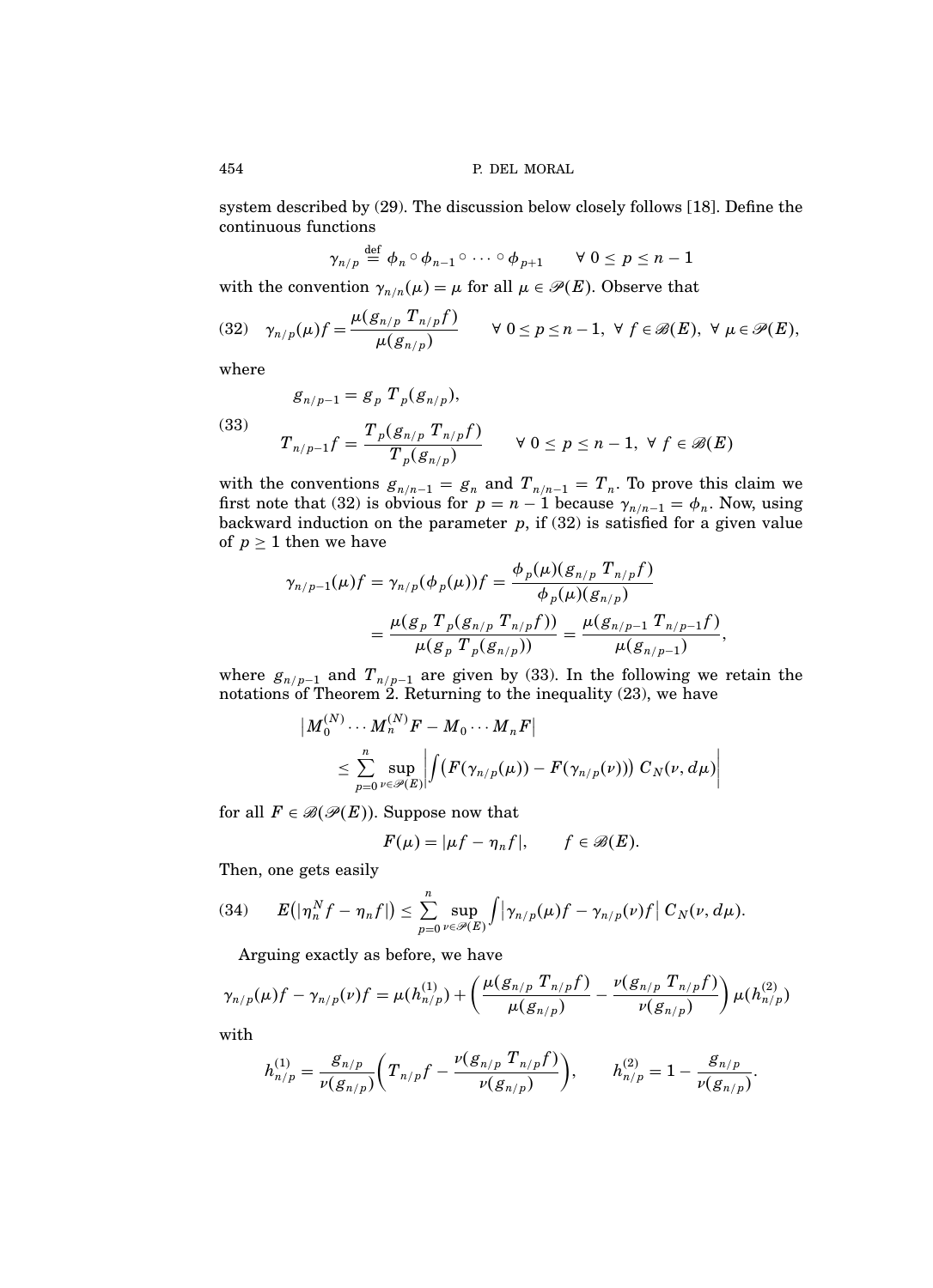On the other hand,

$$
\left|\gamma_{n/p}(\mu)f-\gamma_{n/p}(\nu)f\right|\leq \left|\mu(h_{n/p}^{(1)})\right|+2\|f\|\left|\mu(h_{n/p}^{(2)})\right|
$$

and a short calculation shows that

$$
\int \lvert \mu h_{n/p}^{(1)} \rvert^2 C_N(\nu, d\mu) \leq \frac{(2\lVert f \rVert)^2}{N} \nu \left( \frac{g_{n/p}}{\nu(g_{n/p})} \right)^2
$$

and

$$
\int \lvert \mu h^{(2)}_{n/p} \rvert^2 C_N(\nu,d\mu) \leq \frac{1}{N} \nu \bigg( \frac{g_{n/p}}{\nu(g_{n/p})} \bigg)^2.
$$

From this and (34) it follows that

$$
E(|\eta_n^N f - \eta_n f|) \leq \frac{4||f||}{\sqrt{N}} \sum_{p=0}^n \sup_{\nu \in \mathscr{P}(E)} \left( \nu \left( \frac{g_{n/p}}{\nu(g_{n/p})} \right)^2 \right)^{1/2} \leq \frac{4||f||}{\sqrt{N}} \sum_{p=0}^n \prod_{k=p+1}^n \frac{A_k}{a_k}
$$

with the convention  $\prod_{\emptyset} = 1$ . Finally, we have proved that

$$
\forall f \in \mathscr{B}(E), \qquad E(|\eta_n^N f - \eta_n f|) \leq \frac{B_n(f)}{\sqrt{N}} \quad \text{with } B_n(f) \stackrel{\text{def}}{=} 4n \|f\| \prod_{k=1}^n \frac{A_k}{a_k}.
$$

In this situation we have obtained a uniform upper bound over the class of all measurable functions f with norm  $||f|| \leq 1$ . This uniformity allows us to prove the following extension of the classical Glivenko–Cantelli theorem for interacting particle systems.

COROLLARY 1. When the measure-valued dynamical system is given by (29) and  $E = \mathbb{R}$  we have

(35) 
$$
\forall n \ge 0
$$
,  $\lim_{N \to +\infty} \sup_{t \in \mathbb{R}} |\eta_n^N (]-\infty, t]) - \eta_n (]-\infty, t])|=0$ ,  $P-a.s$ .

PROOF. To prove (35) we first use the upper bound

$$
P(|\eta_n^N(-\infty, t]) - \eta_n(]-\infty, t])| \leq \varepsilon/2) \geq 1 - \frac{8 n B_n}{\varepsilon \sqrt{N}} \quad \text{with } B_n = \prod_{k=1}^n \frac{A_k}{a_k}
$$

for every  $\varepsilon > 0$ ,  $n \ge 0$  and  $t \in \mathbb{R}$ . Consequently, for  $N \ge (16nB_n/\varepsilon)^2$  we have  $\begin{pmatrix} 1 & 0 \\ 1 & 1 \end{pmatrix}$  +  $\begin{pmatrix} 1 & 0 \\ 0 & 1 \end{pmatrix}$  +  $\begin{pmatrix} 0 & 1 \\ 0 & 1 \end{pmatrix}$ 

$$
P(|\eta_n^N(-\infty,t])-\eta_n(-\infty,t])|\leq \varepsilon/2)\geq 1/2 \qquad \forall \varepsilon>0, \forall n\geq 0, \forall t\in\mathbb{R}.
$$

Applying the symmetrization lemma ([37], page 14) it follows that

(36)  

$$
P\Big(\sup_t |\eta_n^N(]-\infty,t]) - \eta_n(]-\infty,t])| > \varepsilon\Big)
$$

$$
\leq 4E\Big(P\Big(\sup_t |\eta_n^{o,N}(]-\infty,t])| > \varepsilon/4/\xi_n^1,\ldots,\xi_n^N\Big)\Big)
$$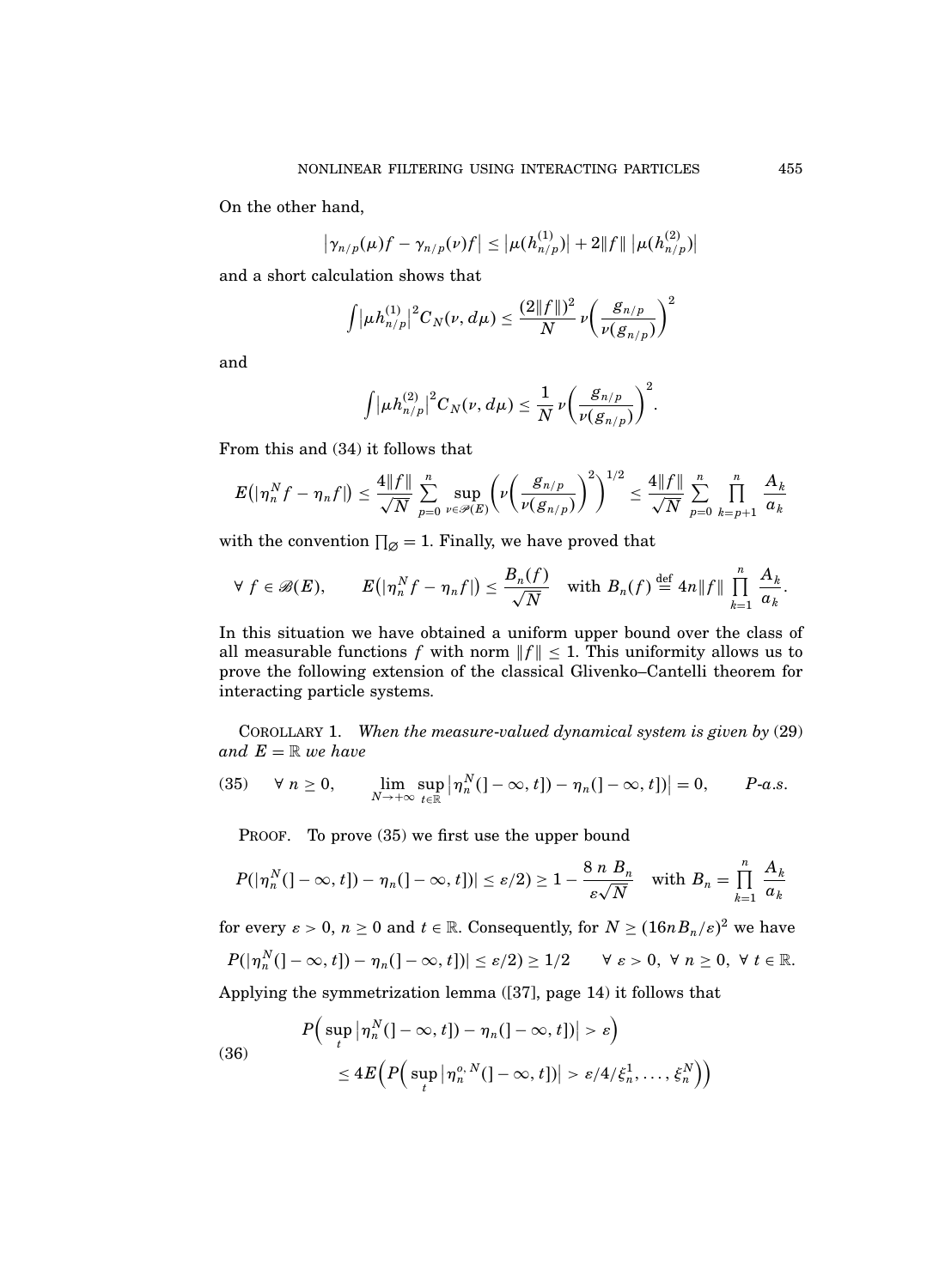where  $\eta_n^{o,\,N}$  denotes the signed measure

$$
\eta_n^{o,\,N}=\frac{1}{N}\sum_{i=1}^N\,\sigma_i\;\delta_{\xi_n^i}
$$

with  $(\sigma_i)_{i\geq 1}$  an i.i.d. sequence with  $P(\sigma_i = 1) = P(\sigma_i = -1) = 1/2$ . Now, using Pollard's maximal inequality [37] and Hoeffding's lemma [25], we obtain the exponential bounds

$$
P\Big(\sup_{t\in\mathbb{R}}\big|\eta_n^{o,\,N}(\cdot\!-\infty,t\,]\big|>\varepsilon/4/\xi_n^1,\ldots,\,\xi_n^N\Big)\Big|
$$
  
\$\leq 2\,(N+1)\exp(-N\varepsilon^2/32)\$, P-a.s.

and the Borel–Cantelli lemma together with  $(36)$  turns this into  $(35)$ .  $\Box$ 

We now turn to the asymptotic normality of the particle approximation errors.

PROPOSITION 1. Suppose the assumptions of Theorem 2 are satisfied. Then for every  $n \geq 0$ ,  $f \in \mathscr{C}_b(E)$  and  $x \in \mathbb{R}$  we have

(37)  

$$
\lim_{N \to +\infty} P\left(\frac{1}{\sqrt{N}} \sum_{i=1}^{N} (f(\xi_n^i) - \phi(n, \eta_{n-1}^N) f) \leq x\right)
$$

$$
= \int_{-\infty}^{x} \frac{1}{\sigma_n(f)\sqrt{2\pi}} \exp\left(-\frac{z^2}{2\sigma_n^2(f)}\right) dz,
$$

where

(38) 
$$
\sigma_n(f) = \left(\eta_n(f - \eta_n f)^2\right)^{1/2} \quad \forall \ f \in \mathscr{E}_b(E), \ \forall \ n \ge 0.
$$

Before proceeding, we should be more precise about the difficulty which arises here: this result gives some indications on the asymptotic behavior of the particle estimators  $(\eta_n^N)_{n\geq 0}$  but the essential and unsolved problem is to characterize the asymptotical nature of the random errors

$$
\frac{1}{\sqrt{N}}\sum_{i=1}^N(f(\xi_n^i)-\eta_nf)\qquad\forall\ f\in\mathscr{E}_b(E),\ \forall\ n\geq 0.
$$

Other results relating to the asymptotical normality of particle approximation errors for specific models in continuous time can be found in [38].

PROOF. Using the above notations, we first observe that

$$
E\left(\exp\left(\frac{i}{\sqrt{N}}\sum_{k=1}^{N}(f(\xi_n^k)-\phi(n,\eta_{n-1}^N)f)\right)\right)
$$
  
= 
$$
E\left(E\left(\exp\left(\frac{i}{\sqrt{N}}(f(\xi_n^1)-\phi(n,\eta_{n-1}^N)f)\right)/\eta_{n-1}^N\right)^N\right)
$$
  

$$
\stackrel{\text{def}}{=} E(B(n,N,f)^N),
$$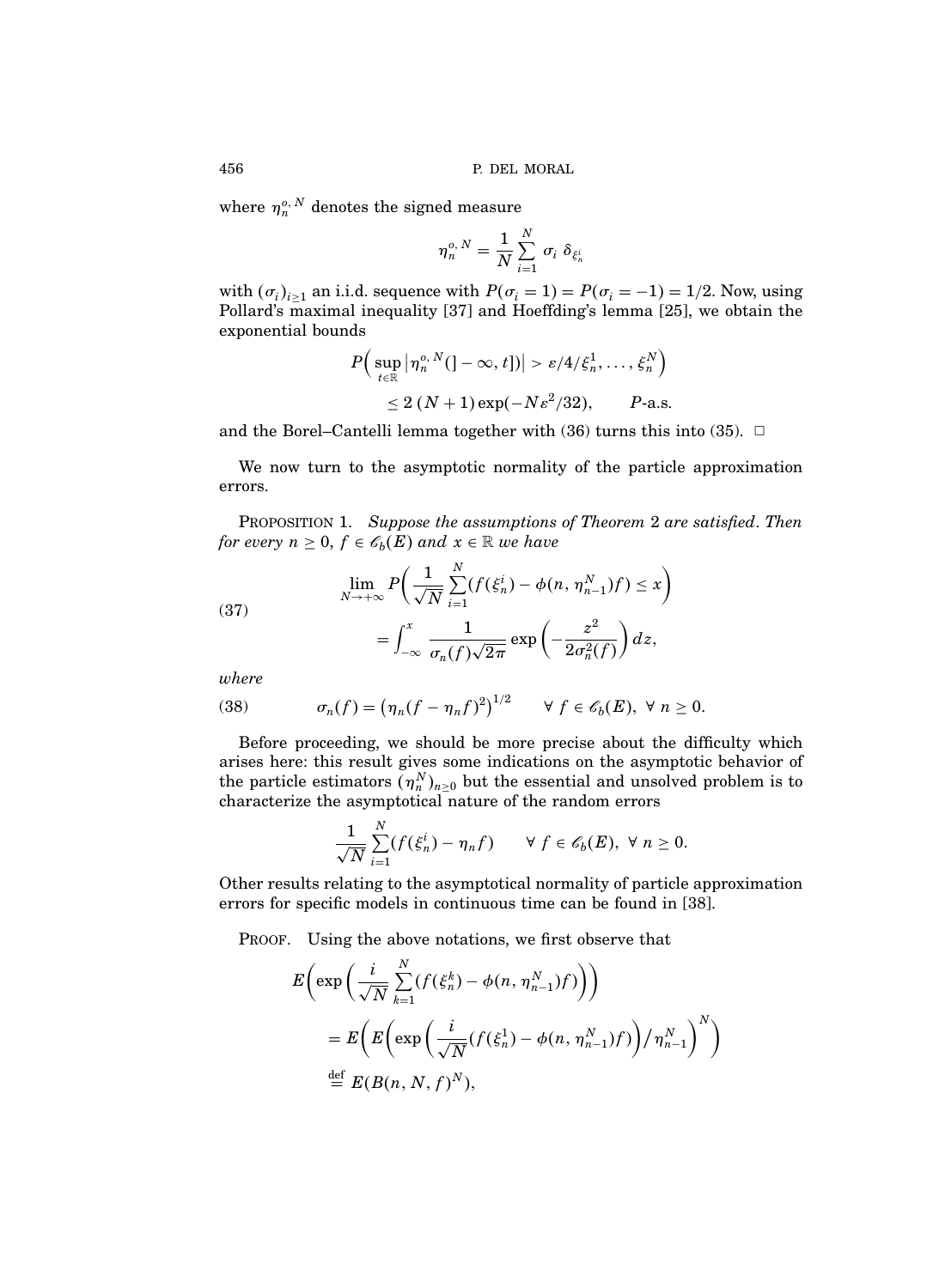where  $i^2 = -1$ . Using the classical inequality

$$
\left|e^{it} - \left(1 + i t - \frac{t^2}{2}\right)\right| \le \frac{t^3}{6} \qquad \forall \ t \ge 0
$$

and the fact that

$$
E(f(\xi_n^1) - \phi(n, \eta_{n-1}^N) f/\eta_{n-1}^N) = 0
$$

we get

$$
\left|B(n, N, f) - \left(1 - \frac{1}{2N}\phi(n, \eta_{n-1}^N)(f - \phi(n, \eta_{n-1}^N)f)^2\right)\right| \leq \frac{4||f||^3}{3N\sqrt{N}},
$$

which allows us to obtain

$$
|B(n, N, f) - a(n, N, f)| \leq \frac{1}{N}b(n, N, f)
$$

with

$$
a(n, N, f) \stackrel{\text{def}}{=} 1 - \frac{1}{2N} \eta_n (f - \eta_n f)^2,
$$
  
\n
$$
b(n, N, f) \stackrel{\text{def}}{=} \frac{1}{2} |\eta_n (f - \eta_n f)^2 - \phi(n, \eta_{n-1}^N)(f - \phi(n, \eta_{n-1}^N)f)^2| + \frac{4||f||^3}{3\sqrt{N}}.
$$

Thus, we have

$$
|B(n, N, f)^{N} - a(n, N, f)^{N}| \leq b(n, N, f)
$$

and

$$
|E(B(n, N, f)^N) - a(n, N, f)^N| \le E(b(n, N, f)^2)^{1/2}.
$$

On the other hand, let us remark that

$$
\begin{aligned}\n|\eta_n(f - \eta_n f)^2 - \phi(n, \eta_{n-1}^N)(f - \phi(n, \eta_{n-1}^N)f)^2| \\
&\leq |\eta_n(f^2) - \phi(n, \eta_{n-1}^N)(f^2)| + |(\eta_n f)^2 - (\phi(n, \eta_{n-1}^N)f)^2| \\
&\leq |\eta_n(f^2) - \phi(n, \eta_{n-1}^N)(f^2)| + 2||f|| |\eta_n f - \phi(n, \eta_{n-1}^N)f| \\
&\leq (|\eta_n(f^2) - \phi(n, \eta_{n-1}^N)(f^2)| + |\eta_n f - \phi(n, \eta_{n-1}^N)f|)(1 + 2||f||).\n\end{aligned}
$$

Then we can write

(39)  

$$
b(n, N, f) \leq \left(\frac{1}{2} + \|f\| + \frac{4\|f\|^3}{3}\right)
$$

$$
\times \left(\frac{1}{\sqrt{N}} + |\eta_n(f^2) - \phi(n, \eta_{n-1}^N)(f^2)| + |\eta_n f - \phi(n, \eta_{n-1}^N)f|\right).
$$

We point out that the middle term in the second parentheses goes to zero by (25) and (26). It follows that

$$
\lim_{N \to +\infty} E(B(n, N, f)^N) = \lim_{N \to +\infty} a(n, N, f)^N = \exp{-\frac{1}{2}\eta_n(f - \eta_n f)^2}.
$$

This ends the proof of the proposition.  $\Box$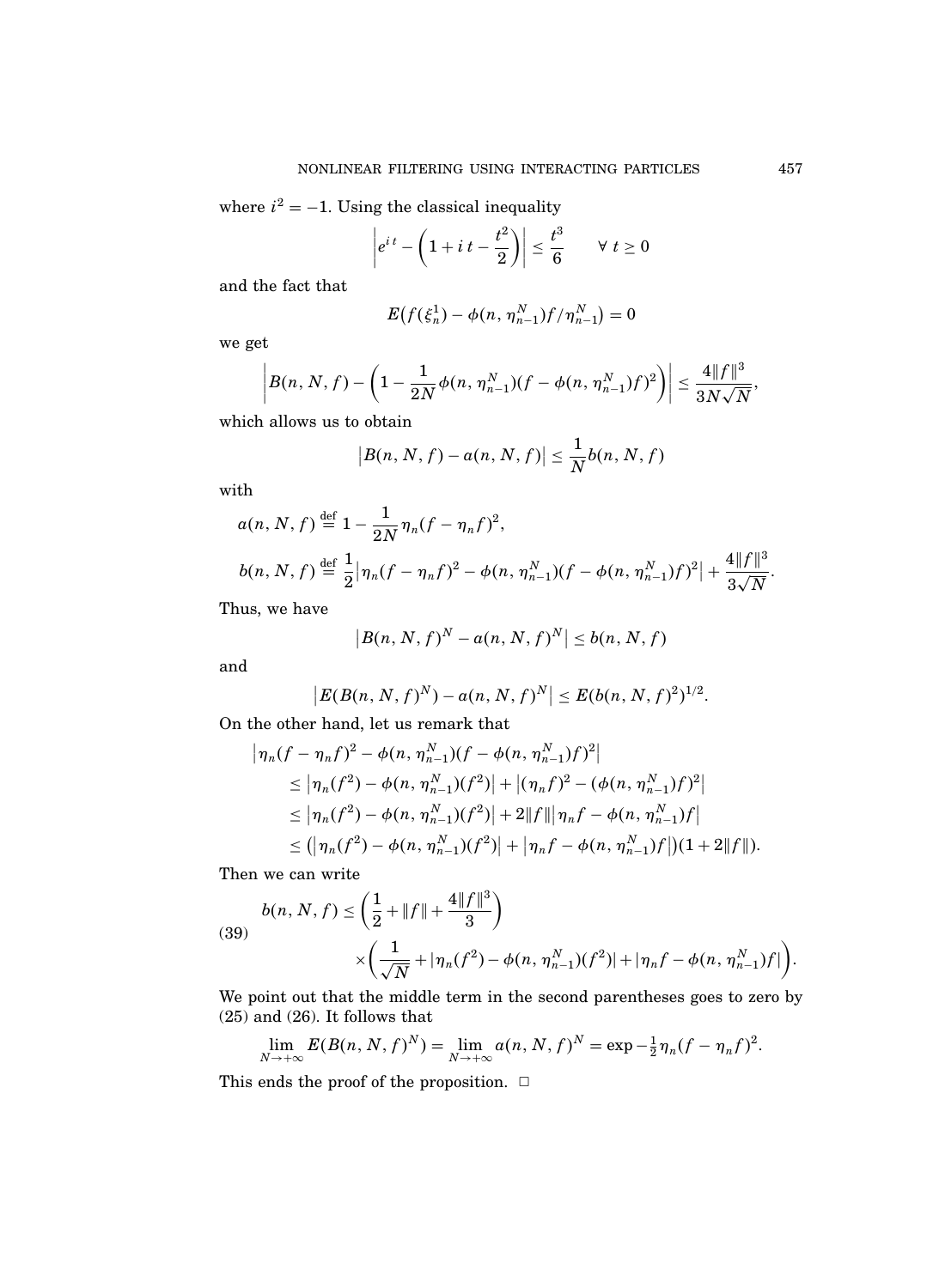Our final step is to provide some exponential bounds and to prove that  $\eta^N_n f$ converges P-a.s. to  $\eta_n f$  as N is the size of the systems growing, for every  $n \geq 0$ and  $f \in \mathscr{C}_b(E)$ .

PROPOSITION 2. Under the same conditions as in Theorem 2 we have

$$
\forall \varepsilon > 0, \ \forall \ n \geq 0, \ \forall \ f \in \mathscr{C}_b(E),
$$

$$
(40) \qquad P\bigg(\bigg|\frac{1}{N}\sum_{i=1}^N f(\xi_n^i) - \eta_n f\bigg| > \varepsilon\bigg) \le A_1(n,f) \exp(-N\varepsilon^2 A_2(n,f))
$$

with  $A_1(n,f)$  and  $A_2(n,f)$  positive and finite. Then we have

(41) 
$$
\forall n \ge 0, \forall f \in \mathscr{E}_b(E), \qquad \lim_{N \to +\infty} \eta_n^N f = \eta_n f, \qquad P-a.s.
$$

PROOF. We first use assumption  $(25)$  to prove by induction that for every  $f \in \mathscr{C}_b(E)$  and  $n \geq 0$  there exist some constant  $A(n, f)$  and some finite subset  $\mathscr{L}(n, f) \subset \mathbb{N} \times \mathscr{C}_b(E)$  such that

(42) 
$$
\left|\eta_n^N f - \eta_n f\right| \leq A(n, f) \sup_{(k, h) \in \mathcal{L}(n, f)} \left|\eta_k^N h - \phi(k, \eta_{k-1}^N) h\right|
$$

with the convention  $\phi(0, \eta_{-1}^N) = \eta_0$ .

Consider the case  $n = 0$ . For every  $f \in \mathscr{C}_b(E)$ , we have

$$
\left|\eta_0^N f - \eta_0 f\right| = \left|\eta_0^N f - \phi(0, \eta_{-1}^N) f\right|
$$

and (42) is satisfied at rank  $n = 0$ . Suppose the result is true at rank  $n - 1 \ge 0$ . Observe that

$$
\left|\eta_n^N f - \eta_n f\right| \leq \left|\eta_n^N f - \phi(n, \eta_{n-1}^N) f\right| + \left|\phi(n, \eta_{n-1}^N) f - \phi(n, \eta_{n-1}) f\right| \quad \forall n \geq 1.
$$

Using (25) we get

$$
\begin{aligned} \left| \eta_n^N f - \eta_n f \right| &\leq \left| \eta_n^N f - \phi(n, \eta_{n-1}^N) f \right| \\ &+ C_n(\eta_{n-1}, f) |\mathscr{H}(\eta_{n-1}, f)| \sup_{h \in \mathscr{K}_n(\eta_{n-1}, f)} |\eta_{n-1}^N h - \eta_{n-1} h|. \end{aligned}
$$

To clarify the presentation, we will note  $C_n(f)$  and  $\mathscr{H}_n(f)$  instead of  $C_n(\eta_{n-1},\eta_n)$ f) and  $\mathscr{H}_n(\eta_{n-1}, f)$ . The induction hypothesis at rank  $n-1$  implies

$$
\left|\eta_n^N f - \eta_n f\right| \le A(n, f) \sup_{(k, h) \in \mathcal{L}(n, f)} \left|\eta_k^N h - \phi(k, \eta_{k-1}^N) h\right|
$$

with

$$
A(n, f) = 2 (1 \vee C_n(f) | \mathscr{H}_n(f) | \sup_{h \in \mathscr{H}_n(f)} A(n-1, h)),
$$
  

$$
\mathscr{L}(n, f) = \{(n, f)\} \cup \bigcup_{h \in \mathscr{H}_n(f)} \mathscr{L}(n-1, h).
$$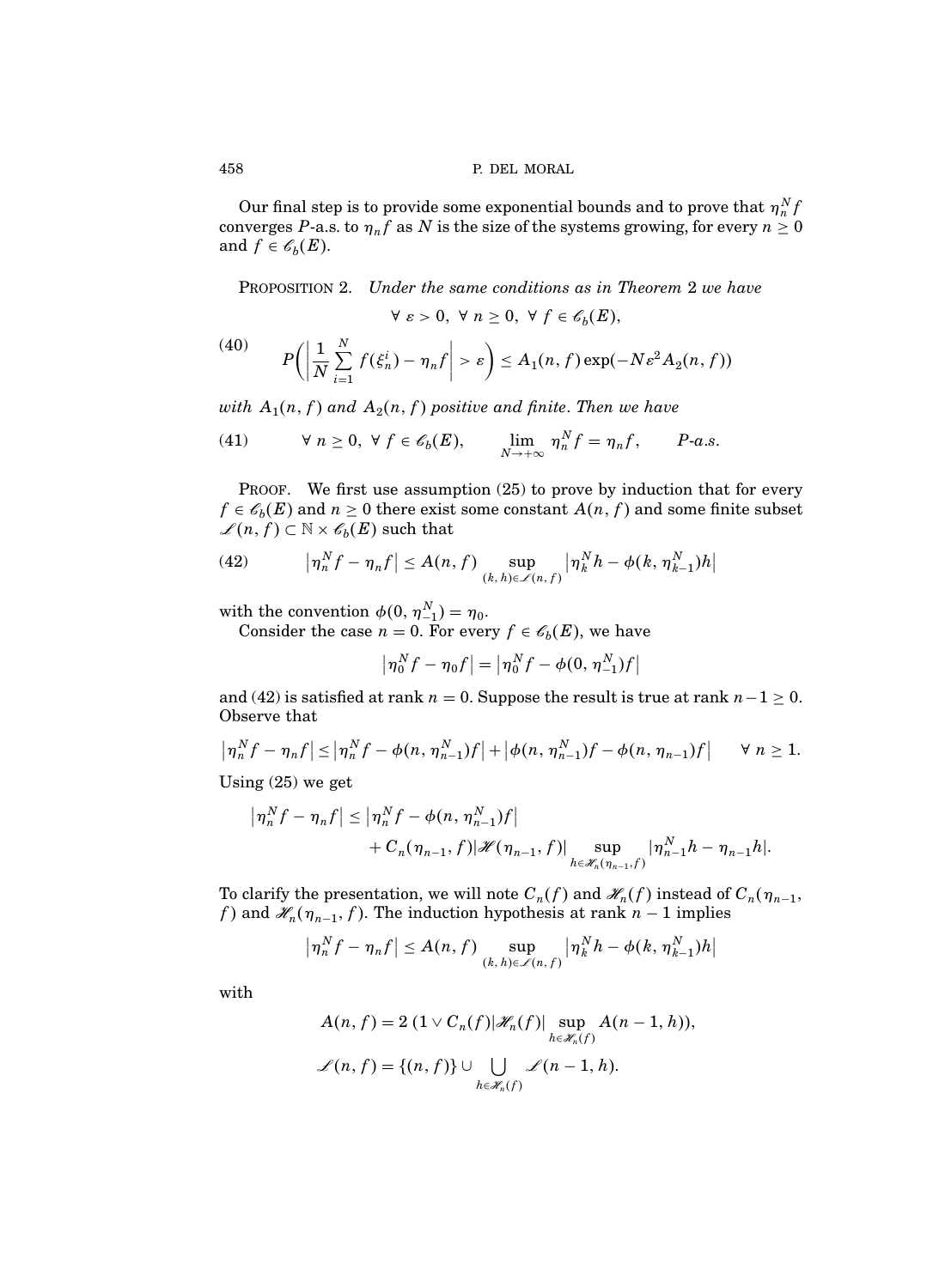The induction is thus completed. Apply Hoeffding's [25] inequality to get the upper bound

(43) 
$$
P(|\eta_k^N h - \phi(k, \eta_{k-1}^N)h| > \varepsilon/\eta_{n-1}^N) \le 2 \exp{-\frac{N}{8}(\varepsilon/\|h\|)^2}, \quad P\text{-a.s.}
$$

Therefore we have

(44) 
$$
P(|\eta_k^N h - \phi(k, \eta_{k-1}^N)h| > \varepsilon) \leq 2 \exp{-\frac{N}{8}(\varepsilon/\|h\|)^2}.
$$

Combining (42) and (44) we obtain

$$
P\bigg(\bigg|\frac{1}{N}\sum_{i=1}^N f(\xi_n^i) - \eta_n f\bigg| > \varepsilon\bigg) \leq A_1(n,f) \exp(-N\varepsilon^2 A_2(n,f))
$$

with

$$
A_1(n,f) = 2|\mathscr{L}(n,f)| \quad \text{and} \quad A_2(n,f) = 1/\Big(8A(n,f)^2 \sup_{(k,h) \in \mathscr{L}(n,f)} \|h\|^2\Big).
$$

Equation (67) is a clear consequence of the Borel–Cantelli lemma and the proof is complete.  $\Box$ 

3.2. Interacting particle systems with branchings. The latter is only concerned with simple interaction mechanisms therefore avoiding situations in which the interaction depends on parts of the trajectories of the particles. In this section we introduce a general approximation of (1) which includes branching and interaction mechanisms. Such constructions will solve (1) numerically when the state space  $E$  is given by

$$
E = E_1 \times \cdots \times E_r \quad \text{with } r \geq 1,
$$

where  $(E_p)_{1 \leq p \leq r}$  is a finite sequence of locally compact separable spaces. The basic idea is to split a probability measure on  $E$  for dealing with random trees. Nevertheless, it should be kept in mind that the content of this section is nothing more than an extension of the results of Section 3.1.

3.2.1. The particle systems space.

The particle system state space. Let us introduce some new notations. For every  $N_1, \ldots, N_r \geq 1$ , we note

(45) 
$$
(N)_q = \{1, ..., N_1\} \times \cdots \times \{1, ..., N_q\}
$$
 for all  $1 \le q \le r$ .

The points of the sets  $(N)_{q}$  will be denoted by the letters  $(i)$  or  $(j)$ . For  $(i) \in$  $(N)_q$  and  $1 \leq p \leq q$ ,  $i_p$  denotes the pth component of  $(i)$ , so  $(i) = (i_1, \ldots, i_q)$ . The particle system under study will be a Markov chain with state space

(46) 
$$
E^{(N)} \stackrel{\text{def}}{=} E_1^{(N)_1} \times \cdots \times E_r^{(N)_r}, \qquad (N) \stackrel{\text{def}}{=} (N_1, \ldots, N_r).
$$

For every  $1 \leq p \leq r,$  each point  $x_p \in E_p^{(N)_p}$  consists of  $|(N)_p|$  particles  $x_p^{(i)},$ 

(47) 
$$
x_p = (x_p^{(i)})_{(i) \in (N)_p} \in E_p^{(N)_p}.
$$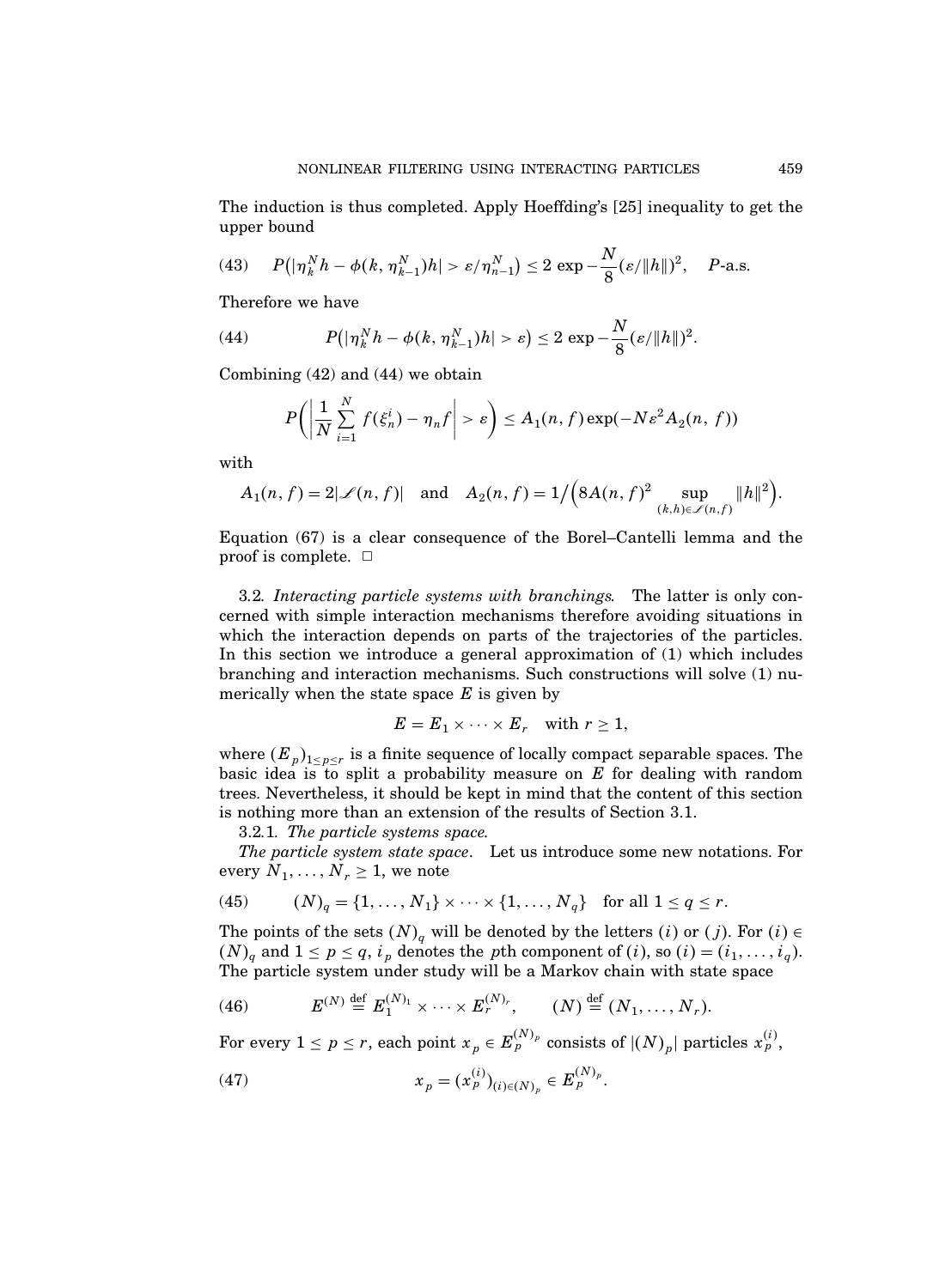Each point  $x \in E^{(N)}$  consists of r particle systems

(48) 
$$
x = (x_1, ..., x_r) \in E_1^{(N)_1} \times \cdots \times E_r^{(N)_r}.
$$

The points of  $x \in E^{(N)}$  are called random trees.

It is important to remark that the size of the particle systems increases at each step of the algorithm:

$$
|(N)_1| = N_1 \le |(N)_2| = N_1 N_2 \le \cdots \le |(N)_r| = N_1 \cdots N_r.
$$

At each step  $1 \leq p \leq r$  the transitions under study will be branching mechanisms. More precisely, during a transition, each particle  $\xi_{n-1}^{(i)}$  $\binom{v}{p-1}$ , living in the system  $\xi_{p-1}$ , will branch into  $N_p$  auxiliary particles:

(49) 
$$
\forall (i) \in (N)_{p-1}, \qquad \xi_{p-1}^{(i)} \to (\xi_p^{(i),1}, \ldots, \xi_p^{(i),N_p}).
$$

So at the end of this time, the resulting particle system  $\xi_p$  consists of  $|(N)_p|$ random particles.

Note that, for every  $1 \le q \le r$ , a point  $(x_1, \ldots, x_q)$  of the product space  $E^{(N)_1} \times \cdots \times E^{(N)_q}$  may be viewed as a finite sequence

$$
(x_1,\ldots,x_q)=(x_1^{i_1},x_2^{i_1,i_2},\ldots,x_q^{i_1,i_2,\ldots,i_q})_{1\leq i_1\leq N_1,\ldots,1\leq i_q\leq N_q}.
$$

Thus, from the above description (49), given a random tree  $x \in E^{(N)}$ , each q-tuple  $(i_1,\ldots,i_q)$  will describe the *history* of the particle  $x_q^{(i)}$ . In order to describe the history of the particle  $x_q^{(i)}$ , it is convenient to introduce the following notations. For every  $(i) = (i_1, \ldots, i_q) \in (N)_q$  and  $1 \leq p \leq q \leq r$ , we denote

$$
(i)_p = i_1, \ldots, i_p.
$$

For instance,

$$
(i) = (i_1, \ldots, i_r) \in (N)_r \implies (i)_1 = (i_1), \quad (i)_2 = (i_1, i_2), \quad (i)_3 = (i_1, i_2, i_3).
$$

Using these notations and the description (49), the branching dynamics which describe the evolution of the particle  $x_r^{(i)} = x_r^{i_1, \dots, i_r}$  is given by

$$
x_1^{(i)_1} = x_1^{i_1} \rightarrow x_2^{(i)_2} = x_2^{i_1, i_2} \rightarrow \cdots \rightarrow x_{r-1}^{(i)_{r-1}} = x_{r-1}^{i_1, \dots, i_{r-1}} \rightarrow x_r^{(i)} = x_r^{i_1, \dots, i_r}.
$$

Transition probability kernels. Let  $\nu$  be a probability measure on  $E_1 \times$  $\cdots \times E_r$ . For every  $1 \leq p \leq r$ , we define, whenever they exist, a probability measure  $v_p \in \mathscr{P}(\overline{E}_1 \times \cdots \times E_p)$  and a transition probability kernel  $v_{p/p-1}$  by setting, with some obvious abusive notations,

(50) 
$$
v(dx_1, ..., dx_r) = v_1(dx_1) v_{2/1}(x_1, dx_2) \cdots v_{r/r-1}(x_1, ..., x_{r-1}, dx_r),
$$

$$
v_p(dx_1, ..., dx_p) = v_{p-1}(dx_1, ..., dx_{p-1}) v_{p/p-1}(x_1, ..., x_{p-1}, dx_p).
$$

The existence of such splittings is discussed in [13], Chapter III.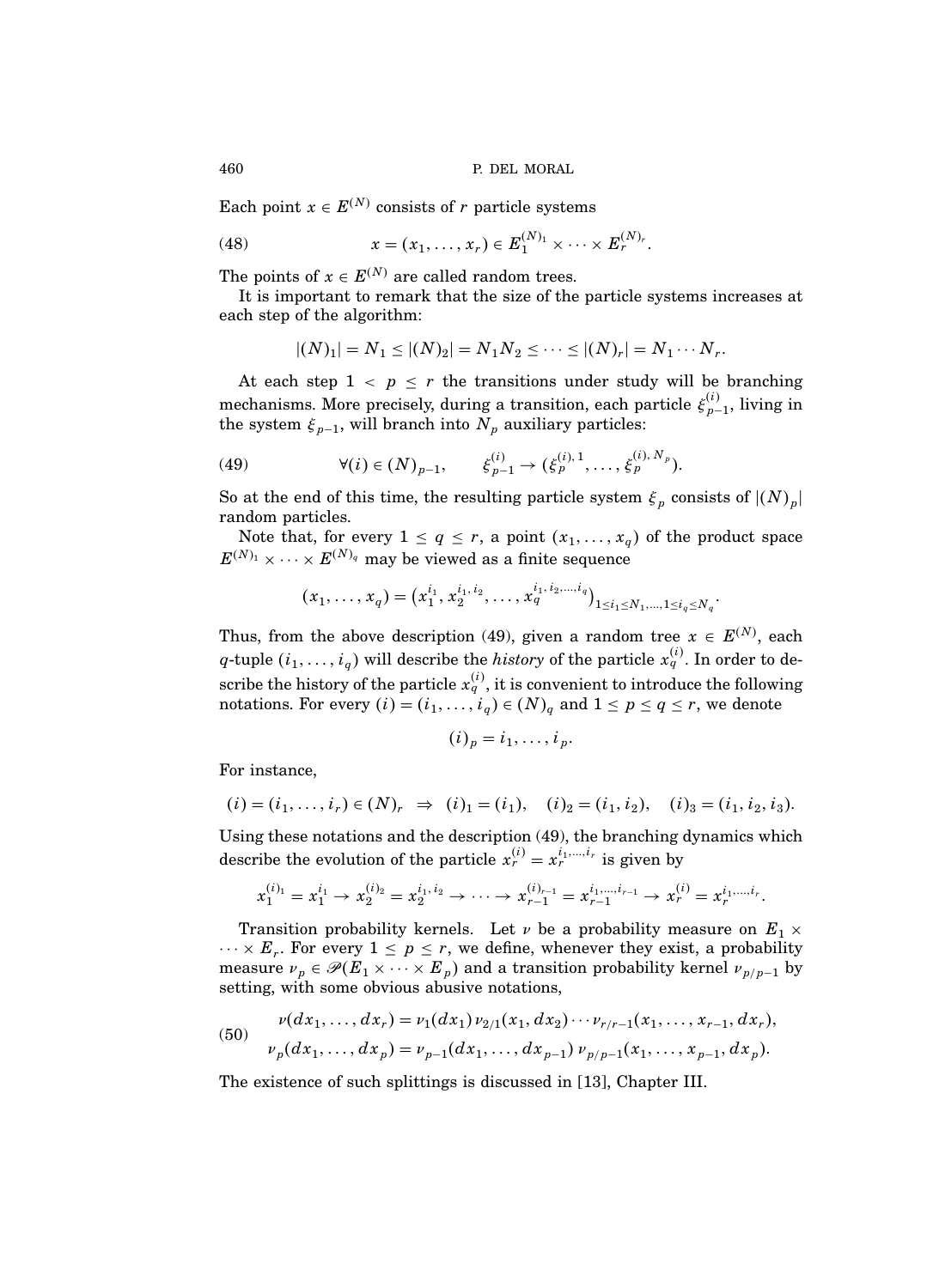With  $\nu \in \mathscr{P}(E)$  and (50) we associate a measure  $\nu^{\otimes (N)} \in \mathscr{P}(E^{(N)})$  by

$$
\nu^{\otimes(N)}(dx)=\prod_{i_1=1}^{N_1}\nu_1(dx_1^{i_1})\prod_{i_2=1}^{N_2}\nu_{2/1}(x_1^{i_1},dx_2^{i_1,i_2})\cdots\\\times\prod_{i_r=1}^{N_r}\nu_{r/r-1}(x_1^{i_1},\ldots,x_{r-1}^{i_1,\ldots,i_{r-1}},dx_r^{i_1,\ldots,i_r}).
$$

Let us see an example of the use of these formulas.

EXAMPLE 1. Let  $r = 2$ ,  $E_1 = E_2$  and  $\nu = \mu \times K$  where  $\mu \in \mathcal{P}(E_1)$  and K is a transition probability kernel on  $E_1$ . Since in this case

$$
\nu_1(dx_1) = \mu(dx_1)
$$
 and  $\nu_{2/1}(x_1, dx_2) = K(x_1, dx_2)$ 

one obtains

(51) 
$$
v^{\otimes(N)}(dx) = \prod_{i_1=1}^{N_1} \mu(dx_1^{i_1}) \prod_{i_2=1}^{N_2} K(x_1^{i_1}, dx_2^{i_1, i_2}).
$$

It follows from (51) that  $\nu^{\otimes(N)}$  is the probability distribution of a random tree

$$
\xi = (\xi_1^{i_1}, \xi_2^{i_1, i_2})_{1 \le i_1 \le N_1, 1 \le i_2 \le N_2}
$$

;

where we have the following:

(i) here  $(\xi_1^{i_1})_{1 \leq i_1 \leq N_1}$  are  $N_1$  independent and identically distributed random variables with common law  $\mu$ ;

(ii) for each  $1 \leq i_1 \leq N_1$ ,  $(\xi_2^{i_1, i_2})_{1 \leq i_2 \leq N_2}$  are  $N_2$  independent and identically distributed random variables with common law  $K(\xi_1^{i_1}, \cdot)$ .

We observe that the probability measure  $\nu^{\otimes(N)}$  may be split as before and written in a more compact and simple form. By the very definition of the sets  $(N)_1, \ldots, (N)_r$ , we have

$$
\nu^{\otimes(N)}(dx) = \nu_1^{\otimes(N)_1}(dx_1)\nu_{2/1}^{\otimes(N)_2}(x_1, dx_2)\cdots\nu_{r/r-1}^{\otimes(N)_r}(x_1, \ldots, x_{r-1}, dx_r)
$$

with

(52)  

$$
\begin{aligned}\n & \nu_{p/p-1}^{\otimes(N)_p}(x_1, \ldots, x_{p-1}, dx_p) = \prod_{(i) \in (N)_p} \nu(x_1^{(i_1)}, \ldots, x_{p-1}^{(i_{p-1}}, dx_p^{(i_p)}) \\
 & = \prod_{(j) \in (N)_{p-1}} \prod_{i_p=1}^{N_p} \nu(x_1^{(j_1)}, \ldots, x_{p-1}^{(j_{p-1}}, dx_p^{(j), i_p})\n \end{aligned}
$$

Using these notations we introduce the transition probability kernels  $C_{(N)}$ as follows:

(53) 
$$
C_{(N)}F(\nu) = \int_{E^{(N)}} F(m^{(N)}(x)) \nu^{\otimes (N)}(dx) \text{ with}
$$

$$
m^{(N)}(x) \stackrel{\text{def}}{=} \frac{1}{|(N)_r|} \sum_{(i) \in (N)_r} \delta_{(x_1^{(i_1}, \dots, x_r^{(i_r)})}
$$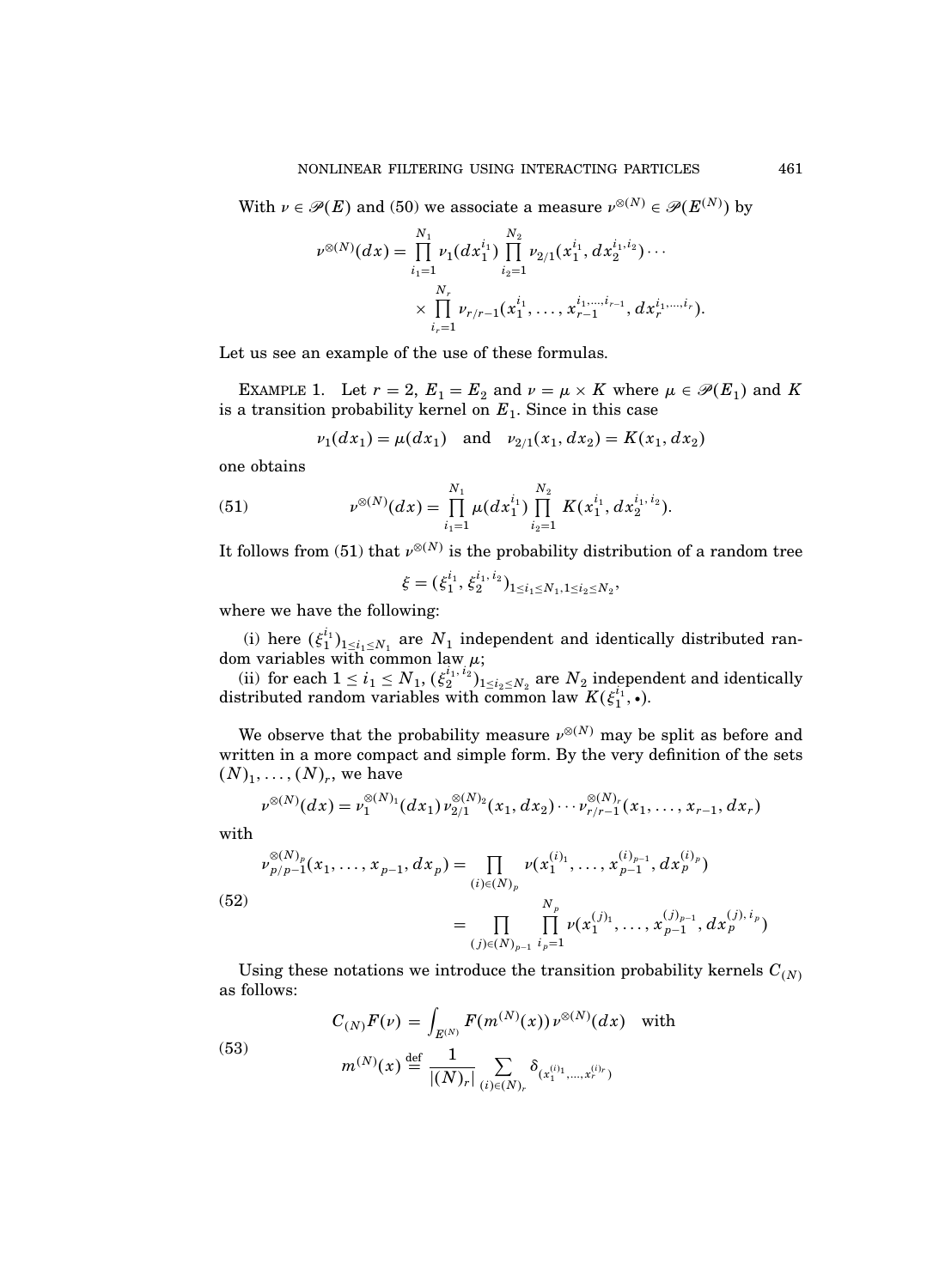for all  $\nu \in \mathcal{P}(E)$  and  $F \in \mathcal{C}_b(\mathcal{P}(E))$ . Roughly speaking, starting with a measure  $\nu \in \mathcal{P}(E)$ , the transition probability  $C_{(N)}$  chooses randomly a measure  $m^{(N)}(\xi)$  where  $\xi$  is an  $E^{(N)}$ -valued random variable with law  $\nu^{\otimes(N)}$ . From our notations,  $m^{(N)}(\xi) \in \mathscr{P}(E_1 \times \cdots \times E_r)$  and it has the form

$$
m^{(N)}(\xi) = \frac{1}{|(N)_r|} \sum_{i_1,\dots,i_r=1}^{N_1,\dots,N_r} \delta_{\xi_1^{i_1},\dots,\xi_r^{i_1,\dots,i_r}}.
$$

Further manipulations yield the decomposition

(54) 
$$
m^{(N)}(\xi)(dz) = m_1^{(N)_1}(\xi)(dz_1) m_{2/1}^{(N)_2}(\xi)(z_1, dz_2) \cdots m_{r/r-1}^{(N)_r}(\xi)(z_{r-1}, dz_r)
$$

with

(55) 
$$
m_1^{(N)_1}(\xi)_1(dz_1) = \frac{1}{N_1} \sum_{i_1=1}^{N_1} \delta_{\xi_1^{i_1}}(dz_1)
$$

and

(56)  

$$
m_{p/p-1}^{(N)_p}(\xi)(z_{p-1}, dz_p)
$$

$$
= \sum_{(i) \in (N)_{p-1}} 1_{\xi_{p-1}^{(i)}}(z_{p-1}) \frac{1}{N_p} \sum_{i_p=1}^{N_p} \delta_{\xi_p^{(i), i_p}}(dz_p) \qquad \forall 1 < p < r.
$$

The decompositions (52) and (56) make clearer the nature of the transition probability kernel  $C_{(N)}$ . The recursive description of the random tree  $\xi =$  $(\xi_1, \ldots, \xi_r)$  with law  $\nu^{\otimes (N)}$  is straightforward.

- 1. Step  $p = 1$ . The particle system  $\xi_1$  consists of  $N_1$  i.i.d. random variables with common law  $\nu_1$ .
- 2. Step  $1 < p \le r$ . At the end of step  $(p-1)$ , the random tree consists of  $(p-1)$  particle systems  $\xi_1, \ldots, \xi_{p-1}$ . In particular the system  $\xi_{p-1}$  contains  $|(N)_{p-1}|$  particles. During this transition each particle  $\xi_{p-1}^{(i)}$  branches into a fixed number  $N_p$  of independent particles  $(\xi_p^{(i),1},\ldots,\xi_p^{(i),N_p})$  with common law  $\nu_{p/p-1}(\xi_1^{(i)}\!,\ldots,\xi_{p-1}^{(i)_{p-1}}$  $_{p-1}^{\binom{v_{p-1}}{p-1}},du)$ :

$$
\xi_{p-1}^{(i)} \in E_{p-1} \to (\xi_p^{(i),1}, \ldots, \xi_p^{(i),N_p}) \in E_p^{N_p} \quad \text{i.i.d.} \sim \nu_{p/p-1}(\xi_1^{(i)_1}, \ldots, \xi_{p-1}^{(i)_{p-1}}, du).
$$

REMARK 2. If  $(N) = (N_1, 1, \ldots, 1)$ , then it is clear from the above that for every  $\nu \in \mathscr{P}(E)$ ,

$$
E^{(N)} = E_1^{N_1} \times \cdots \times E_r^{N_1} = E^{N_1},
$$
  
\n
$$
m^{(N)}(x) = m^{N_1}(x) = \frac{1}{N_1} \sum_{i_1=1}^{N_1} \delta_{x_1^{i_1}, \dots, x_r^{i_r}} \text{ and } C_{N_1} = C_{(N)},
$$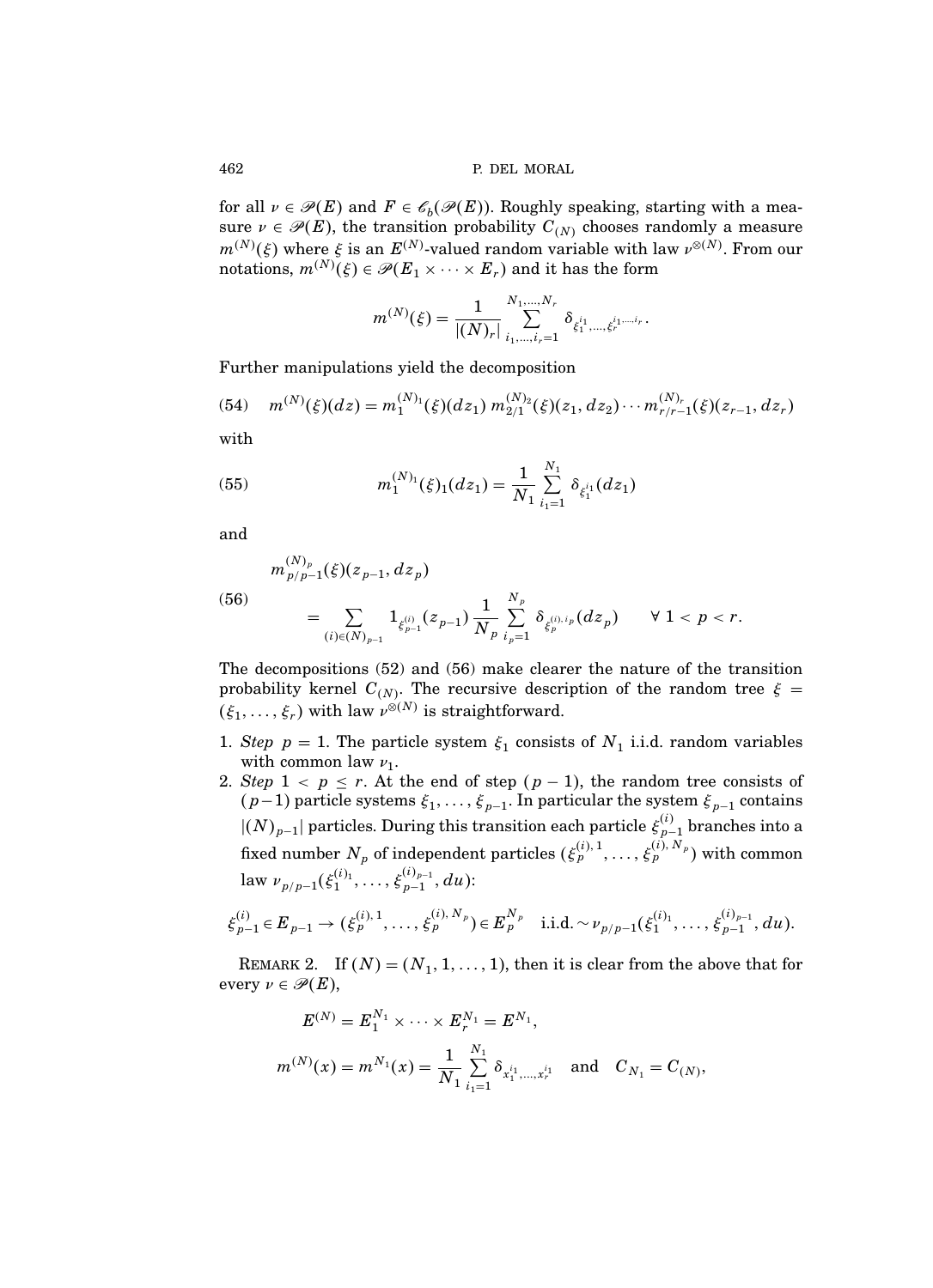$$
\nu^{\otimes(N)}(dx) = \prod_{i_1=1}^{N_1} \nu_1(dx_1^{i_1}) \nu_{2/1}(x_1^{i_1}, dx_2^{i_1}) \dots \nu_{r/r-1}(x_1^{i_1}, \dots, x_{r-1}^{i_r}, dx_r^{i_1})
$$
  
= 
$$
\prod_{i_1=1}^{N_1} \nu(dx^{i_1}) = \nu^{\otimes N_1}(dx).
$$

3.2.2. The associate Markov process. We further require that for every  $z \in$  $E^{(N)}$  and  $n \geq 1$ , the measure  $\phi(n, m^{(N)}(z))$  can be split as in (50). At this point, it is appropriate to give a special case which will appear in nonlinear filtering problems where the splitting of the measure  $\phi(n, m^{(N)}(z))$  does not present much more difficulty.

EXAMPLE 2. Let us suppose that  $r = 2$ ,  $E_1 = E_2$  and  $\phi(n, \cdot)$  is given by  $\forall f \in \mathscr{C}_b(E^2), \ \forall \mu \in \mathscr{P}(E^2),$ R

$$
\phi(n,\mu)f = \frac{\int f(x_1,x_2) g_n(x_1) \mu(dx_0, dx_1) K(x_1, dx_2)}{\int g_n(z_1) \mu(dz_0, dz_1)}.
$$

Since in this case

$$
\forall z \in E_1^{(N)_1} \times E_2^{(N)_2}, \qquad m^{(N)}(z) = \frac{1}{N_1 N_2} \sum_{i_1=1}^{N_1} \sum_{i_2=1}^{N_2} \delta_{(z_1^{i_1}, z_2^{i_1, i_2})},
$$

we obtain

$$
\phi(n,m^{(N)}(z))(dx_1,dx_2)=\sum_{i_1,i_2=1}^{N_1,N_2}\frac{g_n(z_2^{i_1,i_2})}{\sum_{j_1,j_2=1}^{N_1,N_2}g_n(z_2^{j_1,j_2})}\,\delta_{z_2^{i_1,i_2}}(dx_1),\quad K(x_1,dx_2)
$$

and therefore

$$
\phi(n, m^{(N)}(z))(dx_1, dx_2) = \phi_1(n, m^{(N)}(z))(dx_1) \phi_{2/1}(n, m^{(N)}(z))(x_1, dx_2)
$$

with

$$
\phi_1(n, m^{(N)}(z))(dx_1) = \sum_{i_1, i_2=1}^{N_1, N_2} \frac{g_n(z_2^{i_1, i_2})}{\sum_{j_1, j_2=1}^{N_1, N_2} g_n(z_2^{j_1, j_2})} \delta_{z_2^{i_1, i_2}}(dx_1)
$$
  

$$
\phi_{2/1}(n, m^{(N)}(z))(x_1, dx_2) = K(x_1, dx_2)
$$

We refer again to Section 3.3 for more detailed examples which explain the splitting assumption imposed in the construction of the branching transitions.

We are now ready to introduce a particle approximation of (1) which includes branching and interaction mechanisms. Let  $N_1 \geq 1, \ldots, N_r \geq 1$  and let  $(\Omega, (F_n)_n, (\xi_n)_n, P)$  be the  $E^{(N)}$ -valued Markov process defined by

(57) 
$$
P(\xi_0 \in dx) = \eta^{\otimes(N)}(dx),
$$

$$
P(\xi_n \in dx/\xi_{n-1} = z) = \phi^{\otimes(N)}(n, m^{(N)}(z))(dx).
$$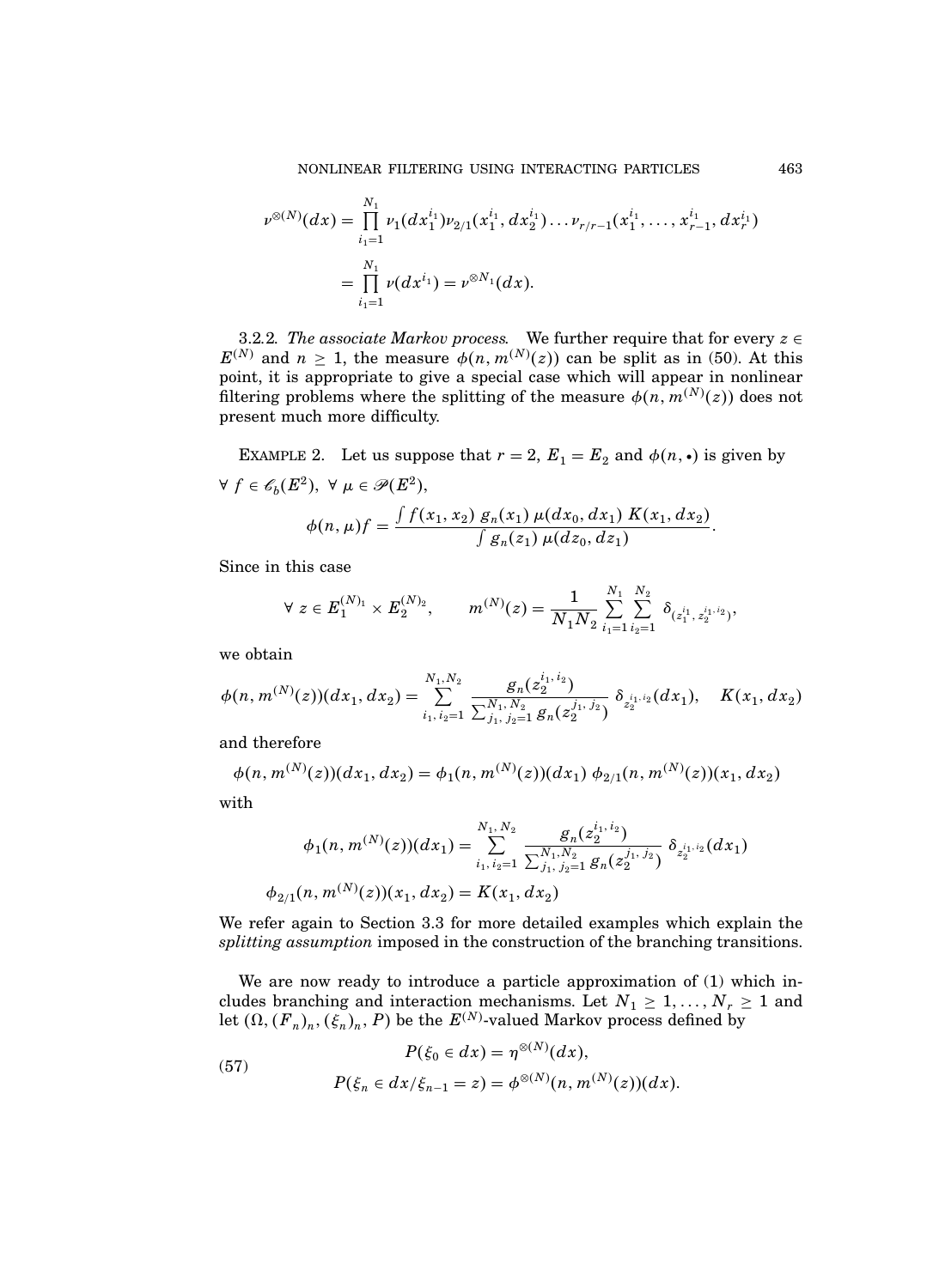In Section 4 we will apply the above constructions to solve nonlinear filtering problems. In such a framework, the above transitions will have an explicit and simple form. The algorithm constructed in this way will be called an interacting particle system with branchings. The term *branching* is intended to emphasize that the points of the state space of the Markov chain are random trees.

It is useful at this point to stress the Markov description of the empirical measures

$$
\eta_n^{(N)} \stackrel{\text{def}}{=} m^{(N)}(\xi_n).
$$

Arguing as in Section 3.2.2, the above description enables us to consider the random measures  $\eta_n^{(N)}$  as the measure-valued random process  $(\Omega, (F_n)_n,$  $(\eta^{(N)}_n)_n,$   $P)$  defined by

(58) 
$$
P(\eta_0^{(N)} \in d\mu) = M_0 C_{(N)}(d\mu),
$$

$$
P(\eta_n^{(N)} \in d\mu / \eta_{n-1}^{(N)} = \nu) = M_n C_{(N)}(\nu, d\mu)
$$

with  $M_0F(\nu) = F(\eta)$  for all  $\nu$ .

3.2.3. Description of the algorithm. If we want to think in terms of branching and interaction mechanisms, it is essential to recall that at each time  $n$ and for every  $(i) = (i_1, \ldots, i_r) \in (N)_r$  we have

$$
\xi_n^{(i)} = (\xi_{n,1}^{i_1}, \xi_{n,2}^{i_1, i_2}, \ldots, \xi_{n,r}^{i_1, i_2, \ldots, i_r}).
$$

Therefore  $\xi_n^{(i)}$  can be viewed as the nth part of the trajectory of an individual particle

$$
\xi_{n,1}^{(i)_1} \to \xi_{n,2}^{(i)_2} \to \ldots \to \xi_{n,r-1}^{(i)_{r-1}} \to \xi_{n,r}^{(i)_r}.
$$

In addition, in view of (52), at each step  $1 < p \leq r$ , each particle  $\xi_{n, p-1}^{(i)}$  will branch into  $N_p$  auxiliary particles:

$$
\forall (i) \in (N)_{p-1}, \qquad \xi_{n, p-1}^{(i)} \to (\xi_{n, p}^{(i), 1}, \dots, \xi_{n, p}^{(i), N_p}).
$$

In the same spirit, the  $E^{(N)}$ -valued Markov process as a whole can be viewed as a branching process.

Notice that each particle system  $\xi_{n,p}$ ,  $1 \leq p \leq n$ , contains  $|(N)_p| =$  $N_1 \ldots N_p$  particles. So the size of the particle systems  $\xi_{n,1}, \ldots, \xi_{n,r}$  increase at each step of the  $p = 1, \ldots, n$ , but at the end of the interval, the next particle system  $\xi_{n+1,1}$  only contains  $|(N)_1| = N_1$  particles. Probabilistically and in more precise language, we may describe its evolution in time as follows:

1. At the time  $n = 0$ :

Step  $p = 1$ . The particle system  $\xi_{0,1}$  consists of  $N_1 = |(N)_1|$  random particles  $\xi_{0,1} = (\xi_{0,1}^{(i)})_{(i) \in (N)_1}$  with the same distribution  $\eta_1$ .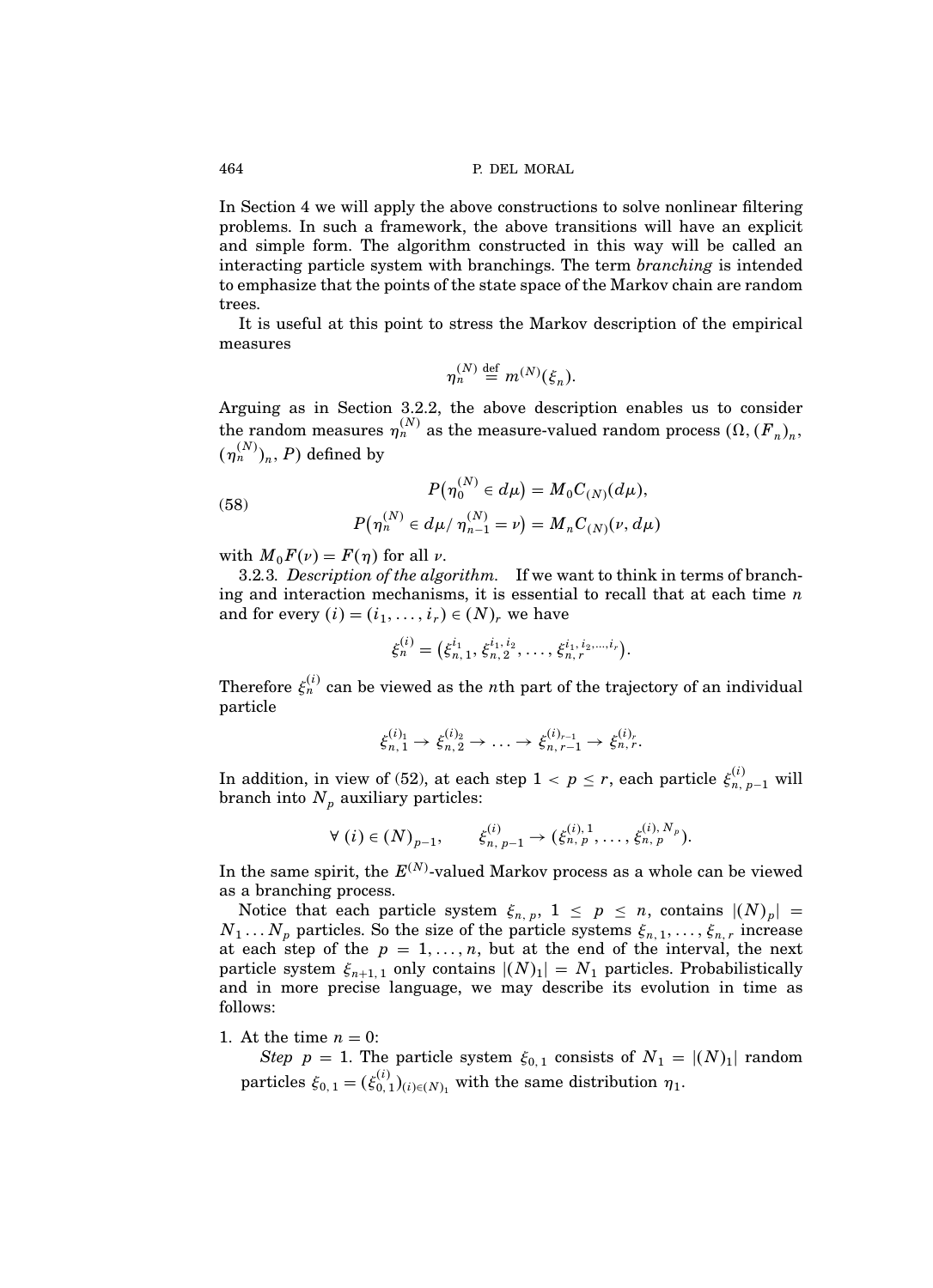Step  $1 \leq p \leq r$ . At the end of step  $p-1$  the random tree consists of  $p-1$  particle systems  $\xi_{0,1},\ldots,\xi_{0,\,p-1}$ . In particular, the particle system  $\xi_{0, p-1}$  contains  $|(N)_{p-1}|$  particles  $\xi_{0, p}^{(i)}$  $\binom{0}{0}$ ,  $p-1$ . In the very beginning, each particle  $\xi_{0, p-1}^{(i)}$  branches into a fixed number  $N_p$  of particles:

$$
\xi_{0, p-1}^{(i)} \in E_{p-1} \to (\xi_{0, p}^{(i), 1}, \dots, \xi_{0, p}^{(i), N_p}) \in E_p^{N_p},
$$
  
i.i.d.  $\sim \eta_{p/p-1}(\xi_{0, 1}^{(i), 1}, \dots, \xi_{0, p-1}^{(i)_{p-1}}, du).$ 

Therefore at the end of these mechanisms the particle system  $\xi_{0, p}$  contains  $|(N)_p|$  particles.

2. At time  $n \geq 1$ .

At time  $n-1$  the random tree  $\xi_{n-1}$  consists of r particle systems  $\xi_{n-1} =$  $(\xi_{n-1,1},\ldots,\xi_{n-1,r})$ . For all  $p=1,\ldots,r$ , each particle system  $\xi_{n-1,p}$  con- $\text{tains }|(N)_p| \text{ particles }\xi_{n-1, \ p}=(\xi_{n-1}^{(i)})$  $_{n-1, p}^{(i)}$  )<sub>(i)∈(N)<sub>p</sub>.</sub>

Step  $p = 1$ . The particle system  $\xi_{n,1}$  consists of  $|(N)_1|$  random particles  $\xi_{n,1}^{(i)}$  with the same distribution  $\phi_1(n, m^{(N)}(\xi_{n-1}))$ .

 $Step\ 1 < p \leq r.$  At the end of step  $p-1$  the random tree consists of  $p-1$ particle systems  $\xi_{n,1},\ldots,\xi_{n,p-1}$ . In particular, the particle system  $\xi_{n,p-1}$ consists of  $|(N)_{p-1}|$  particles  $\xi_{n}^{(i)}$  $\binom{n}{n}$ ,  $p-1$ . In the very beginning each particle  $\xi_{n,\,p-1}^{(i)}$  branches into a fixed number  $N_p$  of random particles:

$$
\xi_{n, p-1}^{(i)} \to (\xi_{n, p}^{(i), 1}, \dots, \xi_{n, p}^{(i), N_p})
$$
  
i.i.d.  $\sim \phi_{p/p-1}(n, m^{(N)}(\xi_{n-1}))(\xi_{n, 1}^{(i)}, \dots, \xi_{n, p-1}^{(i)_{p-1}}, du).$ 

So at the end of these mechanisms, the particle system  $\xi_{n,p}$  contains  $|(N)_p|$ particles.

3.2.4. Convergence of the algorithm. The following discussion is an easy generalization of that given in Section 3.1 and for these reasons proofs will only be sketched.

PROPOSITION 3. Let us suppose that E is compact. Let  $M = (M_n)_{n \geq 1}$  denote a series of time-inhomogeneous and Feller–Markov transitions on  $\mathscr{P}(\overline{E}), M_0 \in$  $\mathscr{P}(\mathscr{P}(E))$  and let  $M_n^{(N)} = M_n C_{(N)}, n \geq 0$ . Using these notations we have

(59) 
$$
M_0^{(N)}M_1^{(N)}\dots M_n^{(N)} \xrightarrow[N\to+\infty]{w} M_0M_1\cdots M_n \quad \forall \Phi_0 \in \mathcal{P}(\mathcal{P}(E)).
$$

More generally, (59) holds when E is locally compact and  $M = (M_n)_{n \geq 1}$  such that

(60) 
$$
M_n F \in \mathcal{U}(\mathcal{P}(E)) \quad \forall F \in \mathcal{U}(\mathcal{P}(E)).
$$

SKETCH OF PROOF. The proof which we sketch here is based on the same kind of arguments used in the proof of Theorem 1. Arguing as before, we can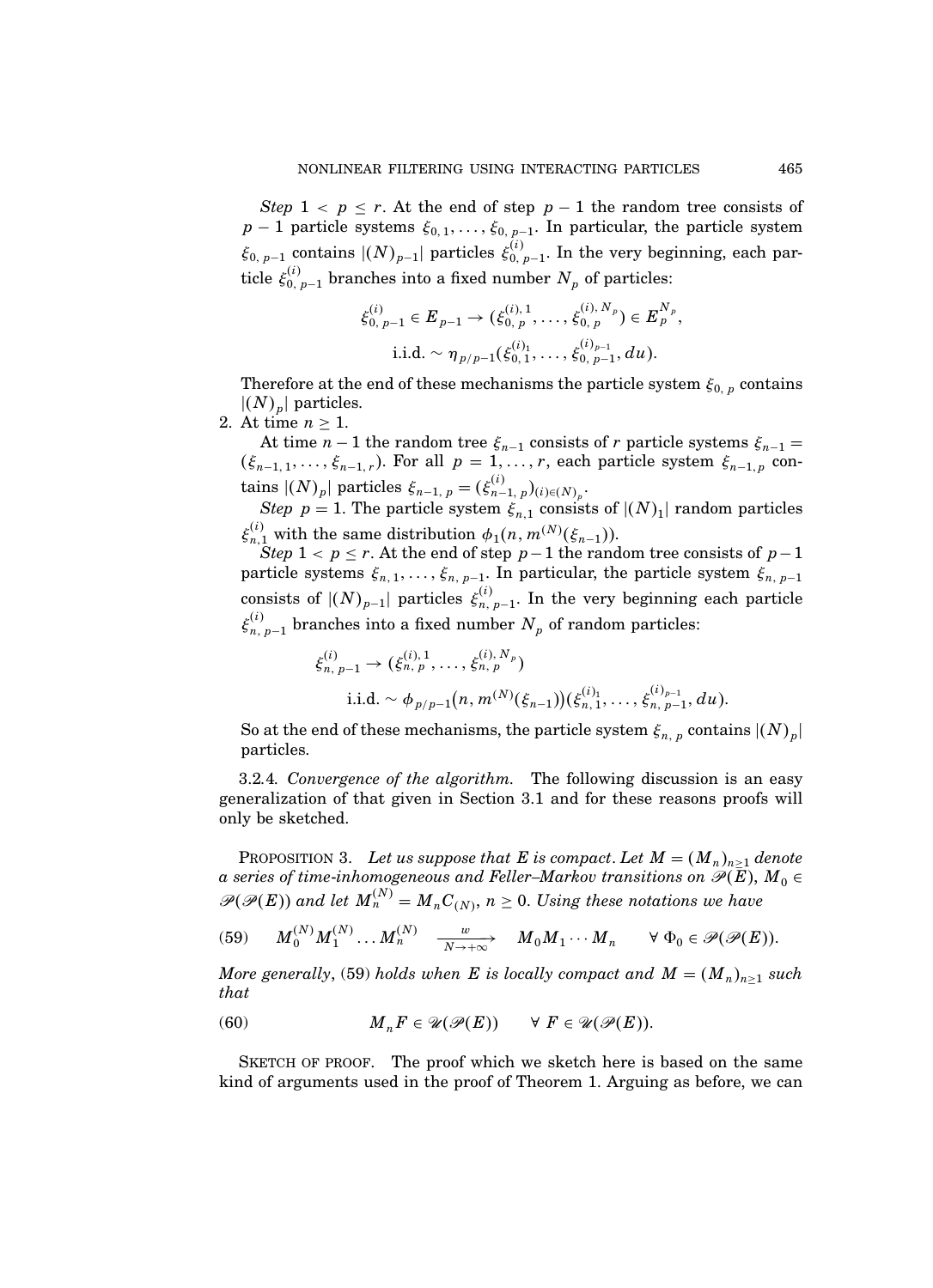show that the transition probability kernel  $C_{(N)}$  is a Feller transition. Now, let  $F(\nu) =_{def} F(\nu(f_1), \dots, \nu(f_q))$  with  $f_k \in \mathscr{E}_b(E)$  and F globally Lipschitz, that is:

$$
|F(x_1,\ldots,x_q)-F(x'_1,\ldots,x'_q)|\leq A\sum_{k=1}^q |x_i-x'_i|, \qquad A<+\infty.
$$

By the very definition of  $C_{(N)}$  one gets easily the system of inequalities

$$
\begin{split} |C_{(N)}F(\nu)-F(\nu)|\\ &\leq A\sum_{k=1}^q\int_{E^{(N)}}|m^{(N)}(x)f_k-\nu(f_k)|\ \nu^{\otimes(N)}(dx)\\ &\leq A\sum_{k=1}^q\int\left|\frac{1}{|(N)_r|}\sum_{(i)\in(N)_r}f_k(x_1^{(i)_1},\ldots,x_r^{(i)_r})-\nu(f_k)\right|\nu^{\otimes(N)}(dx_1,\ldots,dx_r). \end{split}
$$

Therefore using the form of  $(x_1^{(i)_1}, \ldots, x_r^{(i)_r})$ , one gets after some standard computations,

$$
|C_{(N)}\tilde{F}(\nu) - \tilde{F}(\nu)| \le A \sum_{k=1}^{q} \left( \sum_{p=1}^{r} \frac{1}{|(N)_{p}|} \nu_{p}((\nu_{r/p}f_{k} - \nu_{r/p-1}f_{k})^{2}) \right)^{1/2}
$$
  
\n
$$
= A \sum_{k=1}^{q} \left( \sum_{p=1}^{r} \frac{1}{|(N)_{p}|} \nu_{p}(\nu_{r/p}f_{k})^{2} - \nu((\nu_{r/p-1}f_{k})^{2}) \right)^{1/2}
$$
  
\n(61)  
\n
$$
\le \frac{A}{\sqrt{N_{1}}} \sum_{k=1}^{q} \left( \sum_{p=1}^{r} \nu_{p}(\nu_{r/p}f_{k})^{2} - \nu((\nu_{r/p-1}f_{k})^{2}) \right)^{1/2}
$$
  
\n
$$
= \frac{A}{\sqrt{N_{1}}} \sum_{k=1}^{q} (\nu(f_{k} - \nu f_{k})^{2})^{1/2}
$$

with the convention  $\nu_{r/r} f = f$  for all  $f \in \mathscr{C}_b(E)$ . The proof of (61), while straightforward, is somewhat lengthy so it is omitted. Then there exists some constant  $B$  such that

$$
|C_{(N)}\tilde{F}(\nu) - \tilde{F}(\nu)| \leq \frac{B}{\sqrt{N_1}}.
$$

The statement follows using (23) and recalling that such functions  $\tilde{F}$  are dense in  $\mathscr{C}_b(\mathscr{P}(S))$ .  $\Box$ 

In particular, when  $M_nF(v) = F(\phi(n, v))$ , the above result implies that  $\forall n \geq 1, \qquad \forall f \in \mathscr{C}_b(E),$ lim  $\lim_{N_1 \to +\infty} E(|\eta_n^{(N)}f - \eta_nf|) = 0$  where  $(N) = (N_1, \dots, N_r)$ .

The problem is now to find an explicit upper bound for the rate of convergence. Similarly to Theorem 2 and using inequality (61), a crude upper bound may be derived when condition (25) is satisfied.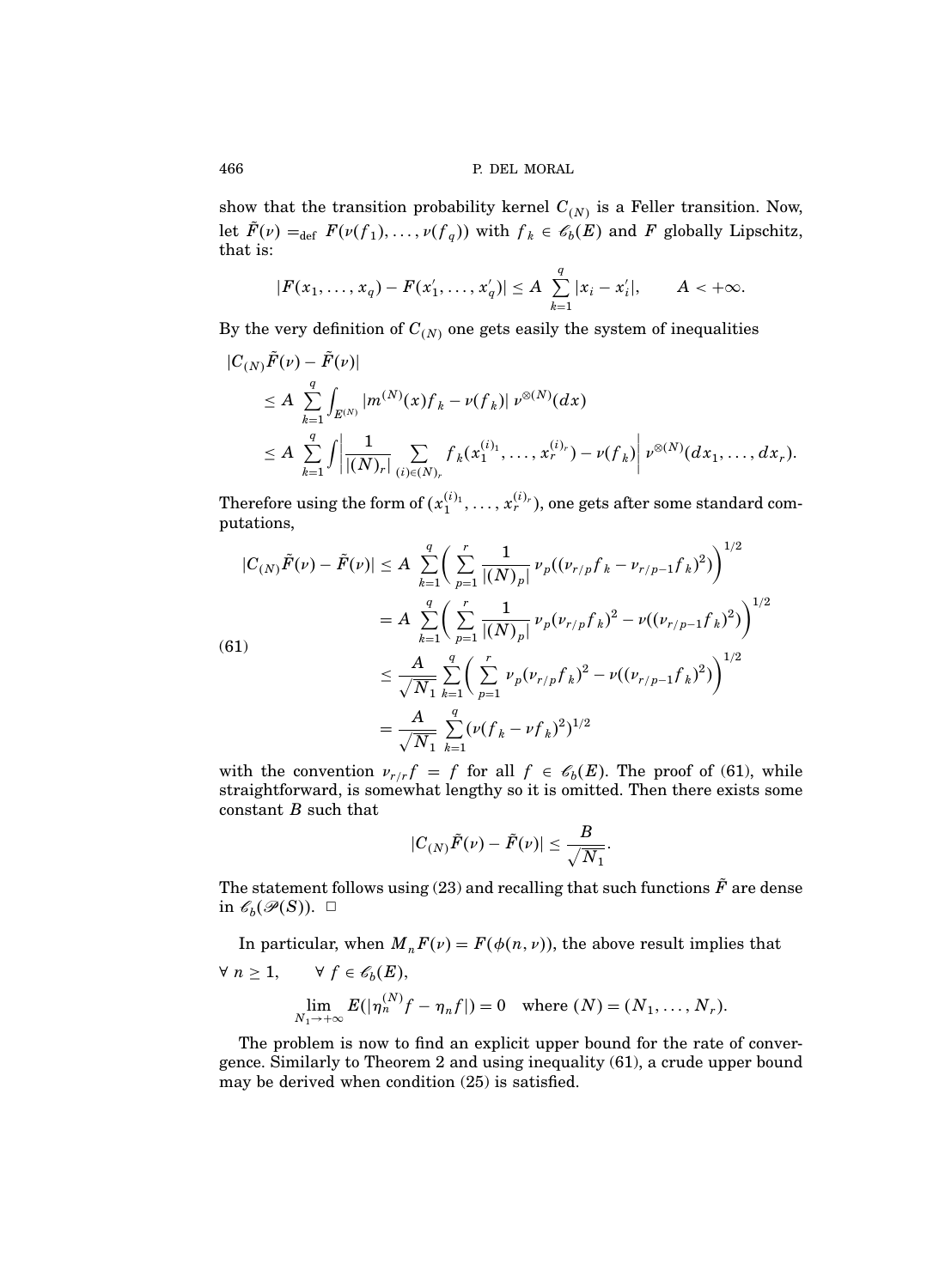PROPOSITION 4. Suppose that for every  $f \in \mathscr{C}_b(E)$ ,  $\nu \in \mathscr{P}(E)$  and  $n \geq 1$ there exist some constant  $C_n(v, f)$  and a finite set of bounded functions  $\mathscr{H}_n(v, f)$ such that

(62) 
$$
\forall \mu \in \mathscr{P}(E), \qquad |\phi(n,\nu)f - \phi(n,\mu)f| \leq C_n(\nu,f) \sum_{h \in \mathscr{H}_n(\nu,f)} |\nu h - \mu h|.
$$

Then, for every  $f \in \mathscr{C}_b(E)$  and  $n \geq 1$ , there exists  $A_n(f) < +\infty$  such that

(63) 
$$
E(|\eta_n^{(N)}f - \eta_nf|^2) \leq \frac{A_n(f)}{N_1}.
$$

Therefore, if  $\Phi_n^{(N)}$  is the distribution of  $\eta_n^{(N)}$  and  $\Phi F(\mu) = F(\eta_n)$  for all  $\mu \in$  $\mathscr{P}(E)$  we have

(64) 
$$
\forall n \ge 1, \qquad \lim_{N_1 \to +\infty} D(\Phi_n^{(N)}, \Phi_n) = 0.
$$

To get exponential bounds in this situation, we prove an extension of Hoeffding's inequality [25].

LEMMA 3. Let  $(\xi^{(i)})_{(i) \in (N)}$  be an  $E^{(N)}$ -valued random tree with law  $\nu^{\otimes (N)}$ where  $(N) = (N_1, \ldots, N_r), N_1 \geq 1, \ldots, N_r \geq 1, r \geq 1$  and  $\nu \in \mathscr{P}(E_1 \times \cdots \times E_r)$ . For each  $f \in \mathscr{C}_b(E_1 \times \cdots \times E_r)$  and  $\varepsilon > 0$ ,

(65)  

$$
P\left(\left|\frac{1}{|(N)|}\sum_{(i)\in(N)}(f(\xi^{(i)}) - \nu f)\right| > \varepsilon\right)
$$

$$
\leq 2\exp\left(-\frac{1}{8}(\varepsilon/\|f\|)^2\left(\sum_{k=1}^r \frac{1}{|(N)_k|}\right)^{-1}\right)
$$

PROOF. Our method of proof follows that of Hoeffding. For each  $f \in \mathscr{C}_b(E_1 \times E_2)$  $\cdots \times E_r$ ),  $(i) \in (N)$  and  $1 \leq k \leq r$ , set

$$
f_k^{(i)_k} = E(f(\xi^{(i)})/\xi^{(i)_k}) - E(f(\xi^{(i)})/\xi^{(i)_{k-1}}), \qquad \xi^{(i)_k} \stackrel{\text{def}}{=} (\xi^{i_1}, \xi^{i_1, i_2}, \dots, \xi^{i_1, \dots, i_k}).
$$
\nUsing these relations, we have

Using these notations, we have

$$
f(\xi^{(i)}) - \nu f = \sum_{k=1}^r f_k^{(i)_k} \qquad \forall (i) \in (N).
$$

Write  $L_N(t, f)^r$  the moment generating functions

$$
L_N(t, f)^r \stackrel{\text{def}}{=} E\bigg(\exp\frac{t}{|(N)_r|} \sum_{(i)_r \in (N)_r} (f(\xi^{(i)}) - \nu f)\bigg) = E\bigg(\prod_{(i)_r \in (N)_r} \exp\bigg(\frac{t}{|(N)_r|} \sum_{k=1}^r f_k^{(i)_k}\bigg)\bigg).
$$

It is well known that  $E(\exp(tX)) \leq \exp((tb)^2/2)$  for every  $t \in \mathbb{R}$  and every real-valued random variable X with zero mean and bounded ranges  $|X| \leq b$ .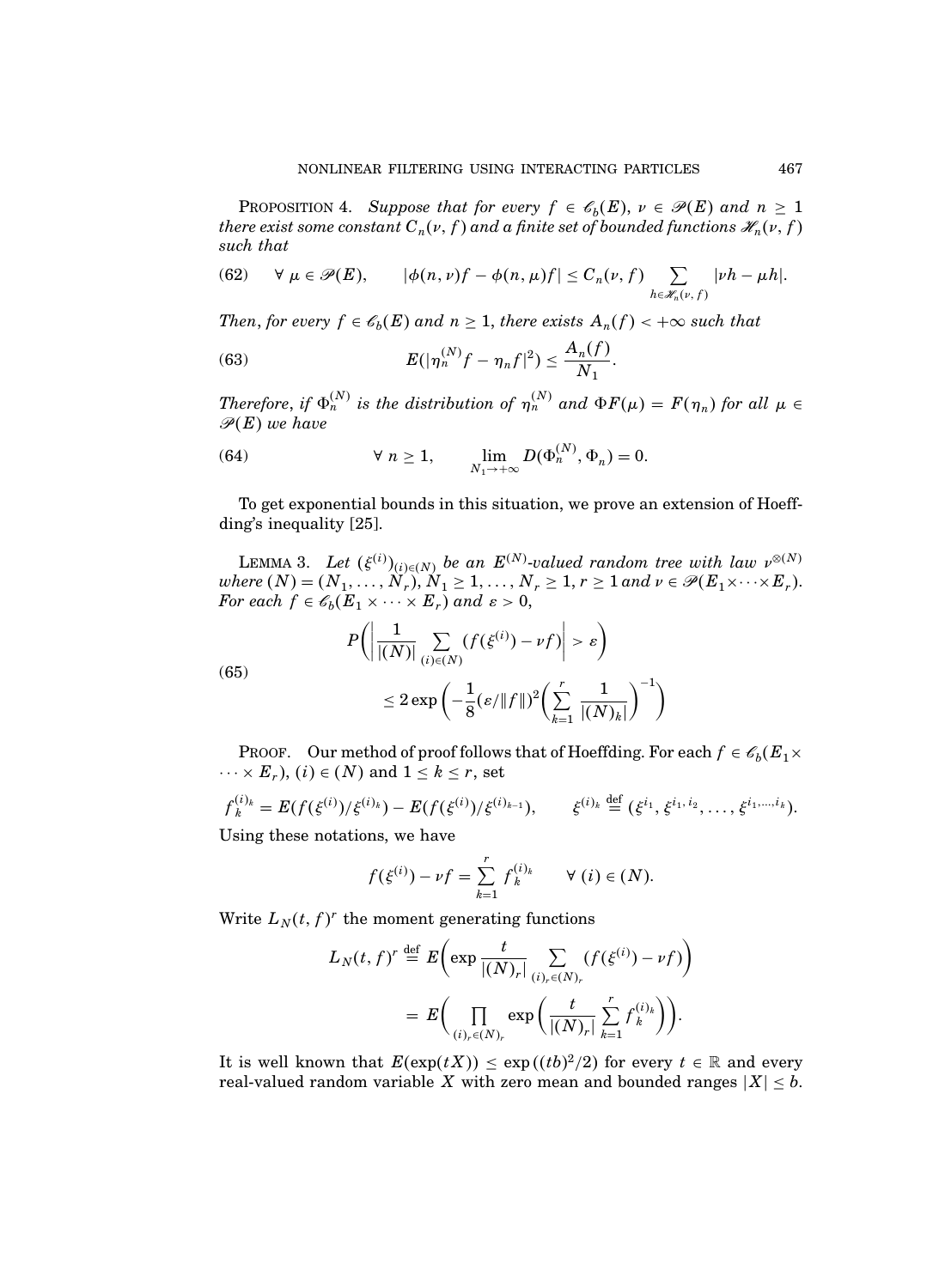Applying this inequality to each  $f_r^{(i)}$ ,  $(i)_r \in (N)$ , conditionally to  $\xi^{(i)_{r-1}}$  we obtain

$$
L_{(N)}(t, f)^r \le L_{(N)}(t, f)^{r-1} \exp(2t^2 \|f\|^2/|(N)_r|).
$$

Using the same technique, repeatedly we obtain the upper bound

$$
L_{(N)}(t, f)^r \le \exp\bigg(2 t^2 \|f\|^2 \sum_{k=1}^r \frac{1}{|(N)_k|}\bigg).
$$

Thus, for each  $\varepsilon > 0$  and  $t \in \mathbb{R}$ ,

$$
P\bigg(\frac{1}{|(N)|}\sum_{(i)\in(N)}(f(\xi^{(i)}) - \nu f) > \varepsilon\bigg) \le \exp\bigg(-\varepsilon t + 2 t^2 \|f\|^2 \sum_{k=1}^r \frac{1}{|(N)_k|}\bigg).
$$

To minimize the quadratic, let  $t = \varepsilon/(4||f||^2 \sum_{k=1}^r 1/|(N)_k|)$ . This yields

$$
P\bigg(\frac{1}{|(N)|}\sum_{(i)\in(N)}(f(\xi^{(i)}) - \nu f) > \varepsilon\bigg) \le \exp\bigg(-\frac{1}{8}(\varepsilon/\|f\|)^2\bigg(\sum_{k=1}^r\frac{1}{|(N)_k|}\bigg)^{-1}\bigg).
$$

The end of the proof is now straightforward.  $\Box$ 

Using the same lines of arguments as in the proof of Proposition 2, Lemma 3 leads immediatly to the following result.

PROPOSITION 5. Under the same conditions as in Theorem 2, for every  $\varepsilon > 0$ ,  $n \geq 0$  and  $f \in \mathscr{C}_b(E)$ , we have

(66) 
$$
P(|\eta_n^{(N)}f-\eta_nf|>\varepsilon)\leq A_1(n,f)\exp\left(-\varepsilon^2A_2(n,f)\left(\sum_{k=1}^r\frac{1}{|(N)_k|}\right)^{-1}\right)
$$

with  $A_1(n,f)$  and  $A_2(n,f)$  positive and finite. Then we have

(67) 
$$
\forall n \ge 0, \forall f \in \mathscr{C}_b(E), \qquad \lim_{N_1 \to +\infty} \eta_n^{(N)} f = \eta_n f, \qquad P\text{-}a.s.
$$

Our goal now is to discuss the connections between Proposition 4 and Theorem 2. Let  $(\eta_n^{N_1})_n$  be the density profiles associated to the particle approximation with simple interactions and  $N_1$  particles and let  $(\eta_n^{(N)})_n$  be the density profiles associated to the interacting particle resolution with branchings, where  $(N) = (N_1, \ldots, N_r)$  and  $N_1, \ldots, N_r \ge 1$ . We have already remarked that the particle systems with simple interactions and the interacting particle systems with branchings are exactly the same when the number of auxiliary branching particles at each step equals one. More precisely,

$$
(N) = (N_1, 1, ..., 1) \Rightarrow C_{(N)} = C_{N_1}
$$
 and  $\eta_n^{(N)} = \eta_n^{N_1} \forall n \ge 0.$ 

Let us discuss the relationship between the above approximations in the situation where the functions  $\phi(n, \cdot), n \geq 1$ , are defined by (29). The discussion of Example 2 can be extended in an obvious way to the interacting particle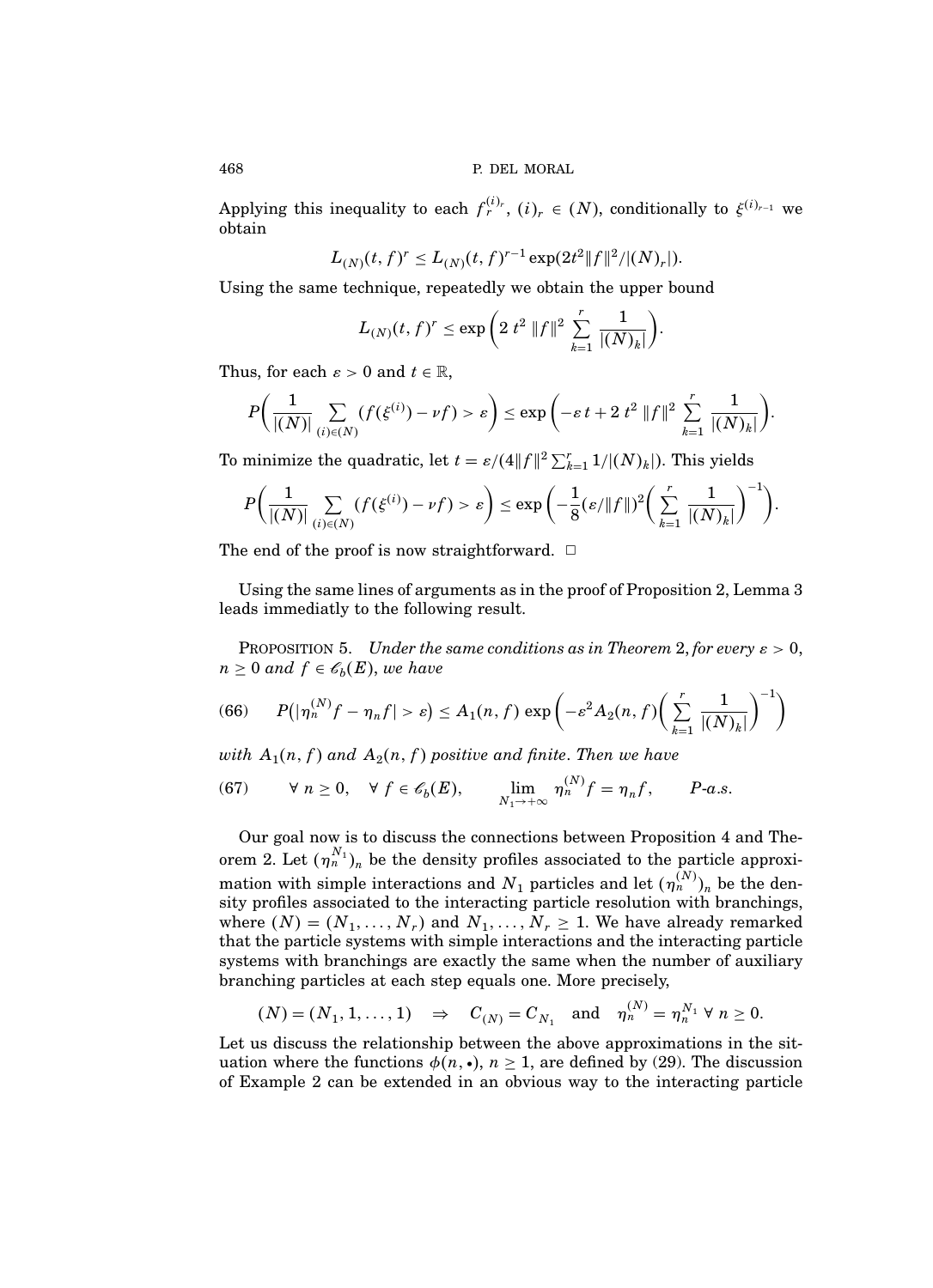approximation with branchings and it can be seen easily that the moments of the corresponding particle density profile errors are given by

$$
E(|\eta_n^{N_1}f-\eta_nf|)\leq \sum_{p=0}^n\sup_{\nu\in\mathscr{P}(E)}I^{N_1}_{n/p}(\nu,f),
$$
  

$$
E(|\eta_n^{(N)}f-\eta_nf|)\leq \sum_{p=0}^n\sup_{\nu\in\mathscr{P}(E)}I^{(N)}_{n/p}(\nu,f)
$$

with

$$
I_{n/p}^{N_1}(\nu, f) = \int |\gamma_{n/p}(\mu)f - \gamma_{n/p}(\nu)f| C_{N_1}(\nu, d\mu),
$$
  

$$
I_{n/p}^{(N)}(\nu, f) = \int |\gamma_{n/p}(\mu)f - \gamma_{n/p}(\nu)f| C_{(N)}(\nu, d\mu).
$$

In order to estimate the terms  $I_{n/p}^{N_1}(\nu,f)$  we introduced previously two functions  $h_{n/p}^{(1)}$  and  $h_{n/p}^{(2)}$  such that  $\nu h_{n/p}^{(1)} = 0 = \nu h_{n/p}^{(2)}$  and we proved that

(68) 
$$
I_{n/p}^{N_1}(\nu, f) \leq \int |\mu h_{n/p}^{(1)}| C_{N_1}(\nu, d\mu) + 2||f|| \int |\mu h_{n/p}^{(2)}| C_{N_1}(\nu, d\mu) \n\leq \frac{1 + 2||f||}{\sqrt{N_1}} (\nu((h_{n/p}^{(1)})^2)^{1/2} + \nu((h_{n/p}^{(2)})^2)^{1/2}).
$$

Similarly, one gets

$$
I_{n/p}^{(N)}(\nu,f) \leq \int |\mu h_{n/p}^{(1)}| C_{(N)}(\nu,d\mu) + 2||f|| \int |\mu h_{n/p}^{(2)}| C_{(N)}(\nu,d\mu)
$$

and the same computations as in (61) lead to

$$
(69) \tI_{n/p}^{(N)}(\nu,f) \leq (1+2||f||)\sum_{i=1}^{2} \bigg(\sum_{q=1}^{r} \frac{1}{N_1 \cdots N_q} \nu(\nu_{r/q} h_{n/p}^{(i)} - \nu_{r/q-1} h_{n/p}^{(i)})^2\bigg)^{1/2}.
$$

One way to see that the term on the right-hand side of (69) is lower than the one of (68) is to remark that

$$
\begin{split} \sum_{q=1}^r \frac{1}{N_1 \cdots N_q} \nu \big( \nu_{r/q} h_{n/p}^{(i)} - \nu_{r/q-1} h_{n/p}^{(i)} \big)^2 &\leq \frac{1}{N_1} \sum_{q=1}^r \nu \big( \nu_{r/q} h_{n/p}^{(i)} - \nu_{r/q-1} h_{n/p}^{(i)} \big)^2 \\ &= \frac{1}{N_1} \sum_{q=1}^r \big( \nu \big( \nu_{r/q} h_{n/p}^{(i)} \big)^2 - \nu \big( \nu_{r/q-1} h_{n/p}^{(i)} \big)^2 \big) \\ &= \frac{1}{N_1} \nu \big( h_{n/p}^{(i)} - \nu h_{n/p}^{(i)} \big)^2 = \frac{1}{N_1} \nu \big( h_{n/p}^{(i)} \big)^2. \end{split}
$$

We conclude that, using the branching mechanisms, it is possible to get a lower bound for the particle density moment errors but whether or not much loss of performance is incurred by one of the above algorithms is an interesting but unsolved theoretical question. Really effective methods for attacking such a problem are apparently not known.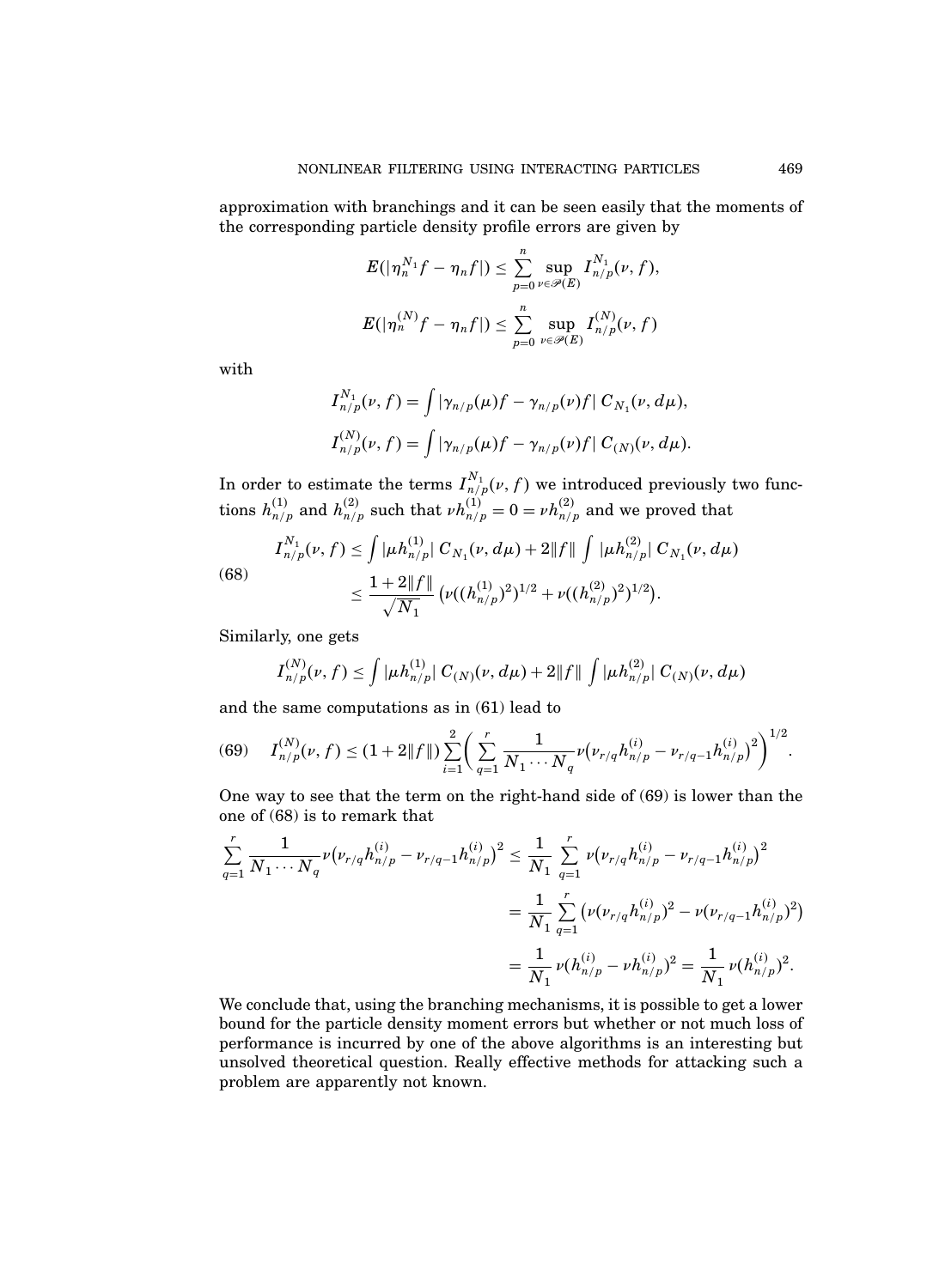3.3. Examples. One important and useful application of our techniques is the situation in which the dynamical system (1) has the form

(70) 
$$
\phi(n,\mu)f = \frac{\psi(n,\mu)(f)}{\psi(n,\mu)(1)} \quad \forall f \in \mathscr{E}_b(E), \ \forall \mu \in \mathscr{P}(E),
$$

where  $\psi(n, \cdot)$  are continuous and measure-valued linear functions; that is,

$$
\forall \mu_1, \mu_2 \in \mathscr{P}(E), \ \forall \alpha_1, \alpha_2 \in \mathbb{R}, \ \forall \ n \ge 1,
$$
  

$$
\psi(n, \alpha_1 \mu_1 + \alpha_2 \mu_2) = \alpha_1 \psi(n, \mu_1) + \alpha_2 \psi(n, \mu_2).
$$

This property is of particular interest because of its relation to the nonlinear filtering problem.

In addition to the role of interacting particle systems in nonlinear filtering theory, there are several important points of contact between our approach and nonlinear systems arising in fluid mechanics. The second part of this section is devoted to the study of such systems. These simple Markovian models of particles are called master equations in physics. Incidentally, our approach provides convergence results for the empirical measures of such interacting particle systems. For a more thorough treatment of these equations see [44] and the references given there.

The setting is the same as in the previous sections. The particle systems will be a Markov chain with state space  $E^N$  where  $N \geq 1$  indicates the size of the system. The  $N$ -tuple of elements of  $E$ , that is, the points of the set  $E<sup>N</sup>$ , are called systems of particles and will be mostly denoted by the letters x, y, z. As usual  $m^N(x)$  denotes the empirical measure associated to the point  $x = (x^1, \ldots, x^N) \in E^N$ :

$$
m^N(x) = \frac{1}{N} \sum_{i=1}^N \delta_{x^i}.
$$

3.3.1. Linear systems compositions. The following examples illustrate our interacting particle system approach and highlight issues specific to nonlinear filtering problems. Let  $(K_n)_{n\geq 0}$  be a family of Feller–Markov kernels and let  $(g_n)_{n\geq 1}$  be a sequence of continuous functions  $g_n: E \to \mathbb{R}$ .

1. If  $\phi(n, \eta) = \eta K_n$  for all  $n \ge 1$  then for every  $x \in E^N$ 

$$
\phi(n, m^N(x)) = m^N(x)K_n = \frac{1}{N} \sum_{i=1}^N K_n(x^i, \cdot)
$$

and, the transition probability kernels of the corresponding particle system are given by

$$
P(\xi_n \in dz/\xi_{n-1} = x) = \prod_{p=1}^{N} \frac{1}{N} \sum_{i=1}^{N} K_n(x^i, dz^p)
$$

In other words the particles are chosen randomly and independently in the previous system and, in a second step, they move independently of each other according to the transitions  $(K_n)_n$ .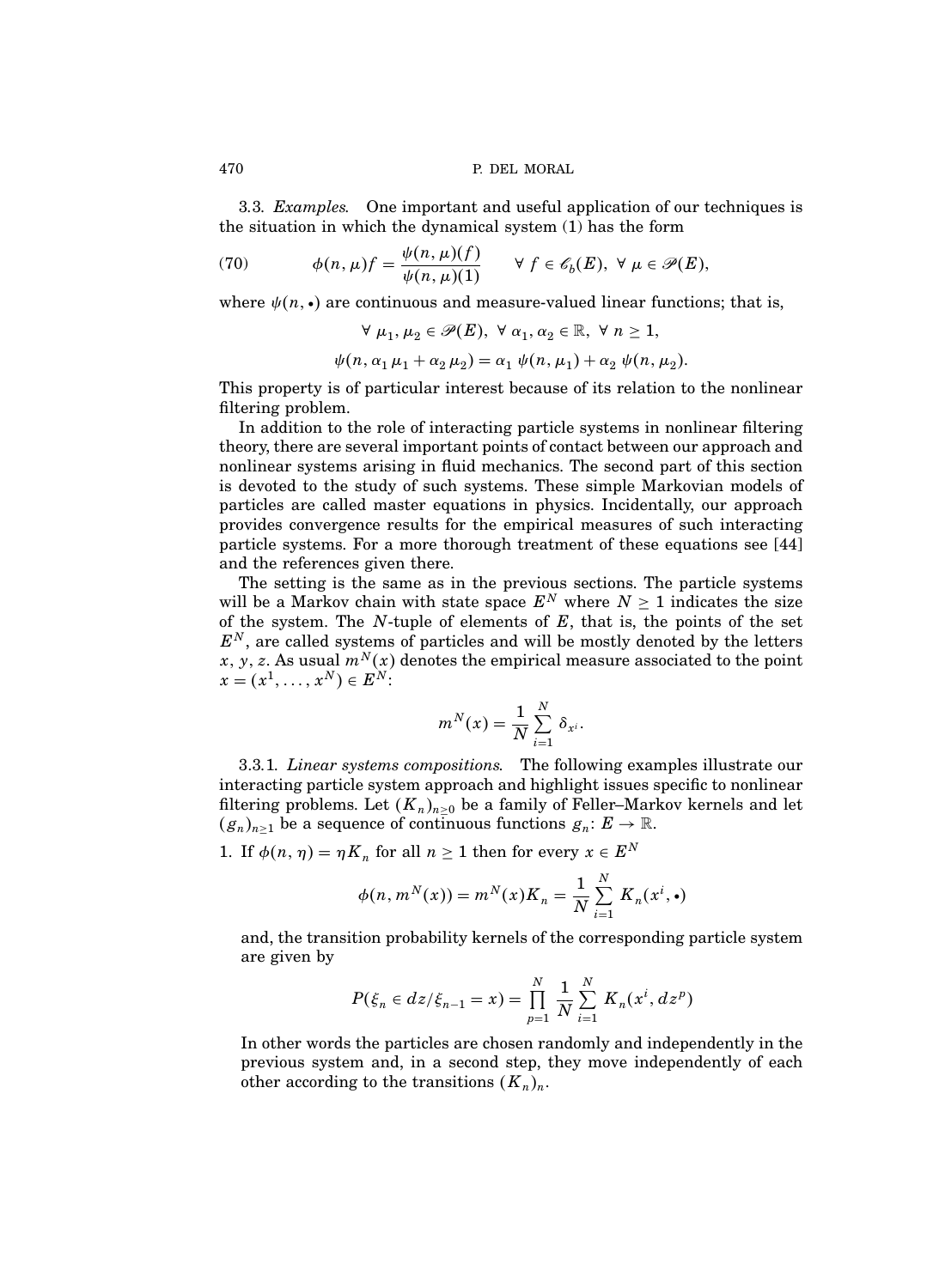2. Our second example concerns the dynamical plant equation (1) when the functions  $\phi(n, \cdot)$  are given by

$$
\phi(n,\mu)f=\mu(f\ g_n)/\mu(g_n)\qquad\forall\ f\in\mathscr{E}_b(E),\ \forall\ \mu\in\mathscr{P}(E).
$$

In this situation, for every  $x \in E^N$ ,

$$
\phi(n, m^{N}(x)) = \sum_{i=1}^{N} \frac{g_{n}(x^{i})}{\sum_{j=1}^{N} g_{n}(x^{j})} \delta_{x^{i}}.
$$

Thus, the transition probability kernels of the corresponding particle system are given by

$$
P(\xi_n \in dz/\xi_{n-1} = x) = \prod_{p=1}^N \sum_{i=1}^N \frac{g_n(x^i)}{\sum_{j=1}^N g_n(x^j)} \delta_{x^i}(dx^p).
$$

In other words, at the time  $n$  the particles are chosen randomly and independently in the previous system according to the fitness functions  $g_n$ .

3. Let us study a way of combining situations (1) and (2). Let us set  $E = E_1 \times$  $E_2$ , where  $E_1$  and  $E_2$  are two locally compact separable spaces. Suppose the dynamical plant equation (1) is given with the functions  $\phi(n, \cdot)$  defined by

(71) 
$$
\phi(n,\mu)f = \frac{\int f(x_1,x_2) g_n(x_1) \mu(dx_0, dx_1) K(x_1, dx_2)}{\int g_n(z_1) \mu(dz_0, dz_1)}
$$

for every  $f \in \mathscr{C}_b(E_1 \times E_2)$  and  $\mu \in \mathscr{P}(E_1 \times E_2)$ . In this situation, for every  $x = (x_1, x_2) \in E^N = E_1^N \times E_2^N,$ 

$$
\phi(n, m^{N}(x))(du, dv) = \sum_{i=1}^{N} \frac{g_n(x_2^i)}{\sum_{j=1}^{N} g_n(x_2^j)} \delta_{x_2^i}(du) K(u, dv)
$$

and the particles will move according to the transitions

$$
P(\zeta_n \in d(x_1, x_2)/\zeta_{n-1} = (z_1, z_2)) = \prod_{p=1}^N \sum_{i=1}^N \frac{g_n(z_2^i)}{\sum_{j=1}^N g_n(z_2^j)} \delta_{z_2^i}(dx_1^p) K(x_1^p, dx_2^p).
$$

To be more precise, let us set  $\zeta_n = (\xi_n, \xi_{n+1})$ . Using this notation and the above description, the motion of the particles is decomposed into two separate mechanisms:

(72) 
$$
P(\xi_n \in dx_2/\widehat{\xi}_{n-1} = x_1) = \prod_{p=1}^N K(x_1^p, dx_2^p),
$$

(73) 
$$
P(\widehat{\xi}_n \in dx_1/\xi_n = x_2) = \prod_{p=1}^N \sum_{i=1}^N \frac{g_n(x_2^i)}{\sum_{j=1}^N g_n(x_2^j)} \delta_{x_2^i}(dx_1^p).
$$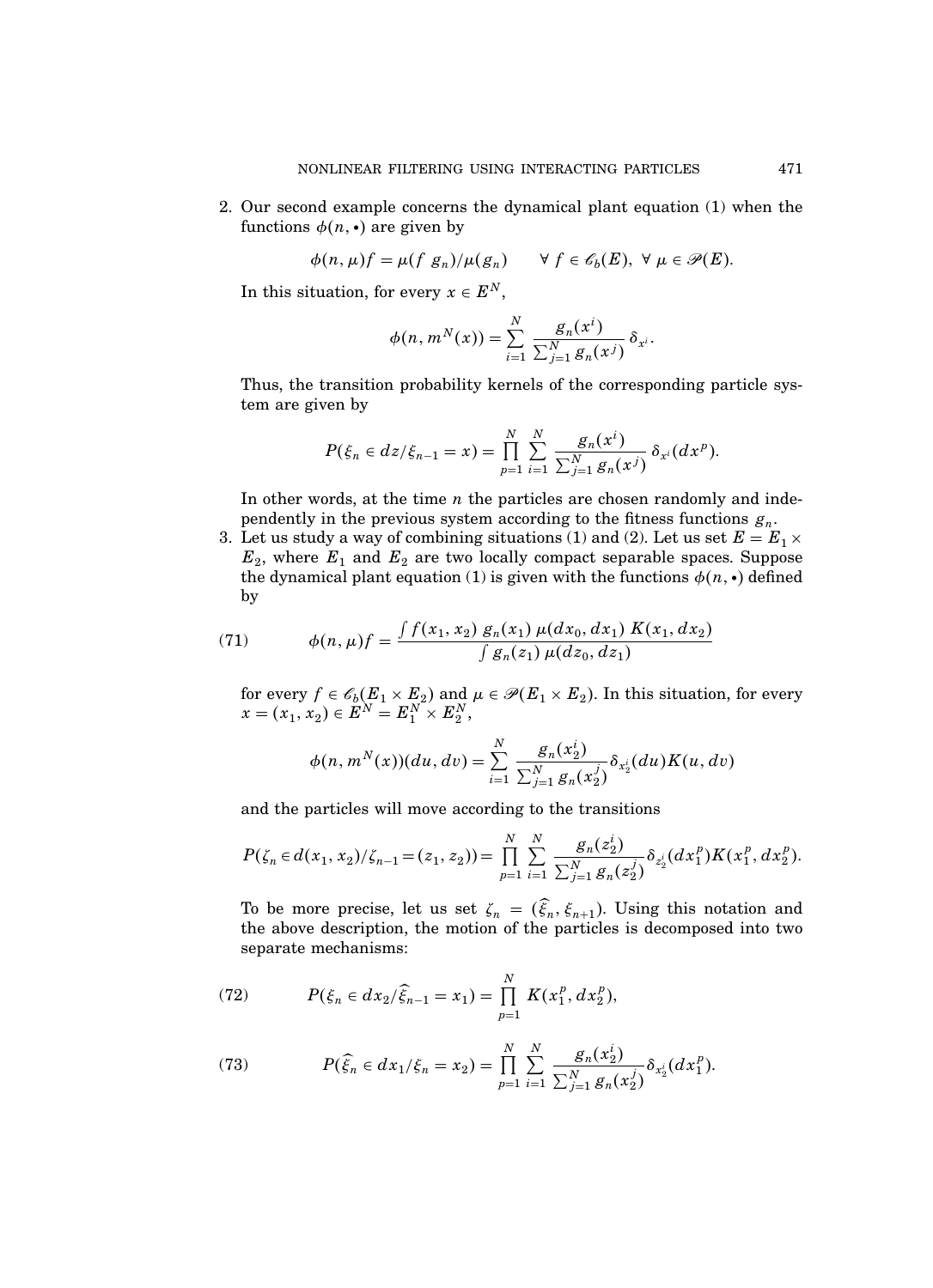4. Finally we examine the above situation (71) when we use a particle system which includes branching and interaction mechanisms. When considering the dynamical system (71) with state space  $E = E_1 \times E_2$ , the particle system is modeled by a Markov chain with state space  $E^{(N)} = E_1^{(N)_1} \times E_2^{(N)_2}$  where  $(N) = (N_1, N_2)$  with  $N_1, N_2 \ge 1$ .

Recall that  $m^{(N)}(x)$  is the empirical measure associated to the point  $x =$  $(x^{(i)})_{(i) \in (N)_2} \in E^{(N)}$ :

$$
m^{(N)}(x) = \frac{1}{|(N)_{2}|}\sum_{(i) \in (N)_{2}}, \qquad \delta_{x^{(i)}} = \frac{1}{N_{1}N_{2}}\sum_{i_{1}}^{N_{1}}\sum_{i_{2}=1}^{N_{2}}\delta_{(x_{1}^{i_{1}},x_{2}^{i_{1},i_{2}})}.
$$

Observe that, for every  $x \in E^{(N)}$ ,

$$
\phi(n,m^{(N)}(x))(du,dv) = \sum_{i_1=1}^{N_1} \sum_{i_2=1}^{N_2} \frac{g_n(x_2^{i_1,i_2})}{\sum_{j_1=1}^{N_1} \sum_{i_2=1}^{N_2} g_n(x_2^{j_1,j_2})} \delta_{x_2^{i_1,i_2}}(du)K(u,dv)
$$

Thus, the transition probability kernels of the corresponding  $E_1 \times E_2$ -valued particles is given by

$$
P(\zeta_n \in dz/\zeta_{n-1} = x)
$$
  
=  $\prod_{p_1=1}^{N_1} \sum_{i_1, i_2=1}^{N_1, N_2} \frac{g_n(x_2^{i_1, i_2})}{\sum_{j_1, j_2=1}^{N_1, N_2} g_n(x_2^{j_1, j_2})} \delta_{x_2^{i_1, i_2}}(dz_1^{p_1}) \prod_{p_2=1}^{N_2} K(z_1^{p_1}, dz_2^{p_1, p_2}).$ 

Let us set  $\zeta_n = (\widehat{\xi}_n, \xi_{n+1}) \in E^{N_1} \times E_2^{N_1 N_2}$ . Using this notation and the above description, the motion of the particles is decomposed into two separate mechanisms:

(74) 
$$
P(\xi_n \in dx_2/\widehat{\xi}_{n-1} = x_1) = \prod_{p_1=1}^{N_1} \prod_{p_2=1}^{N_2} K(x_1^{p_1}, dx_2^{p_1, p_2}),
$$

(75) 
$$
P(\widehat{\xi}_n \in dx_1/\xi_n = x_2) = \prod_{p_1=1}^{N_1} \sum_{i_1, i_2=1}^{N_1, N_2} \frac{g_n(x_2^{i_1, i_2})}{\sum_{j_1, j_2=1}^{N_1, N_2} g_n(x_2^{j_1, j_2})} \delta_{x_2^{i_1, i_2}}(dx_1^{p_1}).
$$

To be more precise, let us remark that

$$
P(\widehat{\xi}_n \in dx_1/\xi_n = x_2)
$$
  
= 
$$
\prod_{p_1=1}^{N_1} \sum_{i_1=1}^{N_1} \frac{\sum_{k_2=1}^{N_2} g_n(x_2^{i_1, k_2})}{\sum_{j_1=1}^{N_1} \sum_{j_2=1}^{N_2} g_n(x_2^{j_1, j_2})} \sum_{i_2=1}^{N_2} \frac{g_n(x_2^{i_1, i_2})}{\sum_{k_2=1}^{N_2} g_n(x_2^{i_1, k_2})} \delta_{x_2^{i_1, i_2}}(dx_1^{p_1}).
$$

Roughly speaking, each particle  $\widehat{\xi_n}^{p_1}$  chooses a subsystem  $(x_2^{i_1,k})$  $\binom{k_1, k_2}{2}_{1 \leq k \leq N_2}$ , with  $1 \leq i_1 \leq N_1$ , at random with probability

$$
\sum\limits_{k_{2}=1}^{N_{2}}g_{n}(x_{2}^{i_{1},k_{2}})\Big/\sum\limits_{j_{1}=1}^{N_{1}}\sum\limits_{j_{2}=1}^{N_{2}}g_{n}(x_{2}^{j_{1},j_{2}})
$$

and moves to the site  $x_2^{i_1, i_2}$  with probability  $g_n(x_2^{i_1, i_2})/\sum_{k_2=1}^{N_2} g_n(x_2^{i_1, k_2})$ .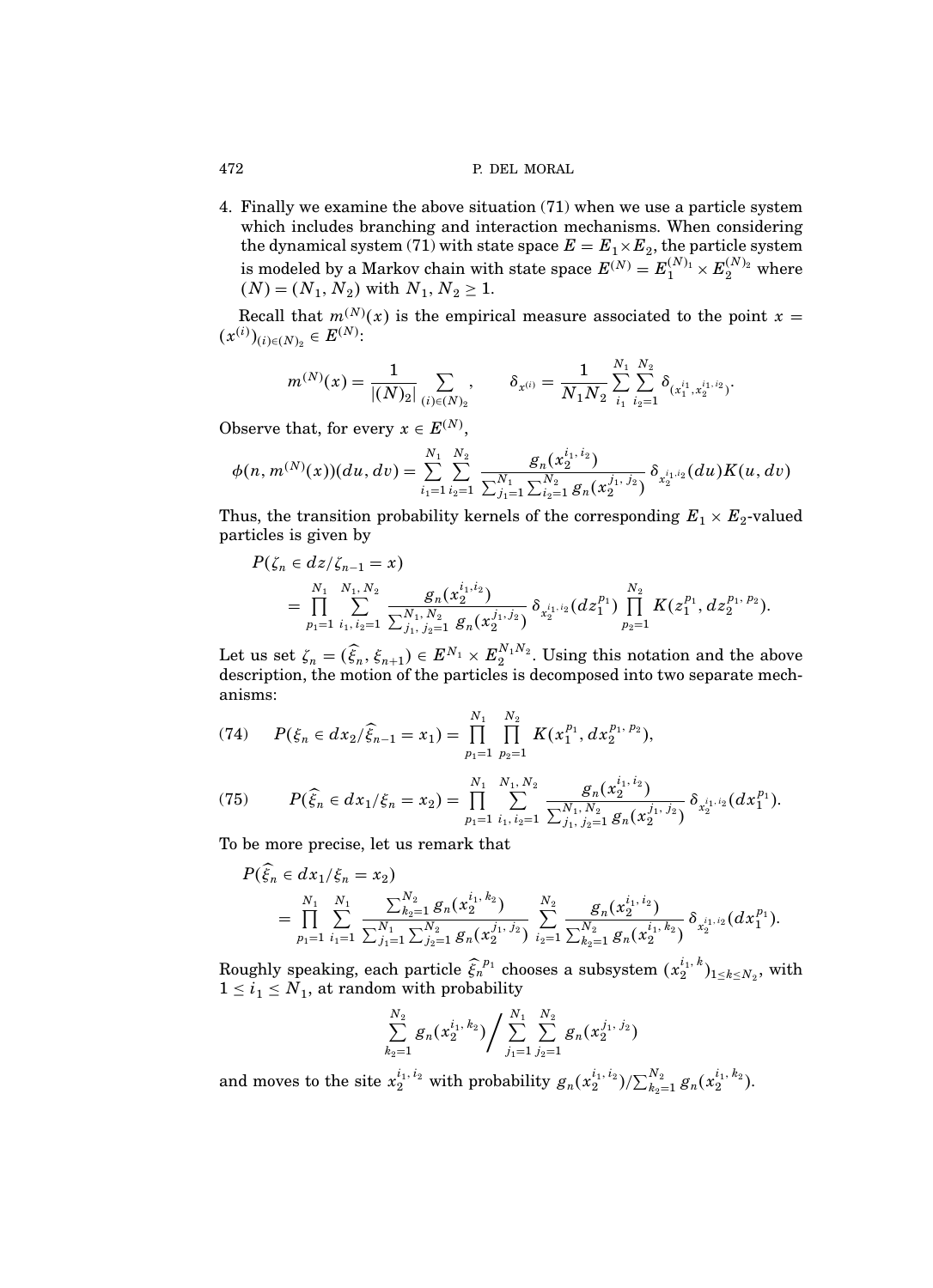3.3.2. Master equations. The following systems are called in physics weakly interacting systems, because the interaction depends only on a fixed function of the empirical measures  $m^N$ . We have only considered here very elementary equations which can easily be generalized. The continuous versions, with not necessarily compact state space, are studied in [3], [33], [32], [43], [44] and the references given there.

Compact state space. In order to use Theorem 1, we first made the sanguine assumption that the state space is compact. Although such is generally not the case, these artificial examples will serve their purpose in illuminating the effect of interaction in real systems.

(1) Our first example concerns the dynamical system (1) when  $E = [0, 1]$ and the functions  $\phi(n, \cdot)$  are given by

$$
\phi(n,\mu)f = \int f(x+F(x,V*\mu(x))+w) d\mu(x) d\Gamma(w) \qquad \forall f \in \mathscr{C}_b([0,1]),
$$

where the sign + means summation modulo 1,  $\Gamma \in \mathcal{P}([0,1])$  and V and F are continuous functions  $V: [0, 1] \rightarrow \mathbb{R}$ ,  $F: [0, 1] \times \mathbb{R} \rightarrow [0, 1]$ .

Roughly speaking, the solution of this dynamical system

(76) 
$$
\eta_n = \phi(n, \eta_{n-1}) \quad \forall n \ge 1, \ \eta_0 \in \mathscr{P}(E)
$$

describes the time marginal distribution of the time inhomogeneous,  $[0, 1]$ valued, and nonlinear process  $\xi$  defined by the recursive equation

(77) 
$$
X_n - X_{n-1} = F(X_{n-1}, V * \eta_{n-1}(X_{n-1})) + W_n, n \ge 1,
$$

$$
X_0 \sim \eta_0,
$$

where  $\eta_{n-1}$  is the distribution of  $X_{n-1}$  and  $W_n$  is a [0, 1]-valued random variable with law  $\Gamma$ . As we shall see, this process describes the limit behavior of the trajectory of an individual particle in an interacting particle system as the number of particles is growing. It is usually called, in propagation of chaos theory, the tagged particle process. To be more precise, it is well known that there exists a measure  $\eta_{\bullet}$  in the path space  $\in \mathcal{P}(E^{n+1})$ , called a McKean measure (or McKean process) corresponding to the set of transitions  $\{K_u; u \in \mathcal{P}(E)\}\$ defined by

$$
K_u f(x) = \int f(x + F(x, V * u(x)) + w) d\Gamma(w) \qquad \forall f \in \mathscr{C}_b(E)
$$

such that  $(E^{n+1}, \mathscr{E}^{\otimes n+1}, X_{\bullet} = (X_k)_{0 \le k \le n}, \eta_{\bullet})$  is a time inhomogeneous Markov process with transitions  $(K_{u_k})_{0 \leq k \leq n}$  and under  $\eta$ , the probability distribution of  $x_k$  is  $u_k$  for all  $0 \leq k \leq n$ .

In our settings, this measure is clearly given by

$$
\eta(dx_0,\ldots,dx_{n+1})=u_0(dx_0)K_{u_0}(x_0,dx_1)\cdots K_{u_n}(x_n,dx_{n+1})
$$

with

$$
u_0 = \eta_0
$$
 and  $\forall 1 \leq k \leq n$ ,  $u_k = u_{k-1} K_{u_{k-1}}$ .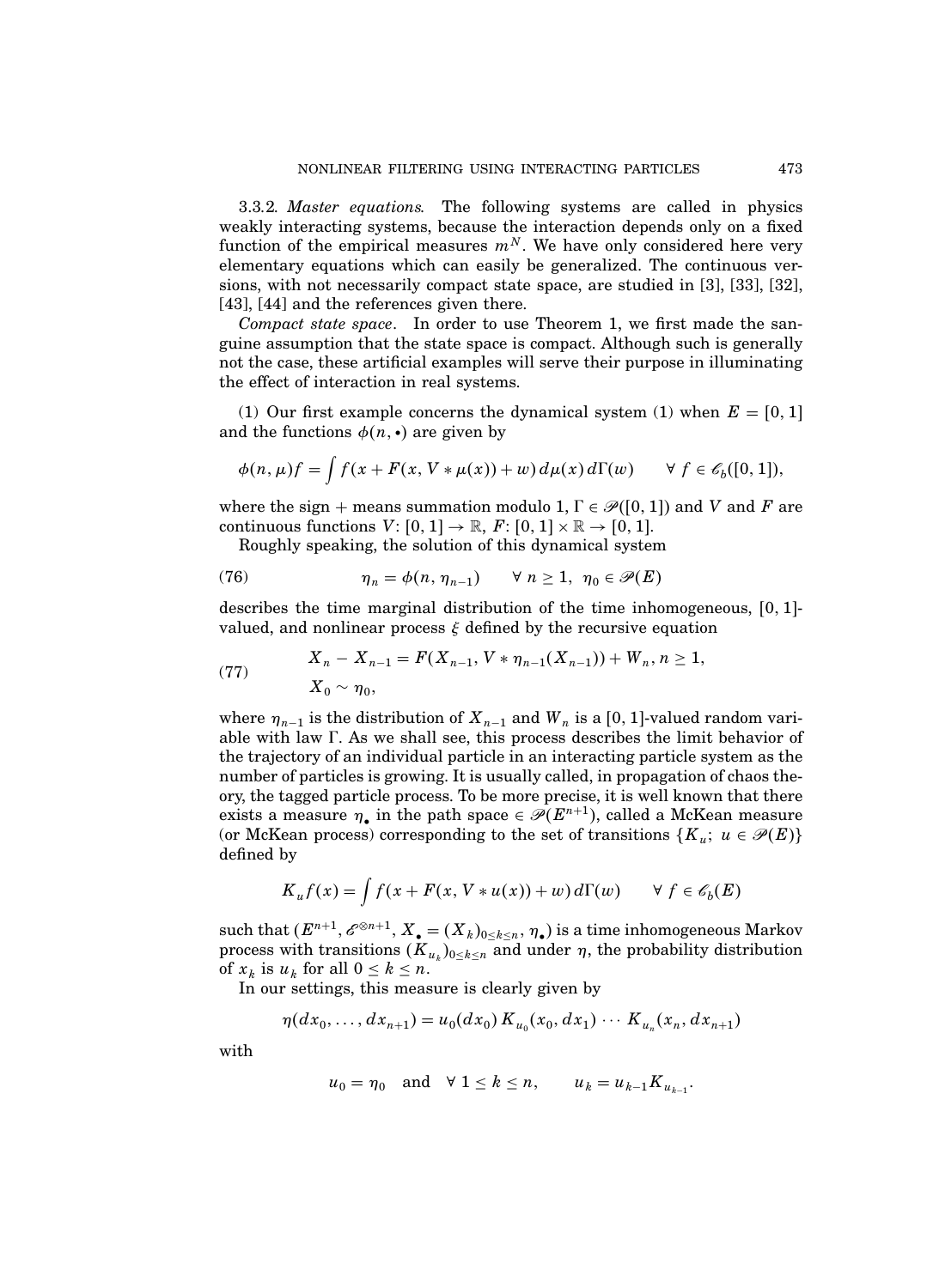The description of such models in continuous time may be found in [32]. In this situation, the McKean probability measure on the path space is defined as the solution of a classical martingale problem. Therefore, the time marginal distributions  $\eta_n$ ,  $n \geq 0$ , of the McKean measure  $\eta$  satisfy (76). The existence of a unique McKean measure is discussed in [43] and [38].

One classical problem is to estimate the the time marginal distributions  $\eta_n$ . Using (17) and Theorem 1 we are able to construct an interacting particle approximation. First, we observe that for every  $x = (x^1, \ldots, x^N) \in E^N$ ,

$$
\phi(k, m^{N}(x))f = \frac{1}{N} \sum_{i=1}^{N} \int f(x^{i} + F(x^{i}, (V * m^{N}(x))(x^{i})) + w) d\Gamma(w).
$$

With regard to (17), the system of particles is driven by the mechanisms

(78) 
$$
P(\widehat{\xi}_k \in dx/\xi_k = z) = \prod_{p=1}^N \frac{1}{N} \sum_{i=1}^N \delta_{z^i}(dx^p)
$$

$$
\xi_k^i = \widehat{\xi}_{k-1}^i + F(\widehat{\xi}_{k-1}^i, (V * m^N(\xi_{k-1}))(\widehat{\xi}_{k-1}^i)) + W_k^i, \qquad 1 \le i \le N,
$$

where  $(W_k^i)_{1 \le i \le N}$  are i.i.d. with common law  $\Gamma$ ,  $\widehat{\xi}_0 = (\widehat{\xi}_0^1, \dots, \widehat{\xi}_0^N)$  are i.i.d. with common law  $\eta_0, \xi_k = (\xi_k^1, \dots, \xi_k^N), \hat{\xi}_k = (\hat{\xi}_k^1, \dots, \hat{\xi}_k^N) \in [0, 1]^N$ .

There remains the question of convergence of the particle density profiles

$$
\eta_n^N \stackrel{\text{def}}{=} \frac{1}{N} \sum_{i=1}^N \delta_{\xi_n^i}, \qquad n \ge 1.
$$

Using Theorem 1, we conclude easily that for every  $n \geq 1$  the random measures  $\eta_n^N$  converge in law to  $\eta_n$  when the size of the system is growing.

(2) Our second example concerns the dynamical system (1) when the functions  $\phi(n, \cdot)$  are given by

$$
\phi(n,\mu)f = \int f\bigg(x + \int a(x,z)\,\mu(dz) + \int b(x,z)\,\mu(dz)\,w\bigg)\,d\mu(x)\,d\Gamma(w)
$$
  

$$
\forall\ f \in \mathscr{E}_b([0,1]),
$$

where the sign + means summation modulo 1,  $\Gamma \in \mathcal{P}([0,1])$  and a and b are continuous functions  $a: [0, 1]^2 \to \mathbb{R}$ ,  $b: [0, 1]^2 \to \mathbb{R}$ . In this situation, the solution of the dynamical system

$$
\eta_n = \phi(n, \eta_{n-1}) \qquad \forall \ n \ge 1, \qquad \eta_0 \in \mathscr{P}(E)
$$

is the density profile of the McKean measure associated to the time inhomogeneous and  $[0, 1]$ -valued nonlinear process

(79) 
$$
X_n - X_{n-1} = \overline{a}_n(X_{n-1}) + \overline{b}_n(X_{n-1}) W_n,
$$

$$
X_0 \sim \eta_0,
$$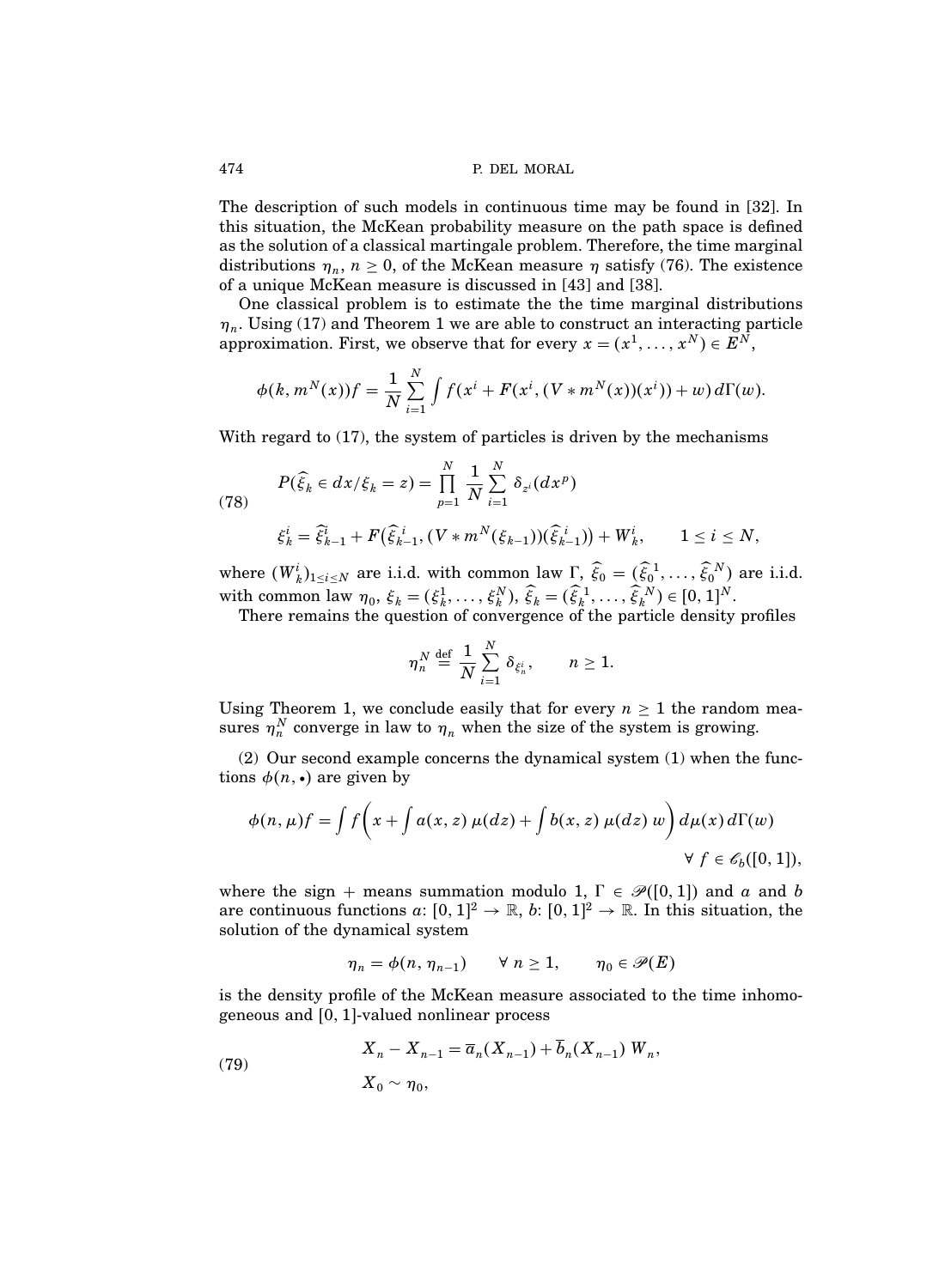where we have the following:

- (a)  $\overline{a}_n(z) = E(a(z, X_{n-1})) = \int a(z, x) \eta_{n-1}(dx)$  and  $\overline{b}_n(z) = E(b(z, X_{n-1})) =$ <br>  $\int b(z, x) \eta_{n-1}(dx)$  for all  $n > 1$  and  $x \in [0, 1]$ :  $b(z, x)$   $\eta_{n-1}(dx)$  for all  $n \ge 1$  and  $x \in [0, 1]$ ;
- (b)  $\eta_{n-1}$  is the distribution of  $X_{n-1}$ ;
- (c)  $W_n$  is an [0, 1]-valued random variable with law  $\Gamma$ .

The description of such models in continuous time may be found in [44]. Arguing as before, the corresponding interacting particle system is given by

(80)  
\n
$$
P(\widehat{\xi}_k \in dx/\xi_k = z) = \prod_{p=1}^N \frac{1}{N} \sum_{i=1}^N \delta_{z^i}(dx^p),
$$
\n
$$
\xi_n^i = \widehat{\xi}_{n-1}^i + \frac{1}{N} \sum_{j=1}^N a(\widehat{\xi}_{n-1}^i, \xi_{n-1}^j) + \frac{1}{N} \sum_{j=1}^N b(\widehat{\xi}_{n-1}^i, \xi_{n-1}^j) W_n^i, \quad 1 \le i \le N
$$

with  $(W_n^i)_{1 \leq i \leq N}$  i.i.d. variables with common law  $\Gamma$ .

Using Theorem 1, the random measures  $\eta_n^N \stackrel{\text{def}}{=} 1/N \sum_{i=1}^N \delta_{\xi_n^i}$  converge in law to  $\eta_n$  when the size of the system is growing.

(3) Let E be a compact separable state space and let  $\eta_{\bullet}$  be a McKean process corresponding to a given set of Feller transitions  $\{K_u; u \in \mathscr{P}(E)\}\$ and to a given distribution  $\eta \in \mathcal{P}(E)$ . In addition, we assume that the maps

$$
u\in\mathscr{P}\rightarrow\delta_{x}\,K_{u}\in\mathscr{P}
$$

are continuous, for all  $x \in E$ . Recalling the above observations, we see that the density profile  $\eta_n$  is a solution of the dynamical system

$$
\eta_n = \phi(n, \eta_{n-1}) \qquad \forall \ n \geq 1, \ \eta_0 = \eta \in \mathscr{P}(E),
$$

where

$$
\forall n \geq 1, \quad \forall u \in \mathscr{P}(E), \ \forall f \in \mathscr{C}_b(E), \qquad \phi(n, u)f \stackrel{\text{def}}{=} \int u(dx) \, K_u(x, dy) \, f(y).
$$

Now, in view of (17), the transition probability kernels of the interacting particle system are defined by

$$
P(\xi_n \in dx/\xi_{n-1} = z) = \prod_{p=1}^N \frac{1}{N} \sum_{i=1}^N K_{m^N(z)}(z^i, dx^p)
$$

with

$$
m^N(z)=\frac{1}{N}\,\sum_{j=1}^N\,\delta_{z^j}\in\mathscr{P}(E),
$$

where  $x = (x^1, ..., x^N), z = (z^1, ..., z^N) \in E^N$  and  $\xi_n = (\xi_n^1, ..., \xi_n^N)$ .

Finally, using Theorem 1 and the above conditions we can show easily that the random measures

$$
\eta_n^N \stackrel{\text{def}}{=} \frac{1}{N} \sum_{i=1}^N \delta_{\xi_n^i}, \qquad n \ge 1
$$

converge in law to  $\eta_n$  when the size of the system is growing.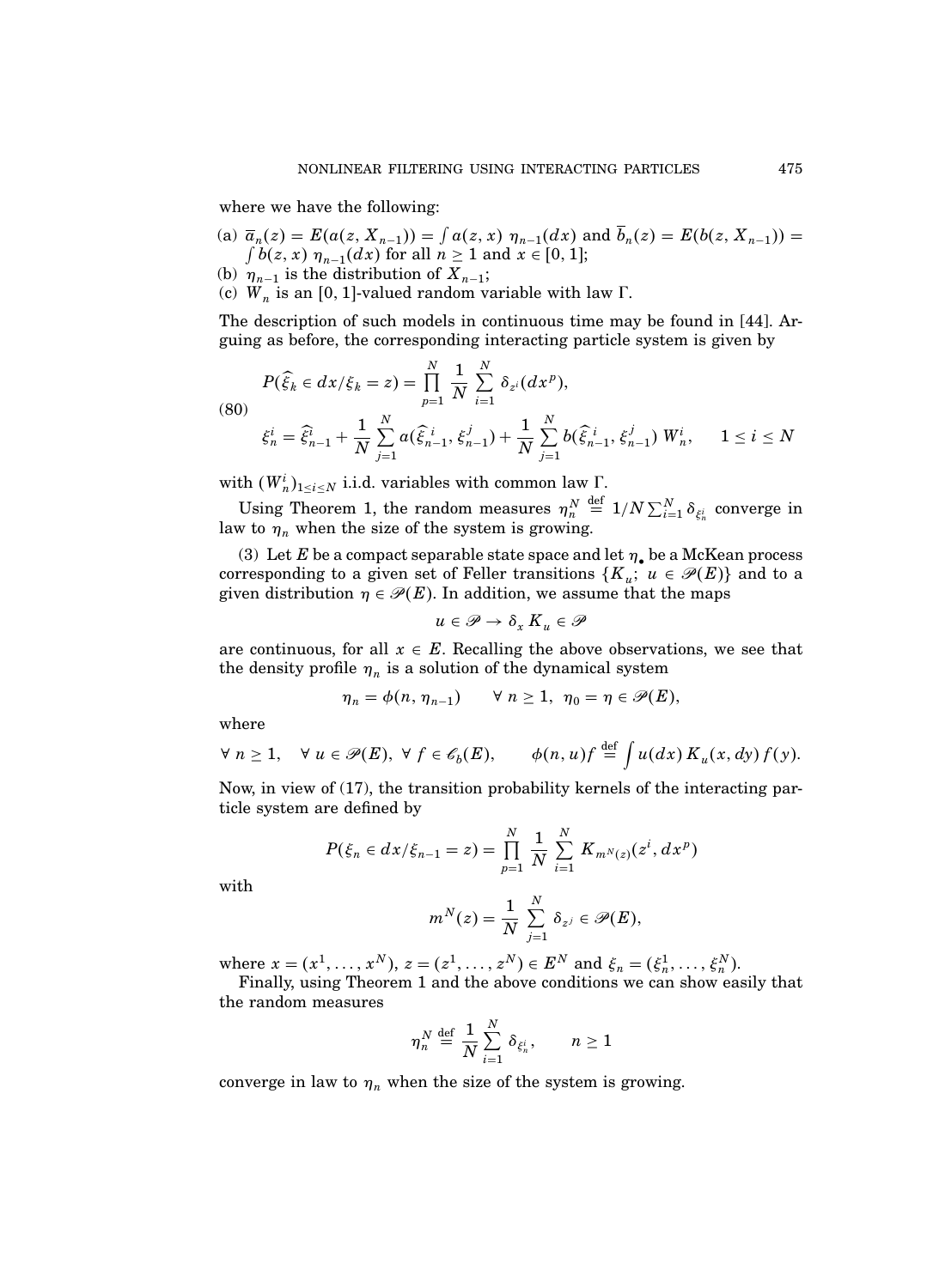Noncompact state space. In this last example we study in a different, but more classical way, the asymptotic behavior of a system of interacting particles when the state space is not necessarily compact. The continuous version without interaction through the perturbation can be founded in [44]. Let  $E = \mathbb{R}^d$ ,  $d \geq 1$ , and let  $\eta$  be the McKean measure on the path space  $E^{T+1}$ ,  $T \in \mathbb{N}^*$ , corresponding to the time-inhomogeneous and E-valued nonlinear process.

(81) 
$$
X_n = F_n(X_{n-1}, W_n), \qquad 1 \le n \le T,
$$

$$
X_0 \text{ with law } \eta_0,
$$

where we have the following:

- 1. for every  $z, w \in E$ ,  $\overline{F}_n(z, w) = \int F_n(z, x, w) \eta_{n-1}(dx)$  where  $F_n: E^3 \to E$ are bounded Lipschitz functions for all  $1 \leq n \leq T$ ;
- 2.  $\eta_n$  is the distribution of  $X_n$ , for all  $0 \le n \le T$ ;
- 3.  $W = (W_n)_n$  is a sequence of E-valued and independent random variables;
- 4.  $X_0$  is an independent of W random variable with distribution  $\eta_0 \in \mathscr{P}(E)$ .

In this situation, one looks at a pair system of N-particles,

$$
\xi_n^{i,N} = \frac{1}{N} \sum_{j=1}^N F_n(\xi_{n-1}^{i,N}, \xi_{n-1}^{j,N}, W_n^i), \qquad 1 \le i \le N, \qquad 1 \le n \le T,
$$
  

$$
\overline{\xi}_n^{i,N} = \overline{F}_n(\overline{\xi}_{n-1}^{i,N}, W_n^i), \qquad 1 \le i \le N, \qquad 1 \le n \le T,
$$

where  $W^i$ ,  $1 \le i \le N$ , are independent copies of the perturbation W and  $\overline{\xi}_0^{i,\,N}$  $\hat{y}_0^{i,N} \stackrel{\text{def}}{=} \xi_0^{i,N}, 1 \leq i \leq N$ , are independent of  $W^i$  i.i.d. random variables with common law  $\eta_0$ .

Let us prove that

(82) 
$$
E\Big(\sup_{0\leq n\leq T}|\overline{\xi}_n^{1,N}-\xi_n^{1,N}|\Big)\leq \frac{A(T)}{\sqrt{N}}
$$

for some finite constant  $A(T) > 0$ . Therefore, using Lemma 1, we conclude that the empirical measures

$$
\eta^N \stackrel{\rm def}{=} \frac{1}{N} \sum_{i=1}^N \, \delta_{(\xi_0^{i,N}, ..., \xi_T^{i,N})}
$$

converge in law as N is growing to the McKean measure  $\eta \in \mathscr{P}(E^{T+1})$ . To prove (82) we use the following decomposition:

$$
|\bar{\xi}_{n}^{1,N} - \xi_{n}^{1,N}| \leq \frac{1}{N} \sum_{j=1}^{N} \left| F_{n}(\xi_{n-1}^{1,N}, \xi_{n-1}^{j,N}, W_{n}^{1}) - F_{n}(\bar{\xi}_{n-1}^{1,N}, \xi_{n-1}^{j,N}, W_{n}^{1}) \right|
$$
  
+ 
$$
\frac{1}{N} \sum_{j=1}^{N} \left| F_{n}(\bar{\xi}_{n-1}^{1,N}, \xi_{n-1}^{j,N}, W_{n}^{1}) - F_{n}(\bar{\xi}_{n-1}^{1,N}, \bar{\xi}_{n-1}^{j,N}, W_{n}^{1}) \right|
$$
  
+ 
$$
\left| \frac{1}{N} \sum_{j=1}^{N} F_{n}(\bar{\xi}_{n-1}^{1,N}, \bar{\xi}_{n-1}^{j,N}, W_{n}^{1}) - \overline{F}_{n}(\bar{\xi}_{n-1}^{1,N}, W_{n}^{1}) \right|.
$$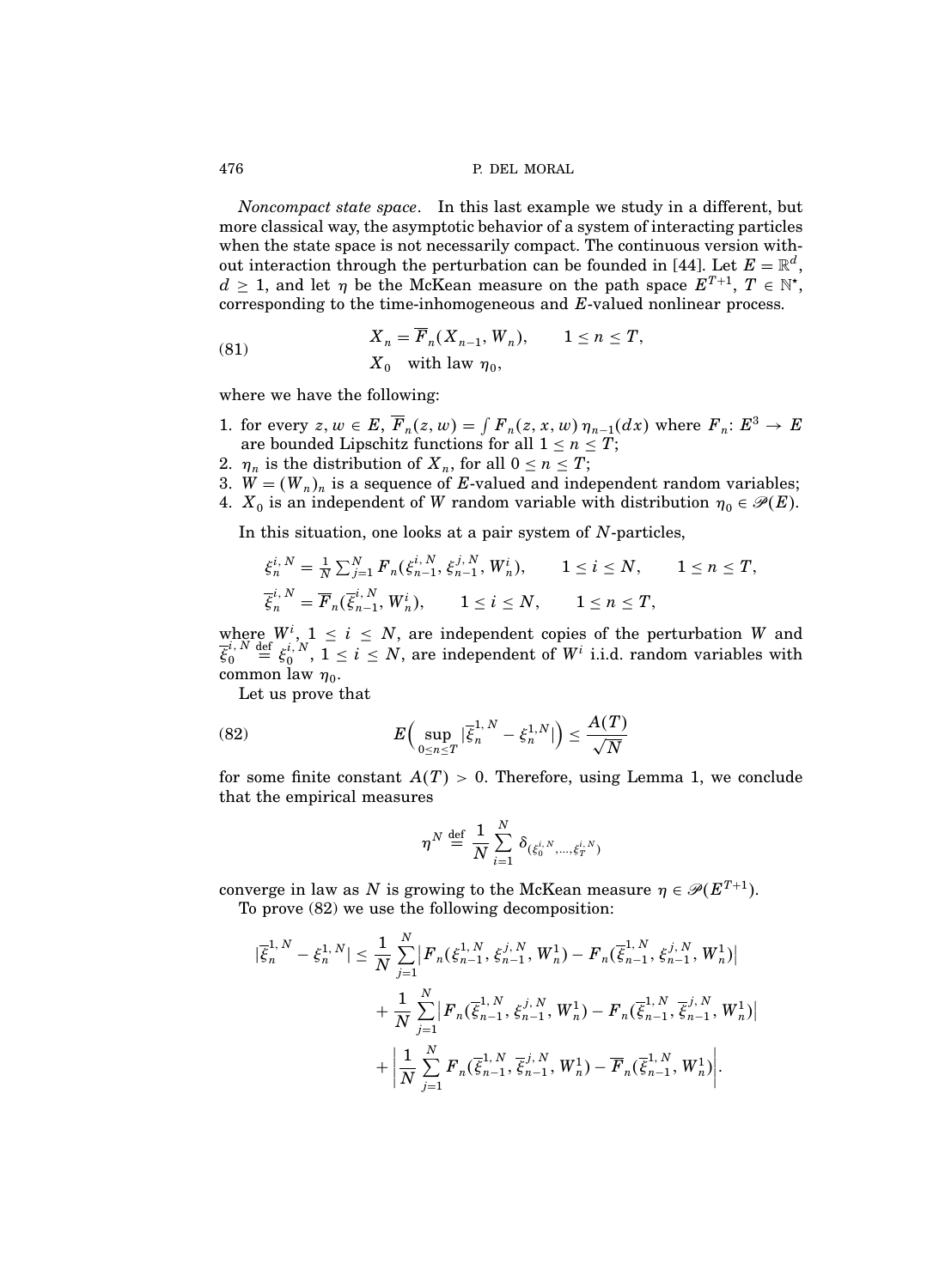Since the functions  $F_n$  are bounded and Lipschitz there exists a finite constant  $C < +\infty$  such that

$$
E(|\overline{\xi}_{n}^{1,N} - \xi_{n}^{1,N}|)
$$
  
\n
$$
\leq C\bigg(E(|\overline{\xi}_{n-1}^{1,N} - \xi_{n-1}^{1,N}|) + E\bigg|\frac{1}{N}\sum_{j=1}^{N} F_{n}(\overline{\xi}_{n-1}^{1,N}, \overline{\xi}_{n-1}^{j,N}, W_{n}^{1}) - \overline{F}_{n}(\overline{\xi}_{n-1}^{1,N}, W_{n}^{1})\bigg|\bigg).
$$

Using a discrete time version of Gronwall's lemma, one gets

$$
E(|\overline{\xi}_{T}^{1,N} - \xi_{T}^{1,N}|^{\star}) \leq C(T) \sum_{n=1}^{T} E\left|\frac{1}{N}\sum_{j=1}^{N} F_{n}(\overline{\xi}_{n-1}^{1,N},\overline{\xi}_{n-1}^{j,N},W_{n}^{1}) - \overline{F}_{n}(\overline{\xi}_{n-1}^{1,N},W_{n}^{1})\right|,
$$

where  $|\bar{\xi}_n^{1,N} - \xi_n^{1,N}|^* \stackrel{\text{def}}{=} \sup_{0 \le k \le n} |\bar{\xi}_k^{1,N} - \xi_k^{1,N}|$  $\frac{1}{k}$ ,  $\lfloor$  and  $C(T)$  <  $+\infty$ . To bound the terms of the right-hand side we observe that, by the law of large numbers,

$$
E\bigg(\bigg|\frac{1}{N}\sum_{j=1}^N F_n(\overline{\xi}_{n-1}^{1,N},\overline{\xi}_{n-1}^{j,N},W_n^1) - \overline{F}_n(\overline{\xi}_{n-1}^{1,N},W_n^1)\bigg|^2\bigg) \leq \frac{(2\|F_n\|)^2}{N}, \qquad 1 \leq n \leq T.
$$

4. Application to the nonlinear filtering problem. The basic model for the general nonlinear filtering problem consists of a time inhomogeneous Markov process  $X$  and a nonlinear observation  $Y$  with observation noise  $V$ . Namely, let  $(X,Y)$  be the Markov process taking values in  $S\times\mathbb{R}^d,\,d\geq 1,$  and defined by the system

(83) 
$$
\mathscr{F}(X/Y)
$$
  

$$
X = (X_n)_{n \geq 0},
$$

$$
Y_n = h_n(X_n) + V_n, \qquad n \geq 1,
$$

where S is a locally compact and separable metric space,  $h_n: S \to \mathbb{R}^d$ ,  $d \geq$ 1, are continuous functions and  $V_n$  are independent random variables with continuous and positive density  $g_n$  with respect to Lebesgue measure. The signal process  $X$  that we consider is assumed to be a non-inhomogeneous and S-valued Markov process with Feller transition probability kernel  $K_n$ ,  $n \geq 1$ , and initial probability measure  $\nu$  on S. We will assume the observation noise  $V$  and  $X$  are independent.

The classical filtering problem is to estimate the distribution of  $X_n$  conditionally to the observations up to time  $n$ . Namely,

(84) 
$$
\pi_n(f) \stackrel{\text{def}}{=} E(f(X_n)/Y_1, \ldots, Y_n)
$$

for all  $f \in \mathcal{C}_b(S)$ . The nonlinear filtering problem has been extensively studied in the literature. With the notable exception of the linear-Gaussian situation or wider classes of models (Bènes filters  $[1]$ ), optimal filters have no finitely recursive solution [7]. Although Kalman filtering [27, 30] is a popular tool in handling estimation problems, its optimality heavily depends on linearity. When used for nonlinear filtering (extended Kalman filter), its performance relies on and is limited by the linearizations performed on the concerned model. The interacting particle systems approach developed hereafter can be seen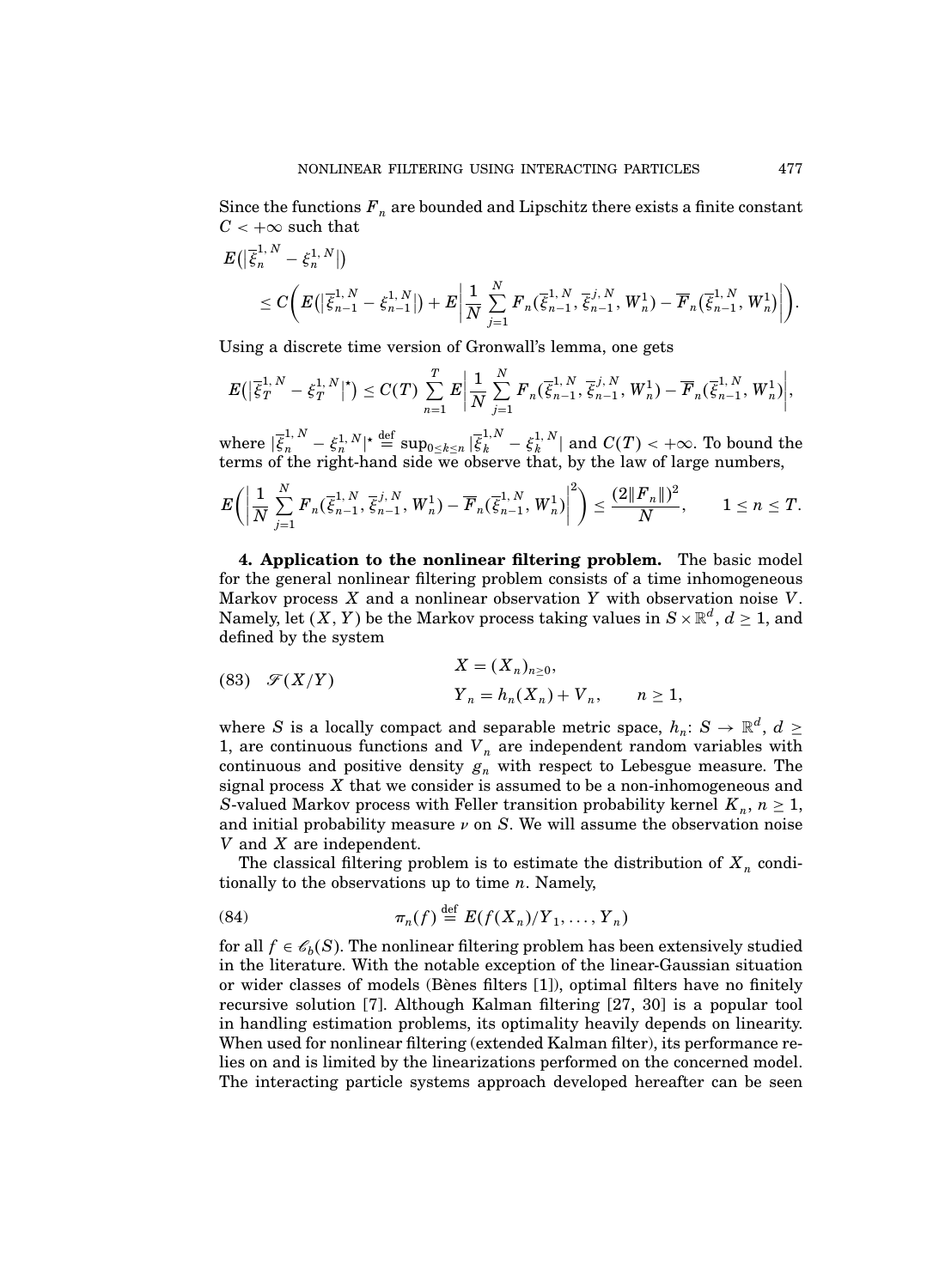as a nonlinear filtering method which discards linearizations. More precisely, these techniques use the nonlinear system model itself in order to solve the filtering problem. The evolution of this material may be seen quite directly through the following chain of papers: [4], [5], [16], [17], [21], [14], [20], [24]. Nevertheless, in most of these papers this method is applied as an heuristic approximation to specific models, its general nature is not emphasized and experimental simulations are the only guides for handling concrete problems.

The remainder of this paper is divided into three sections. In Section 4.1 we formulate the filtering problem in such a way that the techniques of Section 3 can be applied. The problem of assessing the distributions (84) is of course related to that of recursively computing the conditional distributions  $\pi_n$ ,  $n \geq 0$ , which provides all statistical information about the state variables  $X_n$  obtainable from the observations  $(Y_1, \ldots, Y_n)$ ,  $n \geq 0$ . The key idea is to study the filtering problem along the the lines proposed by Kunita [29] and Stettner [41]. Briefly stated, the essence of the present formulation is that, given the observations  $Y = y$ , the conditional distributions  $\pi_n$ ,  $n \ge 0$ , are a solution of an explicit dynamical model with infinite-dimensional state space of the form studied in the first part of our development. Namely,

(85) 
$$
\pi_n = \rho_n(y_n, \pi_{n-1}), \qquad n \ge 1, \n\pi_0 = \nu,
$$

where  $y_n \in \mathbb{R}^d$  is the current observation at the time  $n \geq 1$  and  $\rho_n(y_n, \cdot)$  are continuous functions  $\rho_n(y_n, \cdot) \colon \mathcal{P}(S) \to \mathcal{P}(S)$ . It should be noted that in this form the optimal filter has a recursive but infinite-dimensional solution (except for the linear-Gaussian case, where the Kalman filter reduces to compute the mean and variance parameters). For illustration, recalling the constructions of the particle approximation of a measure-valued system of the form (85) described in Section 3, we will see that the local dynamics at the time  $n \geq 1$ of the corresponding particle system are given by the distributions

(86) 
$$
\rho_n\bigg(y_n, \frac{1}{N}\sum_{i=1}^N \delta_{x^i}\bigg)(dz) = \sum_{i=1}^N \frac{g_{y,n}(x^i)}{\sum_{j=1}^N g_{y,n}(x^j)} K_{y,n}(x^i, dz),
$$

$$
x^1, \dots, x^N \in S, \ n \ge 1,
$$

where

(87) 
$$
g_{y,n}(x^i) = \int g_n(y_n - h(z)) K_n(x^i, dz)
$$

and

(88) 
$$
K_{y,n}(x^{i},dz) = \frac{g_{n}(y_{n} - h(z))}{g_{y,n}(x^{i})} K_{n}(x^{i},dz)
$$

for all  $x^i \in S$ ,  $1 \le i \le N$ . What is remarkable is that the particle system motion is strongly influenced by the observations. More precisely,  $K_{y,n}$  is exactly the conditional distribution of  $X_n$  given  $X_{n-1}$  and the observation  $Y_n$ . Intu-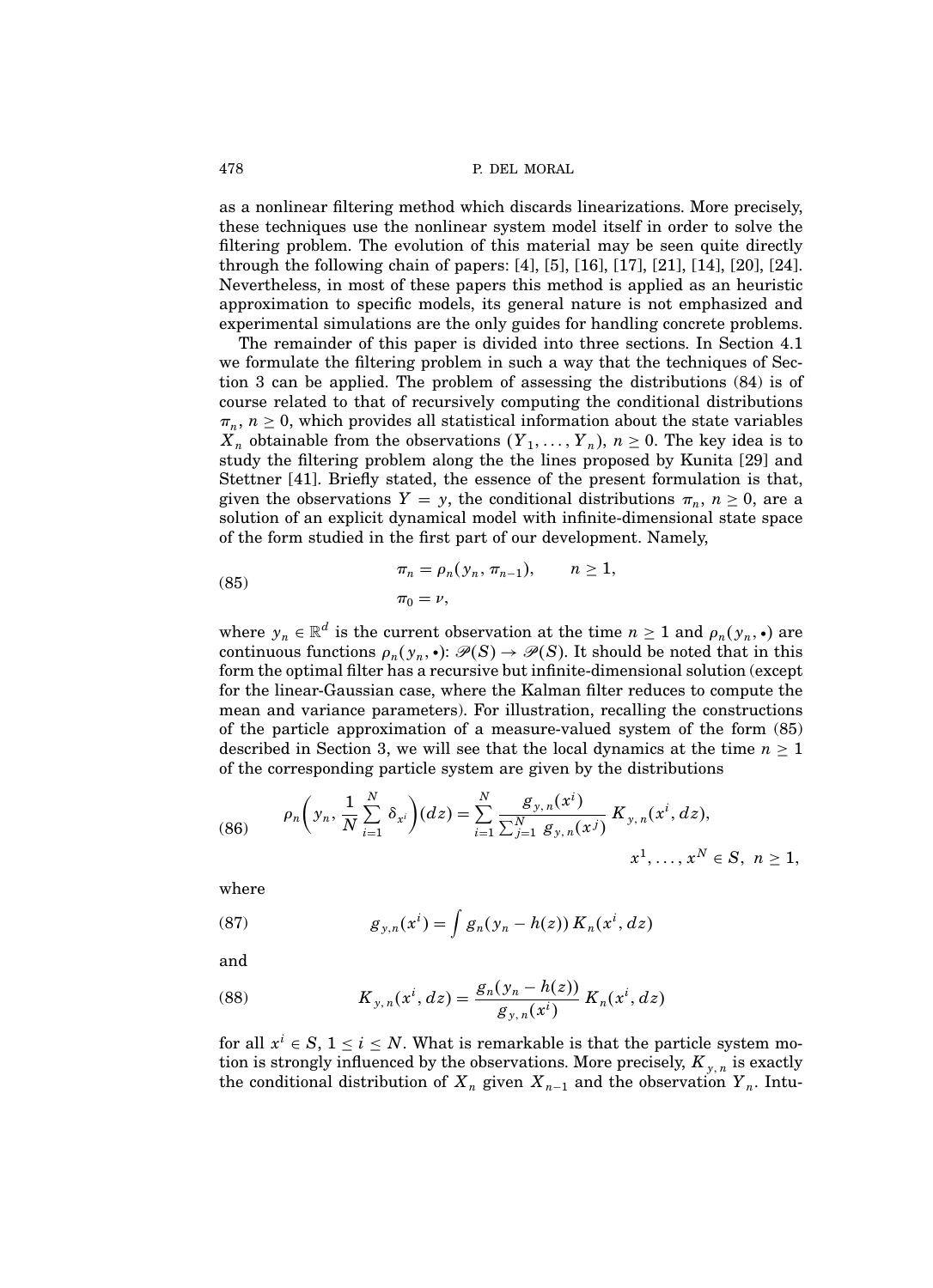itively speaking, when the observation of  $X_n$  becomes available, the particles are sampled around the real state  $X_n$  and this guarantees an occupation of the state space regions in accordance with the observations, thus providing a well-behaved adaptative grid. Unfortunately, the main difficulty in directly applying the random particle methods of Section 3 to (85) stems from the fact that this local dynamic still has the disadvantage of incorporating integrations over the space S. Thus, another kind of approximation is needed to simulate the motion of the particles. Nevertheless, we will work out an example in which the integrals (87) and (88) have an explicit and simple form.

This special case apart, such a computational difficulty will be solved by studying the conditional distributions of the pair process  $(X_n, X_{n+1})$  with respect to the observations up to time  $n$ . Namely,

$$
(89) \quad \eta_n(f) \stackrel{\text{def}}{=} E(f(X_n, X_{n+1})/Y_1, \dots, Y_n) \qquad \forall \ f \in \mathscr{C}_b(S^2), \ \forall \ n \ge 0.
$$

The advantage of this alternative formulation of the optimal filter is that it incorporates separately the so-called prediction and updating mechanisms. To be entirely precise, we will see that, given the observations  $Y = y$ , the conditional distributions  $\eta_n$ ,  $n \geq 0$ , are solution of a new measure-valued dynamical system

(90) 
$$
\eta_n = \varphi_n(y_n, \eta_{n-1}), \qquad n \ge 1,
$$

$$
\eta_0 = \nu \times K_1,
$$

where  $y_n \in \mathbb{R}^d$  is the current observation at the time  $n \geq 1$  and  $\varphi_n(y_n, \cdot)$ are continuous functions  $\varphi_n(y_n, \cdot) \colon \mathcal{P}(S^2) \to \mathcal{P}(S^2)$ . Then, it will follow easily that the local dynamic of the corresponding particle system with simple interactions is given by the distributions

(91)  

$$
\varphi_n\bigg(y_n, \frac{1}{N} \sum_{i=1}^N \delta_{(x_0^i, x_1^i)}\bigg)(du, dv)
$$

$$
= \sum_{i=1}^N \frac{g_n(y_n - h(x_1^i))}{\sum_{j=1}^N g_n(y_n - h(x_1^j))} \delta_{x_1^i}(du) K_{n+1}(u, dv)
$$

with  $n \geq 1, x_0^1, \ldots, x_0^N \in S$  and  $x_1^1, \ldots, x_1^N \in S$ . Roughly speaking, the prediction mechanism is introduced in the filtering model (89) in order to express in an explicit form the local dynamics of the associated random particle approximation.

The aim of Section 4.2 is to use the results of Section 3 to describe several interacting particle approximations of the nonlinear and measure-valued dynamical system (90). These approximations belong to the class of algorithms called genetic algorithms. These algorithms are based on the genetic mechanisms which guide natural evolution: exploration–mutation and updating– selection. They were introduced by Holland [26] to handle global optimization problems on a finite set. The first well-founded convergence theorem ensuring the convergence of the algorithm toward the desired set of the global minima of a given fitness function was obtained by Cerf in 1994 in his Ph.D. disser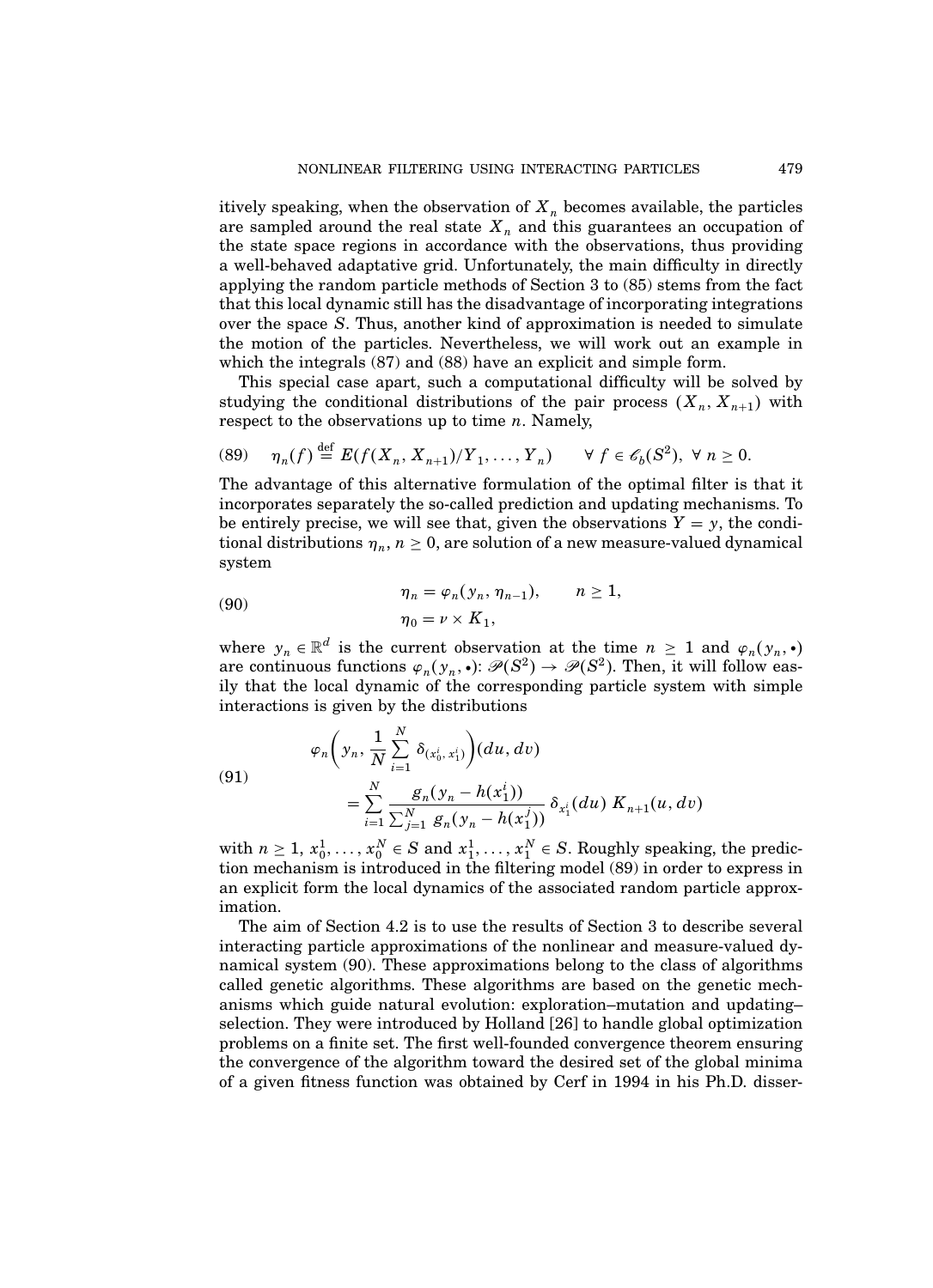tation [6]. Another simple proof based on the use of Log-Sobolev inequalities and semigroup techniques can be found in [19].

In the beginning of this section we first describe a basic particle approximation with simple interaction. In this situation and in view of the distributions (91), the local dynamic of the corresponding particle systems is decomposed into two mechanisms. In the first one, each particle explores randomly the state space S, independently of each other, according to the transition probability kernel of the signal process  $X$ . Finally, when the observation is received, each particle examines the previous system and chooses a site randomly in accordance with the observation data.

In a second stage we describe a more general evolutionary scheme which includes branching mechanisms. Upon carefully examining the local dynamics of the particles, it will be shown that the corresponding transitions are themselves natural approximations of the distributions (86). Intuitively speaking, the integral form of the conditional distribution  $K_{y,n}$  and the weights  $g_{y,n}$ given by (87) are estimated at each step of the algorithm by auxiliary branching particles moving independently of each other according to the transition probability kernel of the signal process.

Computationally, the particle approximation with simple interactions is, of course, more time saving because it does not use branching mechanisms, but several numerical studies have revealed that its use is a more efficient way to solve the filtering problem. In fact, the choice of the number of auxiliary branching particles has considerable effect on the dynamics of the particle systems. The interested reader is referred to [4], [5] and [20].

There seems to be numerical evidence of this superiority. From an intuitive point of view, the physical reason of that seems to be that the particle systems are more likely to track the signal process by conditioning the exploration in accordance with the observations and thus avoid divergence from the real process X. This observation leads us to investigate more closely the relationship between these interacting particle resolutions. Although it is intuitively clear that a benefit can be obtained from the use of branchings, it is still an object of investigation to prove the superiority of such approximations. We remark that the estimates provided by Theorem 2 and Proposition 4 are in some ways rather crude; without some precise bound on the speed of convergence of such algorithms it is difficult to get a comparison argument between them. On the other hand, we have already noted in Remark 2 that the particle approximation with simple interactions can be viewed as a special case of the interacting particle approximation with branching mechanisms. To be entirely precise, when the number of auxiliary branching particles is equal to 1 these two algorithms are exactly the same. Thus, the interacting particle approximation with branchings generalizes the particle approximation with simple interactions.

We finish the paper with some natural generalizations of the elementary stochastic algorithms described in Section 4.2. Briefly stated, the particle system described in Section 4.3 will track the signal process by considering exploration paths of a given length  $r \geq 1$  and limited sections of the obser-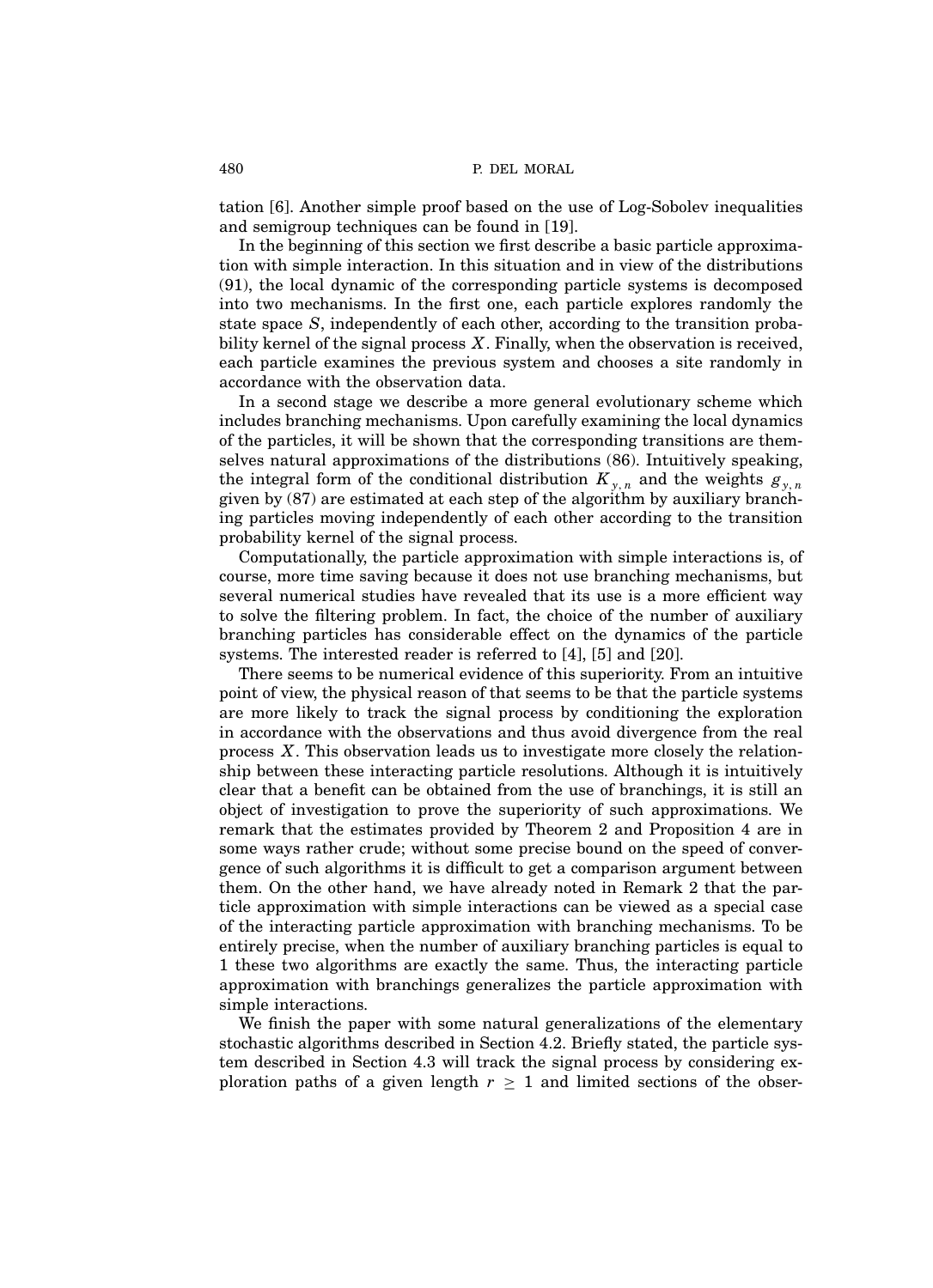vation path. In the case  $r = 1$ , these constructions will reduce to those described above. This enables a unified description of our particle approximations in terms of three parameters: the population size, the number of auxiliary branching particles and the length of exploration paths.

Several numerical investigations [4], [5] and [20], have also revealed that the introduction of exploration paths also tends to re-center the particles around the signal trajectory. Of course we have touched in this paper only a limited number of questions. For instance, we left open the practical question of the best choice of population size, the number of auxiliary branching particles and the length of exploration paths in accordance with the nonlinear filtering problem at hand. These simple questions turn out to be surprisingly hard to answer satisfactorily and no firm results concerning the choice of parameters have been available. Another question we left in the dark is the study of the asymptotic behavior of these algorithms in terms of the ergodic properties of the signal semigroup. In this direction, something was done in [16] when the state space is compact but many questions have yet no answers.

4.1. Formulation of the nonlinear filtering problem. The object of this section is to introduce the filtering model in such a way that the techniques of Section 3 can be applied. We emphasize that several presentations are available and here we follow rather closely the paper of Stettner [41]. For simplicity the nonlinear filtering problem in discrete time are treated throughout. The main virtue of these problems is that the theory is very simple and the ideas transparent. It is thus a good starting point.

Let  $X = (\Omega_1 = S^{\mathbb{N}}, (F_n^1)_{n \geq 0}, (X_n)_{n \geq 0}, P_X^0)$  be a time-inhomogeneous discrete time Markov process with transition operators  $K_n$ ,  $n \geq 1$ , initial distribution  $\nu$  and let  $Y = (\Omega_2 = (\mathbb{R}^d)^{\mathbb{N}}, (F_n^2)_{n \geq 0}, (Y_n)_{n \geq 0}, P_Y^0)$  be a sequence of independent of X independent random variables with continuous and positive density  $g_n$  with respect to Lebesgue measure.

On the canonical space  $(\Omega = \Omega_1 \times \Omega_2, F_n = F_n^1 \times F_n^2, P^0 = P_X^0 \otimes P_Y^0$ the signal process X and the observation process Y are  $P_0$ -independent. Let  $(h_n)_{n\geq 1}$  be a family of continuous functions  $h_n\colon S\to\mathbb{R}^d,$   $n\geq 1.$  Let us set

(92) 
$$
L_n = \prod_{k=1}^n g_k(Y_k - h_k(X_k))/g_k(Y_k), \qquad n \ge 0
$$

with the convention  $\prod_{\emptyset} = 1$ . Note that L is a  $(P_0, (F_n)_{n \geq 0})$ -martingale. Then we can define a new probability measure P on  $(\Omega, (F_n)_{n\geq 0})$  such that the restrictions  $P_n^0$  and  $P_n$  to  $F_n$  satisfy

(93) 
$$
P_n = L_n P_n^0, \quad n \ge 0.
$$

One can check the following easily.

LEMMA 4. Under  $P$ ,  $X$  is a time-inhomogeneous Markov process with transition operators  $K_n$ ,  $n \geq 1$  and initial distribution v. Then  $V_n = Y_n - h_n(X_n)$ ,  $n \geq 1$ , are independent of X and independent random variables with continuous and positive density  $g_n$  with respect to Lebesgue measure.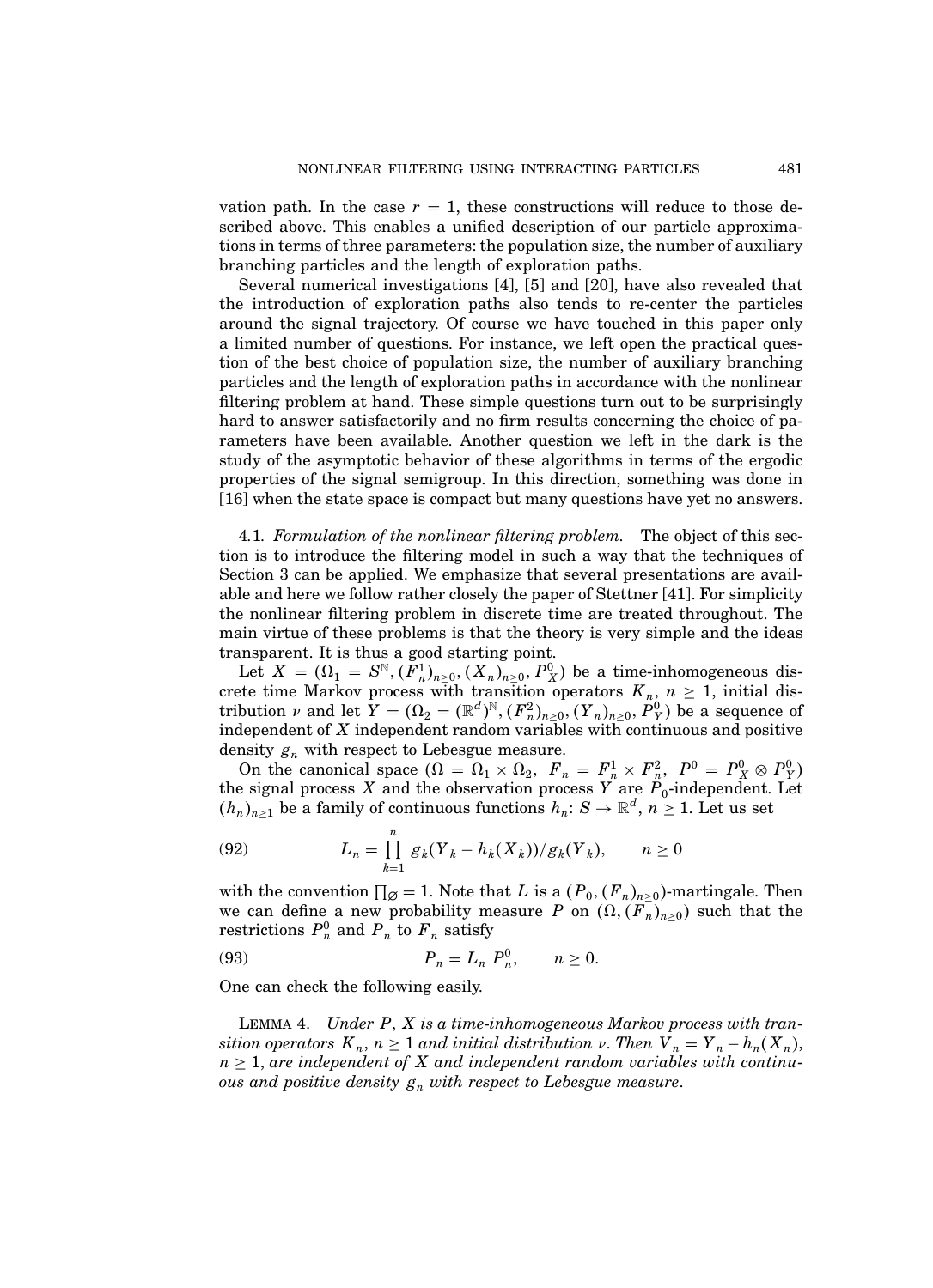We will use  $E(\cdot)$  to denote the expectations with respect to P on  $\Omega$ . The following well-known result gives a functional integral representation for the conditional expectation, which is known as the Kallianpur–Striebel formula [28] (see also [41] and [29]).

LEMMA 5 (Stettner [41]). The conditional distributions  $(\pi_n)_{n\geq 0}$  form a time-inhomogeneous and  $(\sigma(Y^n), P)$ -Markov process on  $\mathscr{P}(S)$  with transition operators

(94) 
$$
\Pi_n F(\mu) = \int F(\rho_n(y, \mu)) g_n(y - h_n(x)) dy (\mu K_n)(dx)
$$

$$
\forall F \in \mathscr{E}_b(\mathscr{P}(S)), \forall \mu \in \mathscr{P}(S),
$$

where  $\rho_n(y,\bullet)$ :  $\mathscr{P}(S) \to \mathscr{P}(S),$   $n \geq 1$ , is the continuous function given by

$$
(95) \qquad \rho_n(y,\mu)f = \frac{\int f(x) g_n(y - h_n(x)) (\mu K_n)(dx)}{\int g_n(y - h_n(z)) (\mu K_n)(dz)} \qquad \forall \ f \in \mathscr{E}_b(S)
$$

for all  $\mu \in \mathscr{P}(S)$ ,  $y \in \mathbb{R}^d$  and  $n \geq 1$ . Therefore, given the observations  $Y = y$ , the distributions  $\pi_n,$   $n\geq 0,$  are a solution of the  $\mathscr{P}(S)$ -valued dynamical system

(96) 
$$
\pi_n = \rho_n(y_n, \pi_{n-1}), \qquad n \ge 1, \ \pi_0 = \nu.
$$

Equation (96) is called the nonlinear filtering equation. Even if it looks innocent, it requires extensive computation and can rarely be solved analytically. It is thus necessary to resort to numerical solutions. This lemma is proved in [41]. We quote its outline for the convenience of the reader.

PROOF OF LEMMA 5. In view of (93) we have

$$
\pi_n f = \frac{E_0(f(X_n) L_n / Y^n)}{E_0(L_n / Y^n)} = \frac{E_0^X(f(X_n) L_n)}{E_0^X(L_n)},
$$

where  $E_0(\cdot)$  denotes the expectation with respect to  $P^0$  and  $E_0^X(\cdot)$  denotes the integration of the paths of the Markov process  $X$  and the variable  $X_0$ . Then we obtain

$$
\pi_n f = \frac{E_0^X (E_0^X(f(X_n) g_n(Y_n - h_n(X_n))/X_{n-1}) L_{n-1})}{E_0^X (E_0^X(g_n(Y_n - h_n(X_n))/X_{n-1}) L_{n-1})}
$$

and, finally,

$$
\pi_n f = \frac{E_0^X (E_0^X (f(X_n) g_n(Y_n - h_n(X_n))/X_{n-1}) L_{n-1}) / E_0^X (L_{n-1})}{E_0^X (E_0^X (g_n(Y_n - h_n(X_n))/X_{n-1}) L_{n-1}) / E_0^X (L_{n-1})}
$$
  
= 
$$
\frac{\int f(x) g_n(Y_n - h_n(x)) (\pi_{n-1} K_n)(dx)}{\int g_n(Y_n - h_n(z)) (\pi_{n-1} K_n)(dz)}.
$$

The temptation is to apply immediately the random particle approximations described in Section 3.1. Recalling the construction of the interacting particle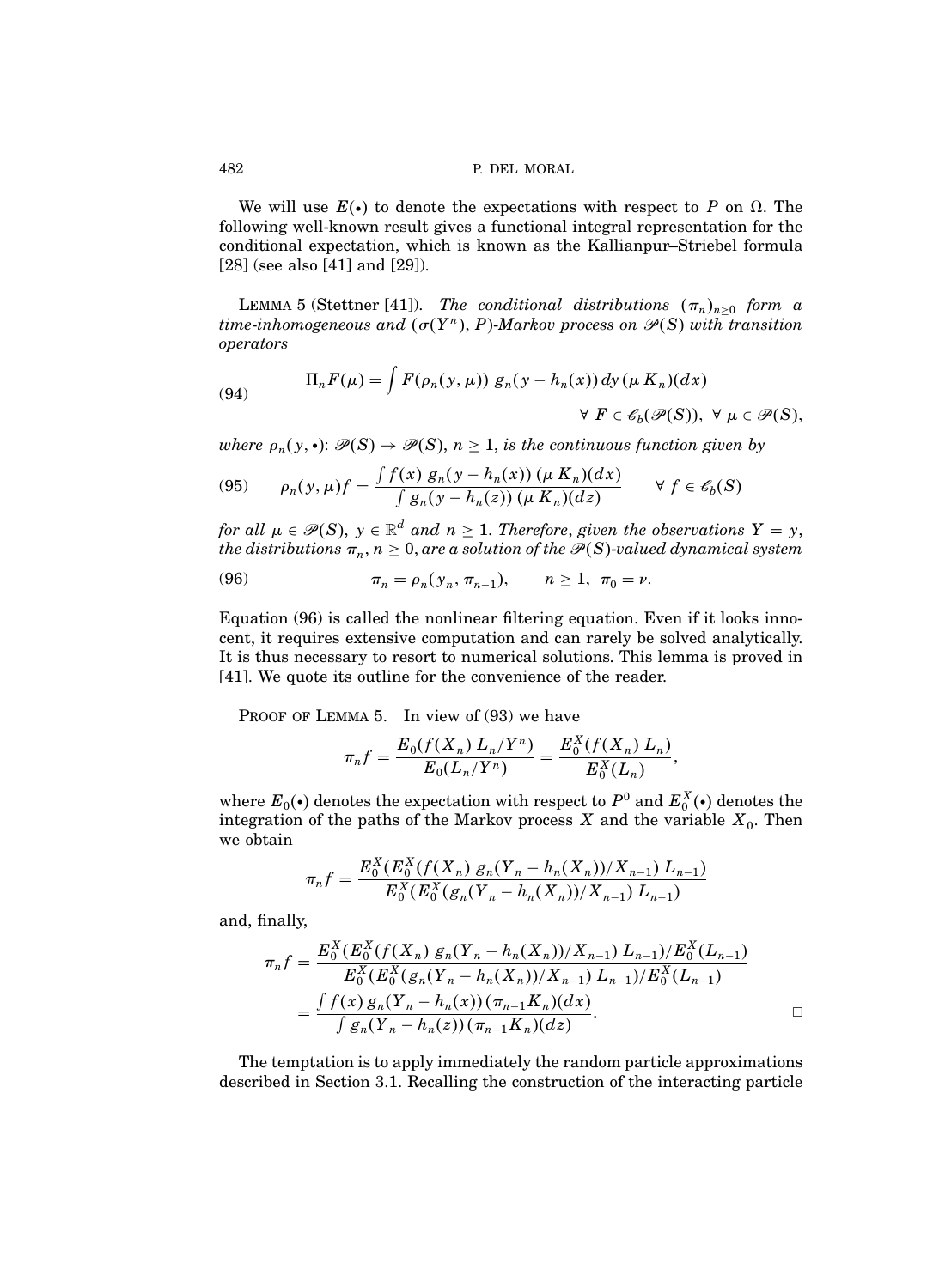system (17), we see that the transition of individual particles at the time  $n \geq 1$ will be specified, in this situation, by the transition probability kernels

$$
(97) \quad \rho_n\bigg(y,\frac{1}{N}\sum_{i=1}^N\delta_{x^i}\bigg)(dx_1) = \sum_{i=1}^N \frac{g_n(y_n - h_n(x_1)) K_n(x^i, dx_1)}{\sum_{j=1}^N \int g_n(y_n - h_n(z_1)) K_n(x^j, dx_1)},
$$

where N is the size of the particle systems,  $Y_n = y_n$  is the current observation data,  $x_1 \in S$  and  $(x^1, \ldots, x^N) \in S^N$ . To be more precise, let us put, for all  $x_0, x_1 \in S,$ 

$$
(98) \qquad K_{y,n}(x_0, dx_1) = \frac{g_n(y_n - h_n(x_1))}{\int g_n(y_n - h_n(z_1)) \; K_n(x_0, dz_1)} \; K_n(x_0, dx_1)
$$

(99) 
$$
g_{y,n}(x_0) = \int K_n(x_0, dz_1) g_n(y_n - h_n(z_1)).
$$

Using Bayes' rule, we note that  $K_{y,n}(x_0, dx_1)$  is the density under P of the distribution of  $X_n$  conditionally to  $X_{n-1} = x_0$  and  $Y_n = y_n$ , and  $g_{y,n}(x_0)$  is the density under P of the distribution of  $Y_n$  conditionally to  $X_{n-1} = x_0$ .

With these notations, the transition probability kernel (97) becomes

(100) 
$$
\rho_n\bigg(y,\frac{1}{N}\sum_{i=1}^N\delta_{x^i}\bigg)(dx_1)=\sum_{i=1}^N\frac{g_{y,n}(x^i)}{\sum_{j=1}^N g_{y,n}(x^j)}K_{y,n}(x^i,dx_1).
$$

Let us work out an example in which the desired transition (97) has a simple form.

EXAMPLE 3. Let  $(X, Y)$  be the Markov process taking values in  $\mathbb{R} \times \mathbb{R}$  and defined by the system

(101) 
$$
X_n = f_n(X_{n-1}) + W_n,
$$

$$
Y_n = C_n X_n + V_n, \qquad n \ge 1,
$$

where  $f_n: \mathbb{R} \to \mathbb{R}$ ,  $C_n \in \mathbb{R}$  and W, respectively, V, is a discrete time Gaussian process with zero mean and variance function  $q$ , respectively,  $r$ . In this specific situation one easily gets

$$
K_{y,n}(x_0, dx_1) = \frac{1}{\sqrt{2 \pi |s_n|}} \exp\left(-\frac{1}{2|s_n|} \left(x_1 - \left[f_n(x_0) + s_n C_n r_n^{-1} \times (y_n - C_n f_n(x_0))\right]\right)^2\right)
$$
 and

 $(102)$ 

$$
g_{y,n}(x_0) = \frac{1}{\sqrt{2 \pi |q_n| |r_n|/|s_n|}}
$$
  
 
$$
\times \exp\left(-\frac{1}{2|q_n| |r_n|/|s_n|} (y_n - C_n f_n(x_0))^2\right)
$$

with  $s_n = (q_n^{-1} + C_n r_n^{-1} C_n)^{-1}$  and  $x_0, x_1 \in \mathbb{R}$ . Once more the verification of (102), while straightforward, is somewhat lengthy and is omitted.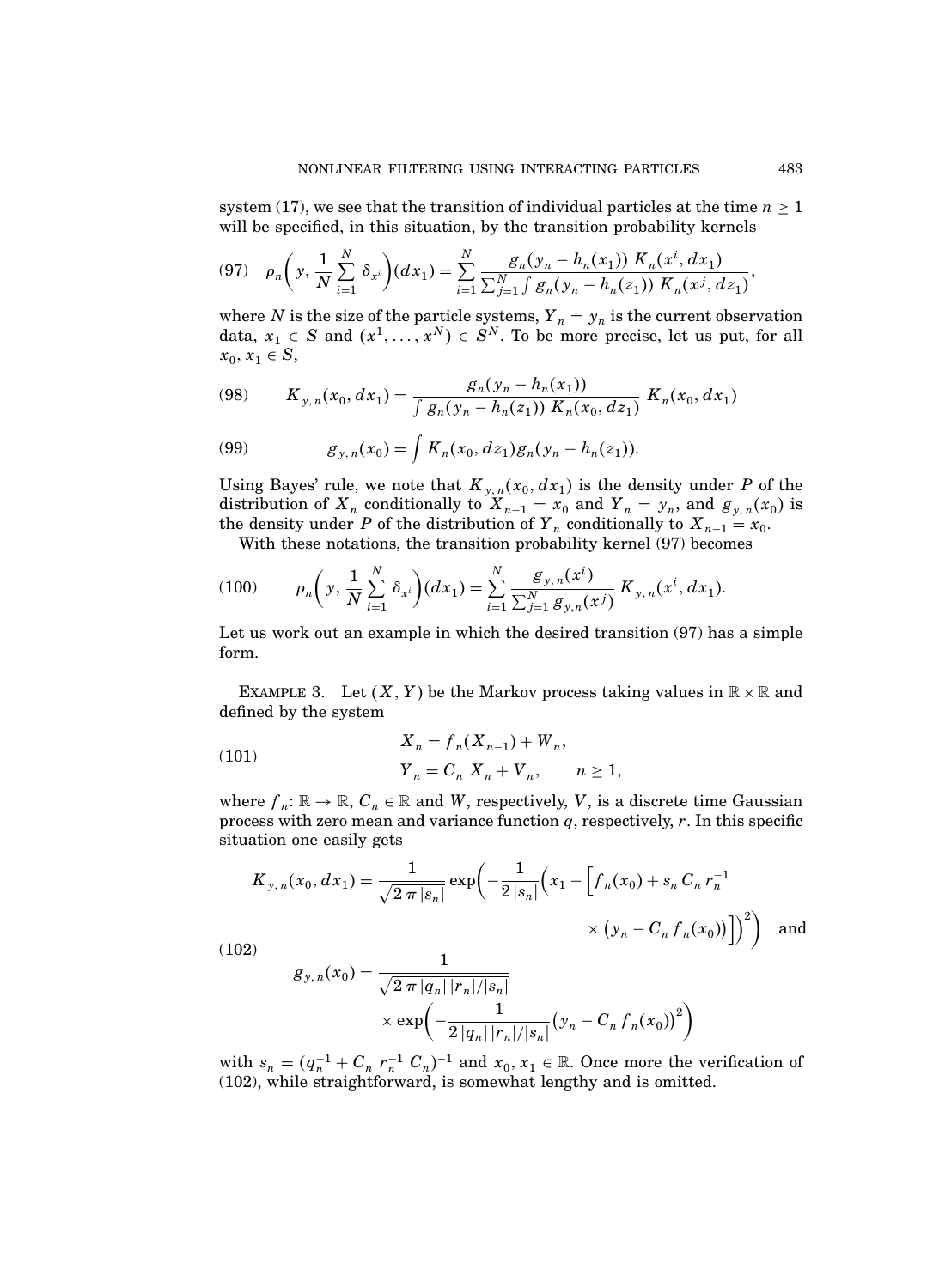Unfortunately, in most cases it is not possible to exhibit explicitly the form of transition (100). In a little while we shall see one way to approximate the transition probability kernel (100). Roughly speaking, the idea is to replace, in the definition of  $K_{y,n}$ , each transition  $K_n(x^i, dx_1)$ ,  $1 \leq i \leq N$ , by the empirical measure

(103) 
$$
\frac{1}{N'} \sum_{j=1}^{N'} \delta_{x^{i,j}}
$$

where  $(x^{i,1}, x^{i,2}, \ldots, x^{i,N'})$  are i.i.d. random variables with common law  $K_n(x^i, dx_1), 1 \le i \le N$ . With these notations we have formally

$$
\sum_{i, j=1}^{N, N'} \frac{g_n(y_n-h_n(x^{i, j}))}{\sum_{k, l=1}^{N, N'} g_n(y_n-h_n(x^{k, l}))} \, \delta_{x^{i, j}} \, \mathop{\sim}\limits_{N' \sim +\infty} \, \rho_n\bigg( y, \frac{1}{N} \sum_{i=1}^N \delta_{x^i} \bigg).
$$

Using such a *local approximation*, it is not obvious that the empirical measure of the particle system will converge to the conditional distribution since it is not clear what condition on the system size  $N'$  will guarantee the convergence of the algorithm. Fortunately, this vexing technical difficulty will disappear when we model this *local approximation* by a branching mechanism.

The difficulty with the recursion (96) is that it involves two separate mechanisms. Namely, the first one,

$$
\mu\mapsto\mu\overline{K}_n,
$$

does not depends on the current observation and it is usually called the prediction and the second one

$$
\mu \mapsto \frac{g_n(Y_n - h_n(\bullet))}{\int g_n(Y_n - h_n(z)) \, \mu(dz)} \mu
$$

updates the distribution given the current observation. It is therefore essential to find a dynamical system formulation which incorporates separately the prediction and the updating mechanisms. A natural idea is to study the distribution of the pair process  $(X_n, X_{n+1})$  conditionally to the observations up to time  $n$ . Namely,

$$
(104) \qquad \eta_n(f) \stackrel{\text{def}}{=} E(f(X_n, X_{n+1})/Y_1, \ldots, Y_n) \qquad \forall \ f \in \mathscr{C}_b(S^2), \ \forall \ n \ge 0.
$$

Lemma 6 is a modification of Lemma 5.

LEMMA 6. Given the observations  $Y = y$ ,  $\eta_n$  is a solution of the  $\mathcal{P}(S^2)$ valued dynamical system

(105) 
$$
\eta_n = \varphi_n(y_n, \eta_{n-1}), \qquad n \ge 1,
$$

$$
\eta_0 = \nu \times K_1,
$$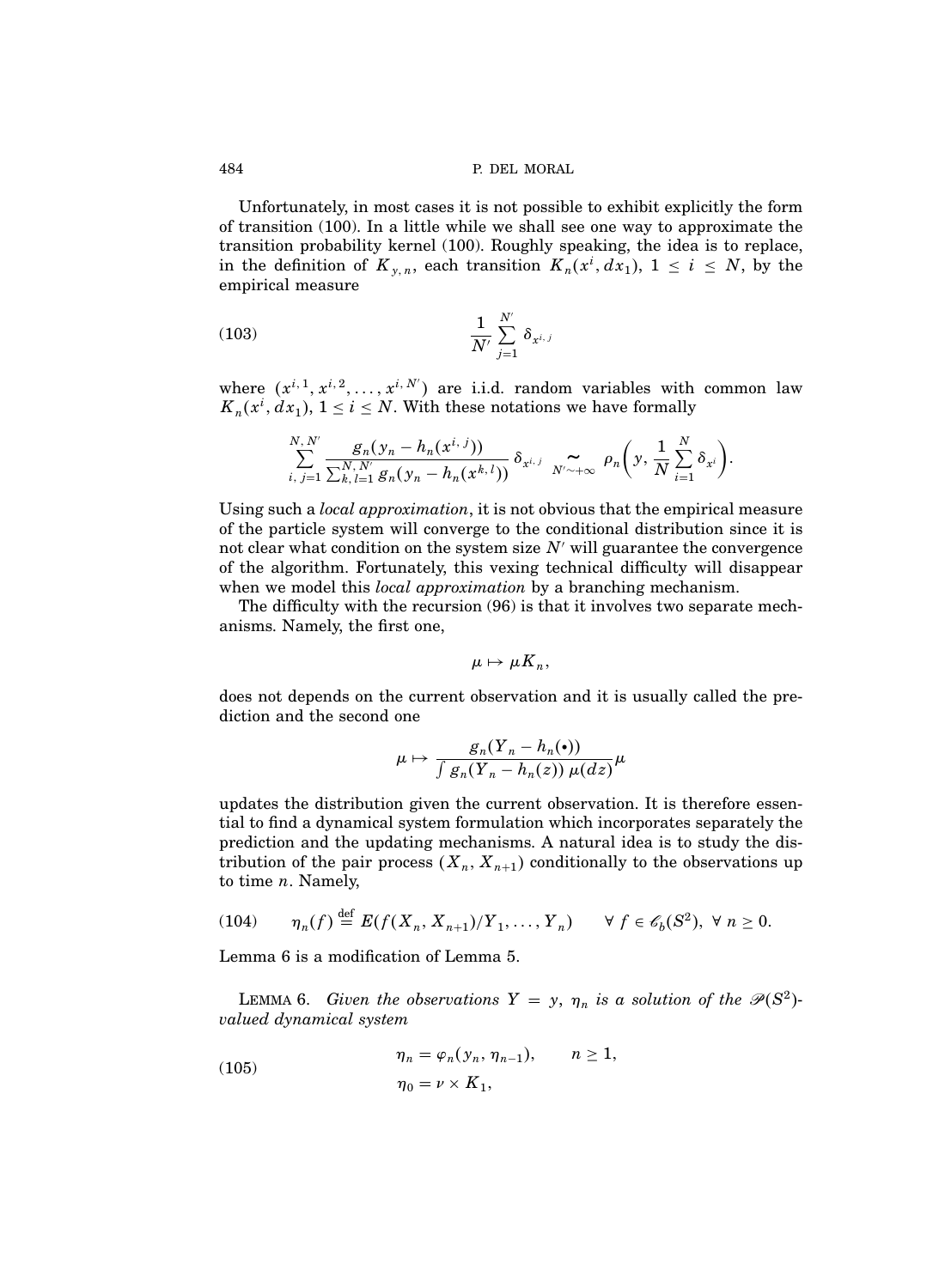where  $\varphi_n(y,\bullet)$ :  $\mathscr{P}(S^2)\to \mathscr{P}(S^2)$  is the continuous function given by

(106) 
$$
\varphi_n(y, \eta) f = \frac{\int f(x_1, x_2) g_n(y - h_n(x_1)) d\eta(x_0, x_1) K_{n+1}(x_1, dx_2)}{\int g_n(y - h_n(z_1)) d\eta(z_0, z_1)} \quad \forall \ f \in \mathscr{E}_b(S^2)
$$

for all  $\eta \in \mathcal{P}(S^2)$ ,  $y \in \mathbb{R}^d$  and  $n \geq 1$ . Moreover  $(\eta_n)_n$  is a time-inhomogeneous and  $(\sigma(Y^n), P)$ -Markov process on  $\mathscr{P}(S^2)$  with transition operators

(107) 
$$
\overline{\Pi}_n F(\mu) = \int F(\varphi_n(y, \mu)) g_n(y - h_n(x)) dy d\mu(z, x) \quad \forall F \in \mathscr{C}_b(\mathscr{P}(S^2)), \ \forall \ \mu \in \mathscr{P}(S^2).
$$

PROOF. It is easily checked from  $(96)$  that

$$
\eta_n = \pi_n \times K_{n+1} = \rho_n(y_n, \pi_{n-1}) \times K_{n+1} = \varphi_n(y_n, \eta_{n-1}).
$$

So (105) and Lemma 5 end the proof of the lemma.  $\Box$ 

Returning once more to the random particle system described in Section 3.1, we see that the local dynamics of an individual particle will now be given by the transition probability kernels

(108)  

$$
\varphi_n\bigg(y_n, \frac{1}{N} \sum_{i=1}^N \delta_{(z_1^i, z_2^i)}\bigg)(d(x_1, x_2))
$$

$$
= \sum_{i=1}^N \frac{g_n(y_n - h_n(z_2^i))}{\sum_{j=1}^N g_n(y_n - h_n(z_2^j))} \delta_{z_2^i}(dx_1) K_{n+1}(x_1, dx_2),
$$

where N is the size of the particle system and  $Y_n = y_n$  is the current observation data.

4.2. Interacting particle resolutions. This section covers stochastic particle methods for the numerical solving of the nonlinear filtering equation (105) based upon the simulation of interacting and branching particle systems. The technical approach presented here is to work with a given sequence of observations  $Y = y$ . With regard to (105) and (106), the nonlinear filtering problem is now reduced to the infinite dimensionality of the state space  $\mathcal{P}(S^2)$ . This assumption enables us to formulate the conditional distributions as probabilities parameterized by the observation parameters and the solution of a measure-valued dynamical system. The design of our particle system approach is described in Section 3 for the numerical solving of general measure-valued dynamical systems. We shall use the notions and notations introduced in Sections 3.1 and 3.2.

4.2.1. Particle systems with simple interactions. The algorithm presented in (17) was referred to as a particle system approximation with simple interaction function. With regard to the nonlinear filtering equation (105), the inter-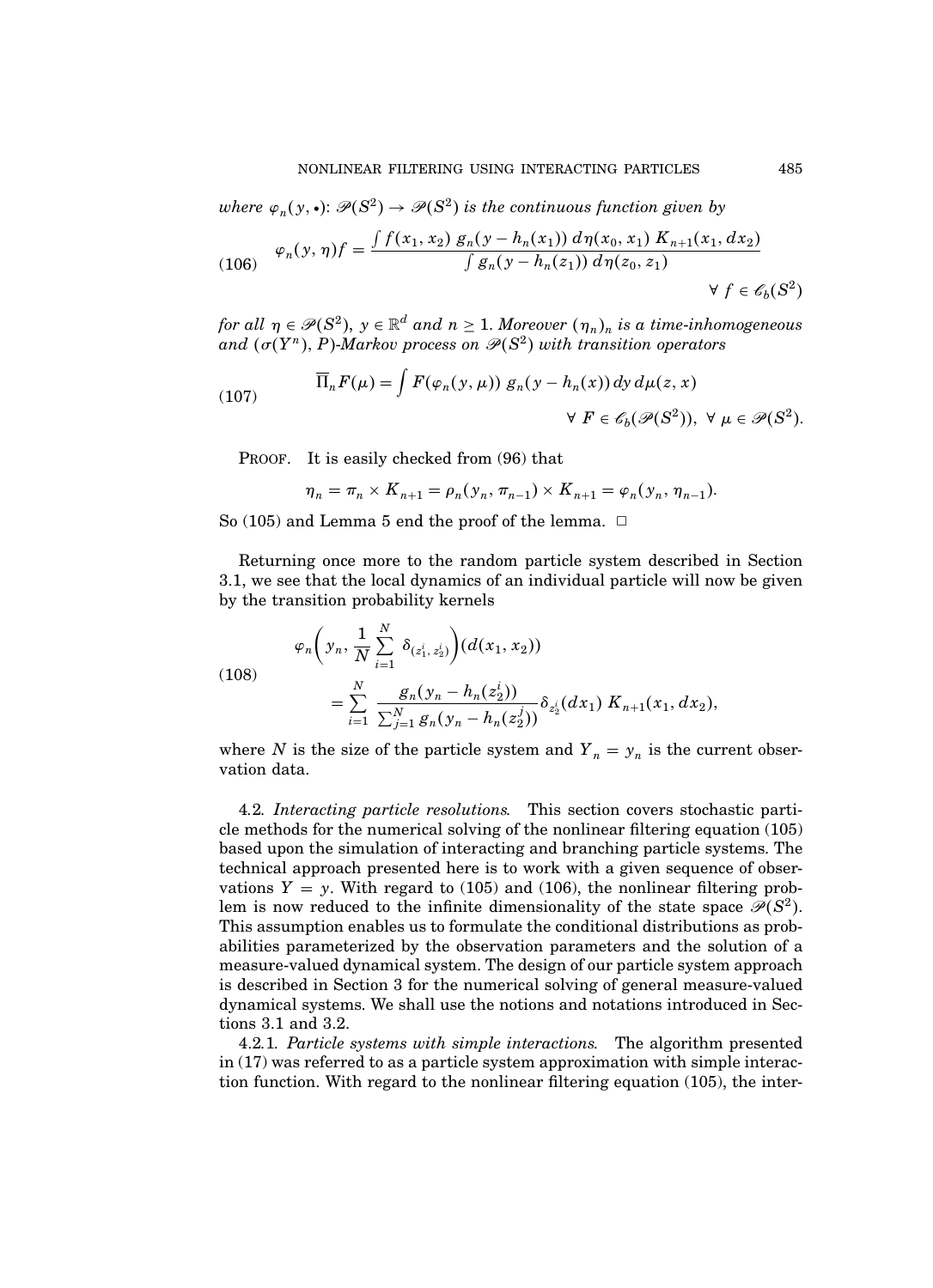acting particle system is modeled by a Markov chain  $(\Omega', (F'_n)_{n \geq 0}, (\zeta_n)_n, P_{[y]})$ with state space  $S^{2N}$ , where  $N \geq 1$  is the size of the system.

The N-tuple of elements of  $S^2$ , that is, the points of the set  $S^{2N}$ , are called particle systems and will be denoted by the letters  $z, x$ . Recalling the description (17), this chain is defined by

$$
P_{[y]}(\zeta_0 \in dx) = \prod_{p=1}^N \eta_0(dx^p),
$$

$$
P_{[y]}(\zeta_n \in dx/\zeta_{n-1} = z) = \prod_{p=1}^N \varphi_n\bigg(y_n, \frac{1}{N} \sum_{i=1}^N \delta_{z^i}\bigg)(dx^p)
$$

In view of (105) and (108), we have that

(110) 
$$
P_{[y]}(\zeta_0 \in dx) = \prod_{i=1}^N \nu(dx_1^i) K_1(x_1^i, dx_2^i)
$$

 $P_{[y]}(\zeta_n \in dx / \zeta_{n-1} = z)$ 

(111) 
$$
= \prod_{p=1}^N \sum_{i=1}^N \frac{g_n(y_n - h_n(z_2^i))}{\sum_{j=1}^N g_n(y_n - h_n(z_2^j))} \delta_{z_2^i}(dx_1^p) K_{n+1}(x_1^p, dx_2^p),
$$

where we have the following:

- 1. the expression  $y_n$  is the observation data at the time *n*;
- 2.  $x = (x_1, x_2), z = (z_1, z_2) \in S^N \times S^N$  and  $x^i = (x_1^i, x_2^i), z^i = (z_1^i, z_2^i) \in S^2$ for all  $1 \leq i \leq N$ ;
- 3.  $\zeta_n \in S^N \times S^N$  is the system of  $S^2$ -valued particles at the time *n*.

To be more precise, it is convenient to introduce additional notations. Let us set

$$
\zeta_n \stackrel{\text{def}}{=} (\widehat{\xi}_n, \xi_{n+1}) \in S^N \times S^N \qquad \forall n \geq 0.
$$

Now the points of the set  $S^N$  will be denoted by the letters x and z. Using these notations, (109) together with (108) lead to the following Markov model:

(112) 
$$
P_{[y]}(\xi_n \in dx/\widehat{\xi}_{n-1} = z) = \prod_{p=1}^N K_n(z^p, dx^p),
$$

(113) 
$$
P_{[y]}(\hat{\xi}_n \in dx \mid \xi_n = z) = \prod_{p=1}^N \sum_{i=1}^N \frac{g_n(y_n - h_n(z^i))}{\sum_{j=1}^N g_n(y_n - h_n(z^j))} \delta_{z^i}(dx^p),
$$

where  $y_n$  is the observation data at time n and  $x, z \in S^N$ . Equations (112) and (113) resemble a genetic algorithm [6, 19, 26]. The advantage of this formulation is that it incorporates separately the prediction  $\xi_{n-1} \sim \xi_n$  and the updating  $\xi_n \leadsto \widehat{\xi}_n$  mechanisms. Thus, we see that the particles move according the following rules.

(109)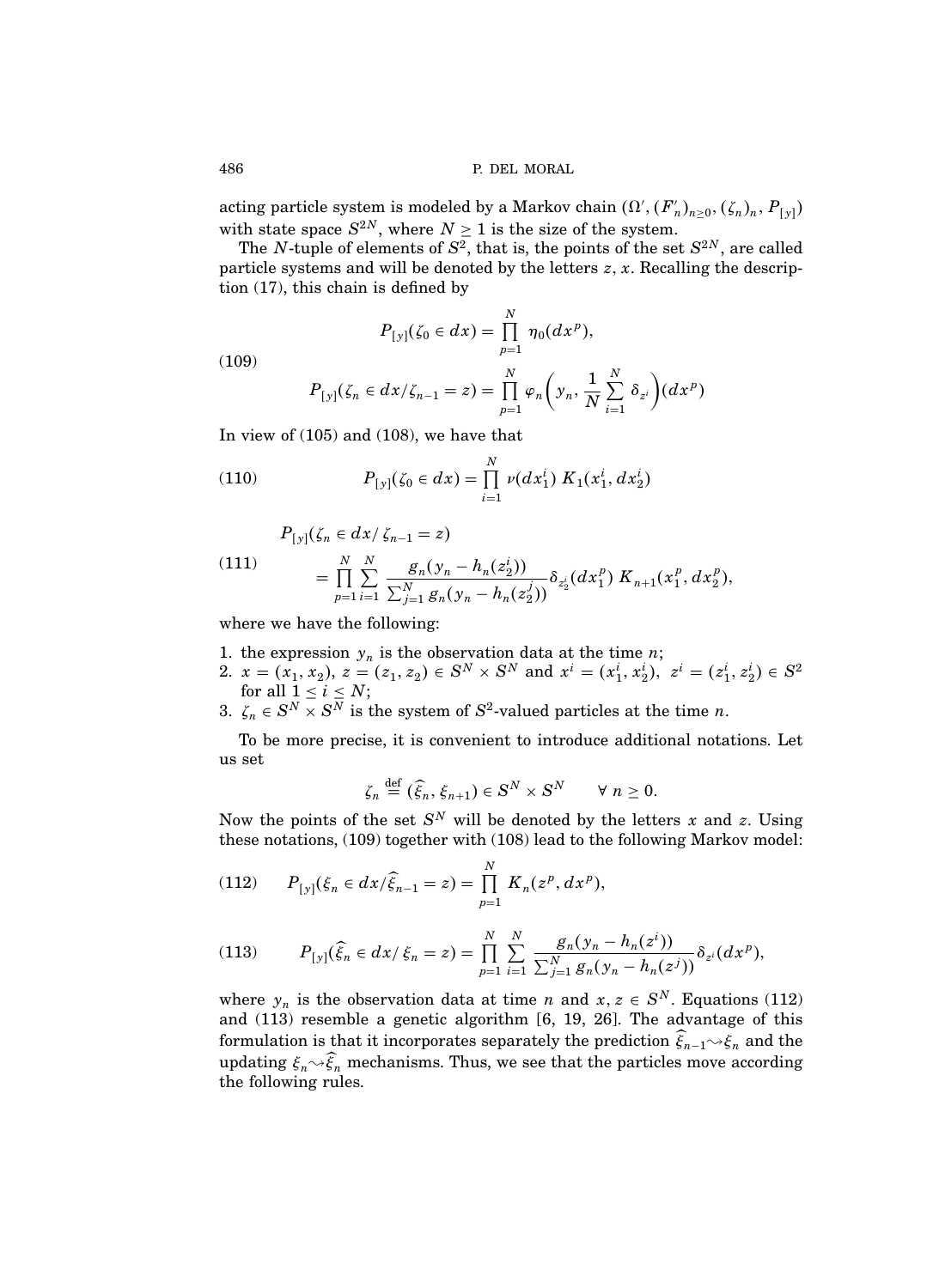- 1. Prediction. Before the updating mechanism each particle evolves according to the transition probability kernel of the signal process.
- 2. Updating. When the observation  $Y_n = y_n$  is received, each particle exam*ines* the system of particles  $\xi_n = (\xi_n^1, \ldots, \xi_n^N)$  and chooses randomly a site  $\xi_n^i$  with probability

$$
\frac{g_n(y_n-h_n(\xi_n^i))}{\sum_{j=1}^N g_n(y_n-h_n(\xi_n^j))}.
$$

Our purpose is now to understand why the second mechanism (113) plays a very special role in the behavior of the particle filter. What is important is that each particle interacts selectively with the system in accordance with the observation data. Roughly speaking, a given particle which takes a given value is more likely to choose another site if its position generally disagrees with the current observation than if it agrees with it. These observations point to the very interesting dynamical role played by the updating mechanism. It stabilizes the particles' motion around certain values of the real signal which are determined by the observations, thus providing a well-behaved adaptative grid.

Now we design a stochastic basis for the convergence of our particle approximations. To capture all randomness, we list all outcomes into the canonical space  $(\Omega, (F_n)_{n\geq 0}, P)$  defined as follows.

- 1. Recall  $(\Omega, F_n, P)$  is the canonical space for the signal observation pair  $(X, Y)$ .
- 2. We define  $\tilde{\Omega} = \Omega' \times \Omega$  and  $\tilde{F}_n = F'_n \times F_n$  and, for every  $\omega \stackrel{\text{def}}{=} (\omega^1, \omega^2, \omega^3) \in \overline{\Omega}$ we define

$$
\zeta_n(\omega) = \omega_n^1
$$
,  $X_n(\omega) = \omega_n^2$ ,  $Y_n(\omega) = \omega_n^3$ .

3. For every  $A \in F'_n$  and  $B \in F_n$ , we define P as follows:

(114) 
$$
\tilde{P}(A \times B) \stackrel{\text{def}}{=} \int_{B} P_{[Y]}(A) dP.
$$

As usual we use  $\tilde{E}(\cdot)$  to denote expectations with respect to  $\tilde{P}$ . The approximation of the conditional distribution  $\eta_n$  by the empirical measure

$$
\eta_n^N \stackrel{\text{def}}{=} \frac{1}{N} \sum_{i=1}^N \delta_{(\widehat{\xi}_n^i, \xi_{n+1}^i)}
$$

is guaranteed by Theorem 2. Moreover, applying the dominated convergence theorem, we find

$$
\forall f \in \mathscr{E}_b(S^2), \ \forall n \ge 1, \qquad \lim_{N \to +\infty} \tilde{E}(|\eta_n^N f - \eta_n f|^2) = 0.
$$

To see this claim, it clearly suffices to prove that condition (25) is satisfied for every sequence of observation  $Y = y$ . By the very definition of the functions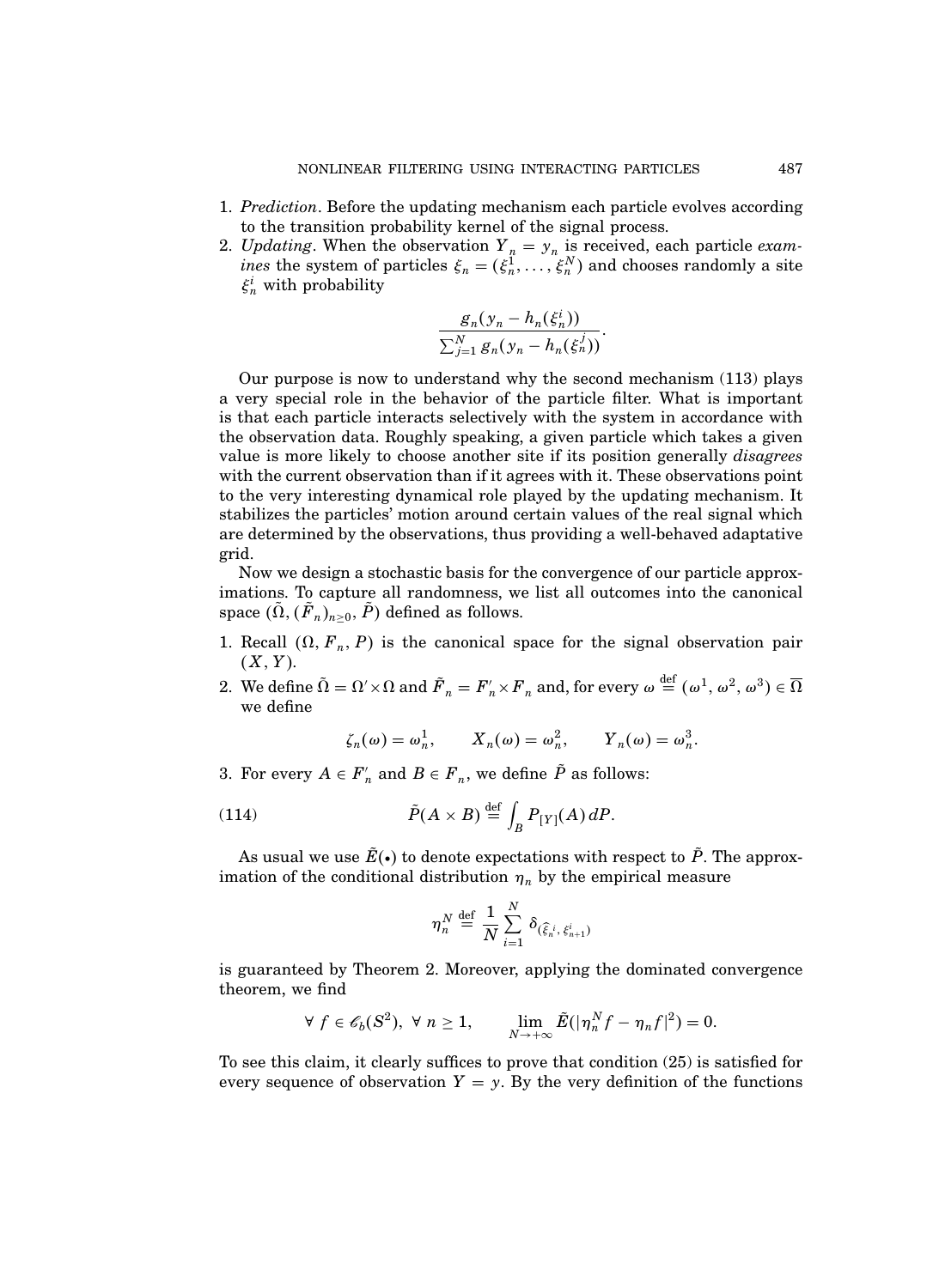$\varphi_n(y_n, \bullet)$  one gets easily

$$
\forall n \ge 1, \ \forall \mu \in \mathscr{P}(S^2), \ \forall \ f \in \mathscr{E}_b(S^2), \qquad \varphi_n(y_n, \mu) f = \frac{\mu(g_n \ T_n f)}{\mu(g_n)}
$$

with

$$
g_n(x_0, x_1) = g_n(y_n - h_n(x_1))
$$
 and  $T_n f(x_0, x_1) = \int f(x_1, x_2) K_{n+1}(x_1, dx_2).$ 

Notice that this type of measure valued process has been examined in (29) Section 3.1.4. Arguing as before it is straightforward to see that condition (25) is satisfied.

4.2.2. Interacting particle systems with branchings. The method described above is the crudest of the random particle methods. When applied to the nonlinear filtering equation (105), the density profiles might lack some of the statistical details of the conditional distributions which one would get when using the branching refinement method introduced in Section 3.2. We shall use the notions and notations introduced in Section 3.2.1. This refinement is also relatively easy to program and it has been used with success in many practical situations [4, 5, 21], but its use still leaves open the optimal choice of the number of auxiliary particles. Let us start with a few remarks. When each particle branches into one particle, these algorithms are exactly the same. On the other hand, when the number of auxiliary branching particles is growing, the transition probability density of an individual particle tends to the transition (100). Even if the first algorithm is more timesaving because it does not use branching simulations, several numerical simulations have revealed that a clear benefit can be obtained by using branching particles. Unfortunately, one cannot quantify this superiority. Some attempts in this direction have been done in the end of Section 3.2.

When considering the nonlinear filtering equation (105) with a given sequence of observations  $Y = y$ , the corresponding interacting particle system with branchings is modeled by a Markov chain  $(\Omega', (F'_n)_{n \geq 0}, (\zeta_n)_n, P_{[y]})$  with state space

$$
E^{(N)} = S^{(N)_1} \times S^{(N)_2}, \qquad (N) \stackrel{\text{def}}{=} (N_1, N_2),
$$

where  $(N)_1 = \{1, \ldots, N_1\}$  and  $(N_2) = \{1, \ldots, N_1\} \times \{1, \ldots, N_2\}, N_1, N_2 \ge 1$ . Each point

$$
x=(x_1,x_2)=(x_1^{p_1},x_2^{p_1,p_2})_{1\leq p_1\leq N_1,\ 1\leq p_2\leq N_2}\in S^{(N)_1}\times S^{(N)_2},
$$

consists of two particles systems called random particle trees; they will be denoted by the letters  $z$ ,  $x$ . Now, recalling the description (57), the transition probability densities of this Markov chain are given by

(115) 
$$
P_{[y]}(\zeta_0 \in dx) = \prod_{p_1=1}^{N_1} \nu(dx_1^{p_1}) \prod_{p_2=1}^{N_2} K_1(x_1^{p_1}, dx_2^{p_1, p_2}),
$$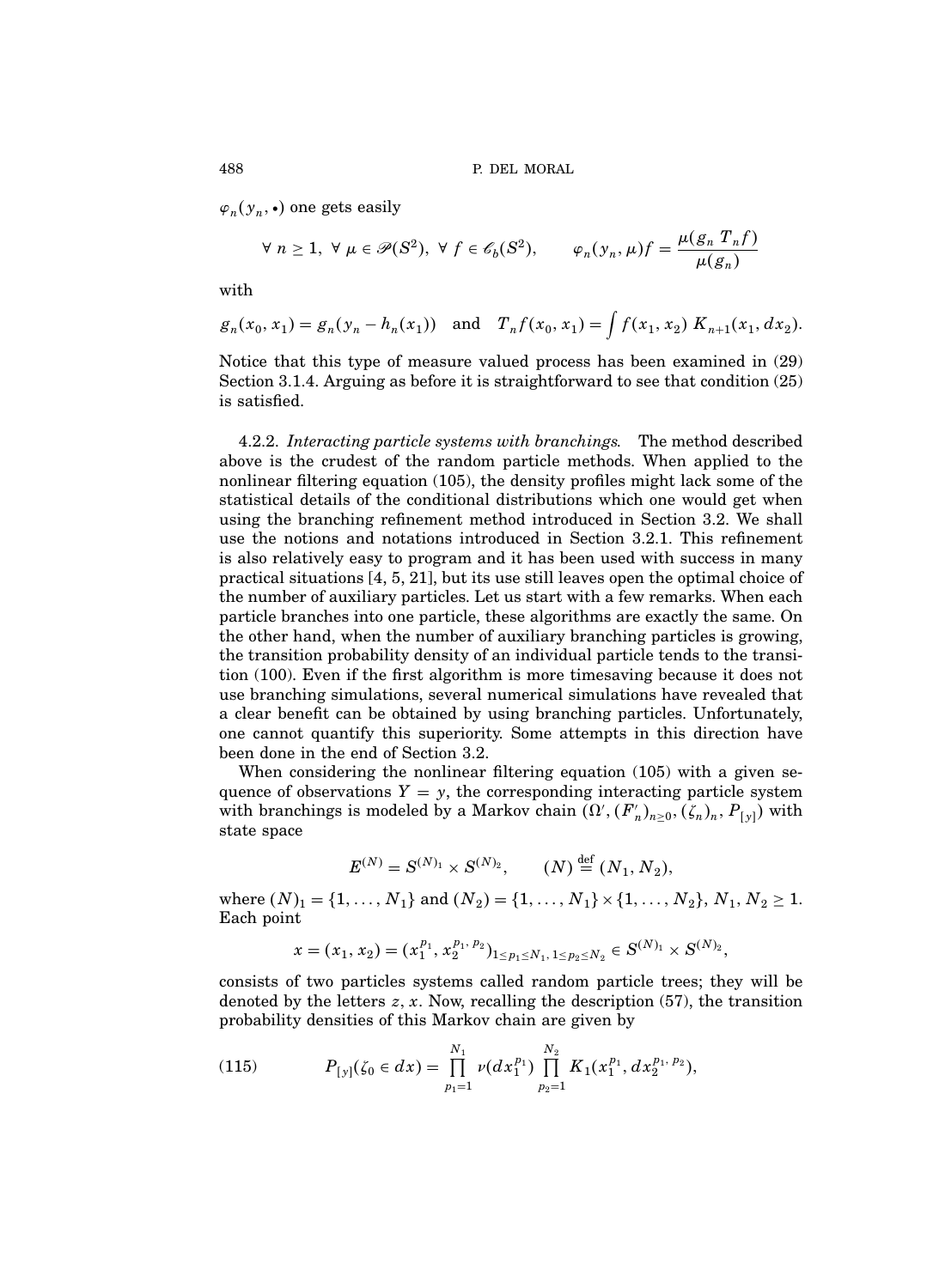(116)  
\n
$$
P_{[y]}(\zeta_n \in dx / \zeta_{n-1} = z)
$$
\n
$$
= \prod_{p_1=1}^{N_1} \sum_{i_1, i_2=1}^{N_1, N_2} \frac{g_n(y_n - h_n(z_2^{i_1, i_2}))}{\sum_{j_1, j_2=1}^{N_1, N_2} g_n(y_n - h_n(z_2^{j_1, j_2}))} \delta_{z_2^{i_1, i_2}}(dx_1^{p_1})
$$
\n
$$
\times \prod_{p_2=1}^{N_2} K_{n+1}(x_1^{p_1}, dx_2^{p_1, p_2})
$$

where  $y_n$  is the observation data at time n. This algorithm generalizes the one given above by allowing at each step  $N_2$  auxiliary particles. For the moment, let us merely note that if  $N_2 = 1$  then the transitions above are exactly the same as those given before.

To be more precise, it is now convenient to introduce additional notations:

$$
\zeta_n \stackrel{\text{def}}{=} (\widehat{\xi}_n, \xi_{n+1}) \in S^{(N)_1} \times S^{(N)_2} \qquad \forall n \geq 0.
$$

To clarify the notations, the  $N_1$ -tuple of elements of S, that is, the points of the set  $S^{(N)_1}$  will be denoted by  $z = (z^{p_1})_{p_1}$  and, the points of the set  $S^{(N)_2}$  will be denoted by  $x = (x^{p_1, p_2})_{p_1, p_2}$ . For brevity, we will also write  $g_n(x)$  instead of  $g_n(y_n - h_n(x))$ . Using these notations, we obtain the following Markov model:

$$
P_{[y]}(\widehat{\xi}_0 \in dz) = \prod_{p_1=1}^{N_1} \nu(dz^{p_1}),
$$
  
\n
$$
P_{[y]}(\xi_n \in dx/\widehat{\xi}_{n-1} = z) = \prod_{p_1=1}^{N_1} \prod_{p_2=1}^{N_2} K_n(z^{p_1}, dx^{p_1, p_2}),
$$
  
\n
$$
P_{[y]}(\widehat{\xi}_n \in dz/\xi_n = x) = \prod_{p_1=1}^{N_1} \sum_{i_1, i_2=1}^{N_1, N_2} \frac{g_n(x^{i_1, i_2})}{\sum_{j_1, j_2=1}^{N_1, N_2} g_n(x^{j_1, j_2})} \delta_{x^{i_1, i_2}}(dz^{p_1}).
$$

Continuing in the same vein, it is important to note that

$$
P_{[y]}(\widehat{\xi}_n \in dz/\xi_n = x) = \prod_{p_1=1}^{N_1} \sum_{i_1=1}^{N_1} \frac{\sum_{k_2=1}^{N_2} g_n(x^{i_1, k_2})}{\sum_{j_1, j_2=1}^{N_1, N_2} g_n(x^{j_1, j_2})} \times \sum_{i_2=1}^{N_2} \frac{g_n(x^{i_1, i_2})}{\sum_{k_2=1}^{N_2} g_n(x^{i_1, k_2})} \delta_{x^{i_1, i_2}}(dz^{p_1}).
$$

This formulation incorporates separately the prediction  $\widehat{\xi}_{n-1} \rightarrow \xi_n$  and the updating  $\xi_n \rightarrow \widehat{\xi}_n$  mechanism. More precisely, at each moment of time n, we see that the particles move according to the following rules.

1. Prediction. Before the updating mechanism, each particle  $\hat{\xi}_{n-1}^{i_1}$ ,  $1 \leq i_1 \leq j_2$  $N_1$ , branches into a fixed number  $N_2$  of i.i.d. random particles  $\xi_n$  =  $(\xi_n^{i_1, i_2})_{1 \le i_2 \le N_2}$  with law  $K_n$ .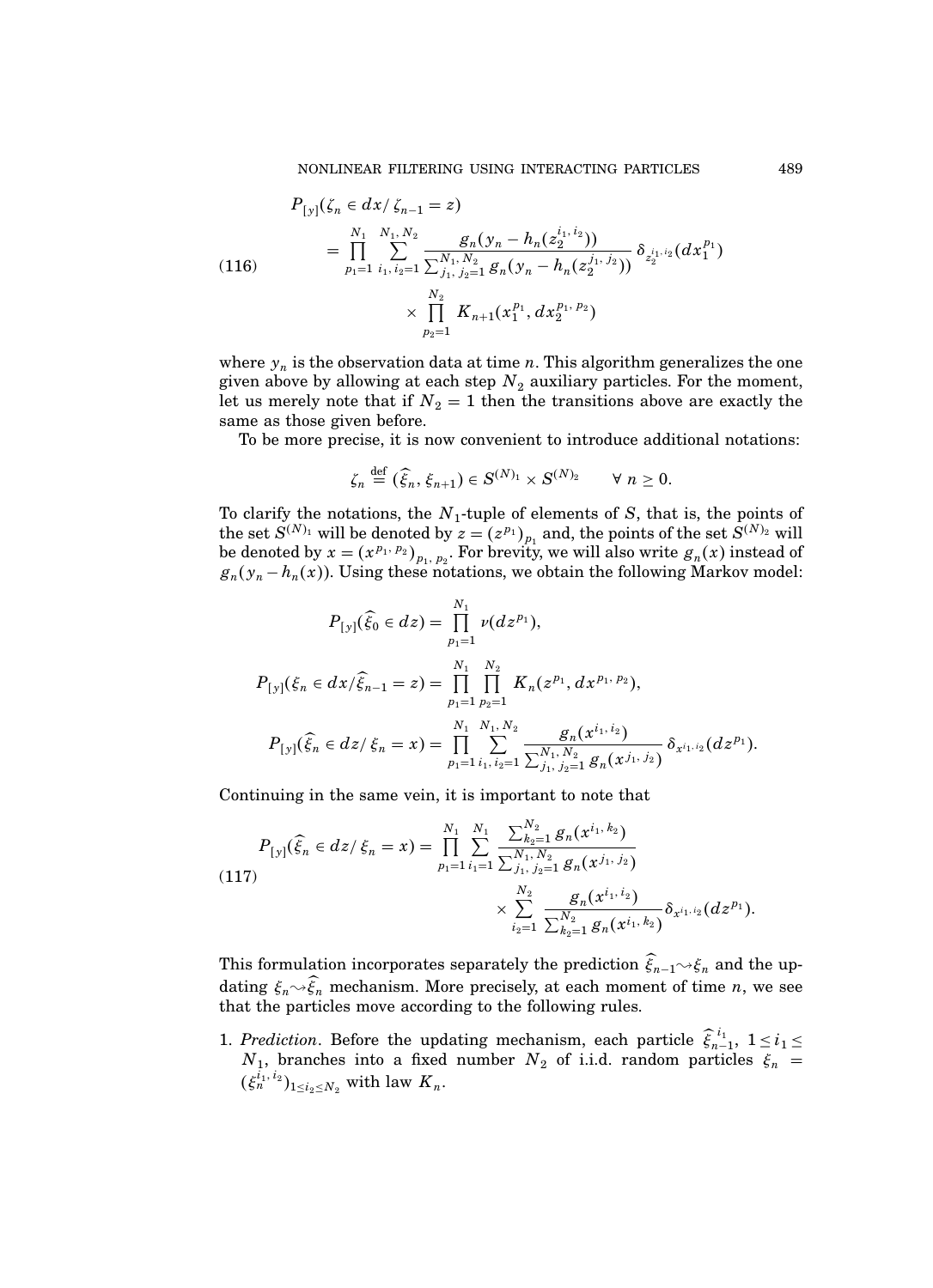2. Updating. When the observation  $Y_n = y_n$  becomes available, each particle  $\widehat{\xi}_{n-1}^{i_1}, 1 \leq i_1 \leq N_1$ , chooses a subsystem of auxiliary particles  $(\xi_n^{i_1,i_2})_{1 \leq i_2 \leq N_2}$ at random with probability

$$
\sum_{k_2=1}^{N_2} g_n(\xi_n^{i_1,\,k_2})\Bigg/\sum_{j_1,\,j_2=1}^{N_1,\,N_2} g_n(\xi_n^{j_1,\,j_2})
$$

and moves to the site  $\xi_n^{i_1, i_2}$  in the chosen subsystem with probability

$$
g_n(\xi_n^{i_1,\,i_2})\Bigg/\sum_{k_2=1}^{N_2}g_n(\xi_n^{i_1,\,k_2}).
$$

The fundamental difference between the so-called simple interaction and branching approaches lies in the fact that in the former each particle branches into a fixed number of auxiliary particles and the corresponding updating–selection procedure is itself decomposed into two different mechanisms. Intuitively speaking, the branchings are meant to discourage the particles from visiting bad state regions.

REMARK 3. The choice of the systems' size  $N_1$  and  $N_2$  is frequently a matter of judgment and intuition. We observe that each subsystem consists of  $N_{2}$ i.i.d. random variables  $(\xi_n^{i_1, i_2})_{1 \le i_2 \le N_2}$  with law  $K_n(\widehat{\xi}_{n-1}^{i_1}, dz_1)$ . So, formally

$$
\frac{1}{N_2}\sum_{i_2=1}^{N_2}\delta_{\xi_n^{i_1,i_2}}(dz_1)\underset{N_2\sim+\infty}{\sim} K_n(\hat{\xi}_{n-1}^{i_1},dz_1)
$$

leads to

$$
\sum_{i_2=1}^{N_2}\frac{g_n(\xi_n^{i_1,\,i_2})}{\sum_{k_2=1}^{N_1} g_n(\xi_n^{i_1,\,k_2})}\delta_{\xi_n^{i_1,\,i_2}}(dz_1)\,\mathop{\sim}\limits_{N_2\sim+\infty}\,K_{y,\,n}(\widehat{\xi}_{n-1}^{\,\,i_1},dz_1)
$$

and

$$
\frac{1}{N_2}\sum_{i_2=1}^{N_2}g_n(\xi_n^{i_1,\,i_2})\,\sum_{N_2\sim+\infty}\,\mathcal{G}_{y,\,n}(\widehat{\xi}_{n-1}^{\,i_1})=\int g_n(z_1)\;K_{y,\,n}(\widehat{\xi}_{n-1}^{\,i_1},dz_1).
$$

This observation leads us to the following equivalence:

$$
\tilde{P}_{[y]}(\widehat{\xi}_n \in dz/\widehat{\xi}_{n-1} = x) \sum_{N_2 \sim +\infty} \prod_{p_1=1}^{N_1} \rho_n(y_n, \frac{1}{N_1} \sum_{i_1=1}^{N_1} \delta_{x^{i_1}})(dz^{p_1}).
$$

It follows that (117) is the right way to model the local approximation discussed in (103).

As in Section 4.2.1, to capture all randomness we list all outcomes into a canonical space  $(\Omega,({F}_n)_{n\geq 0},P)$  and we use  $E(\bullet)$  to denote expectations with respect to  $\tilde{P}$ . Using the same line of arguments as in the end of Section 4.2.1,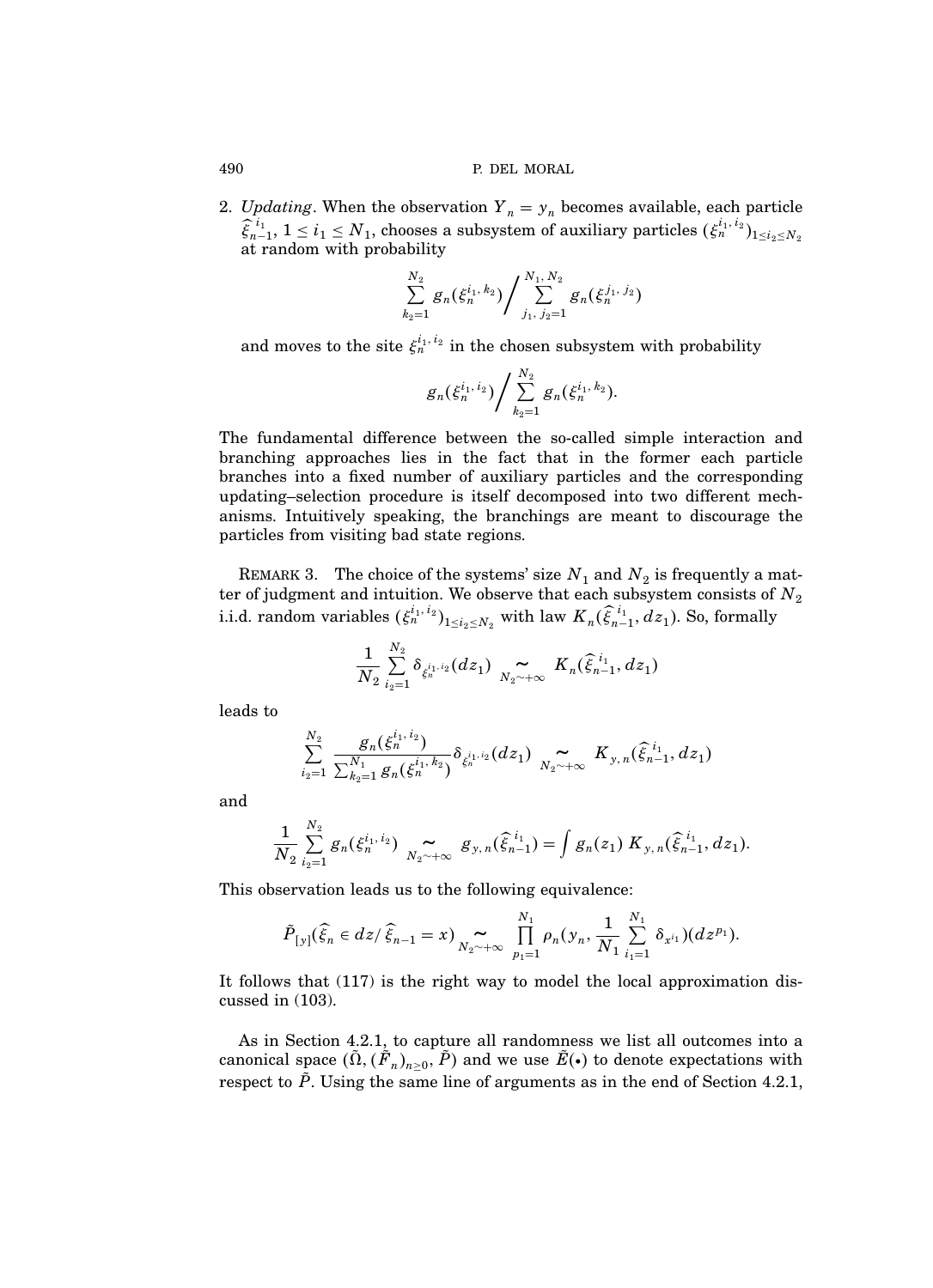the approximation of the desired conditional distribution  $\eta_n$  by the empirical measure

$$
\eta_n^{(N)} \stackrel{\text{def}}{=} m^{(N)}((\widehat{\xi}_n, \xi_{n+1})) = \frac{1}{N_1 N_2} \sum_{i_1=1}^{N_1} \sum_{i_2=1}^{N_2} \delta_{(\widehat{\xi}_n^{i_1}, \xi_{n+1}^{i_1, i_2})}
$$

is guaranteed by Proposition 4. Moreover, arguing as before, we have

$$
\lim_{N_1\to+\infty}\tilde{E}(|\eta_n^{(N)}f-\eta_nf|^2)=0.
$$

4.2.2. General interacting particle resolutions. In the last part of this paper the above approximations are generalized. The prediction mechanism of the former particle filter will include exploration paths of a given length  $r \geq 1$ and the corresponding updating procedure will then be used every  $r$  steps and will consider r observations. The idea is to study the pair process  $(\mathscr{X}_n, \mathscr{X}_{n+1})$ given by

(118) 
$$
\mathscr{X}_n \stackrel{\text{def}}{=} (X_{nr}, \dots, X_{nr+(r-1)}) \quad \forall n \ge 0 \text{ and } r > 0.
$$

For later convenience, let us set  $\mathscr{Y}_n \stackrel{\text{def}}{=} (Y_{nr}, \ldots, Y_{nr+r-1})$  for all  $n \geq 0$ . Let  $\mu_n$ be the distribution of the pair process  $(\mathscr{X}_n, \mathscr{X}_{n+1})$  conditionally to the observations up to time nr. Namely,

(119) 
$$
\mu_n(f) \stackrel{\text{def}}{=} E(f(\mathscr{X}_n, \mathscr{X}_{n+1})/\mathscr{Y}_1, \dots, \mathscr{Y}_n) \quad \forall f \in \mathscr{E}_b(S^{2r}).
$$

It is straightforward to see that this case may be reduced to the latter (104) through a suitable state space basis. More precisely,  $(\mathscr{X}_n)_{n\geq 0}$  is an S<sup>r</sup>-valued and time-inhomogeneous Markov process with transition operator

$$
\mathscr{K}_n((x_0,\ldots,x_{r-1}),d(x_r,\ldots,x_{2r-1}))\stackrel{\text{def}}{=} \prod_{p=0}^{r-1} K_{nr+p}(x_{r+p-1},dx_{r+p})
$$

and initial distribution

$$
\nu_0 = \nu \times K_1 \times \cdots \times K_{r-1}.
$$

In this situation the corresponding observation process  $(\mathscr{Y}_n)_{n\geq 0}$  may be written by

$$
\mathscr{Y}_n = \mathscr{H}_n(\mathscr{X}_n) + \mathscr{V}_n \qquad \forall n \ge 0
$$

with

$$
\mathscr{H}_n(x_0,\ldots,x_{r-1})=\big(h_{nr}(x_0),\ldots,h_{nr+(r-1)}(x_{r-1})\big)
$$

and

$$
\mathscr{V}_n = (V_{nr}, \ldots, V_{nr+(r-1)}), \qquad n \ge 0
$$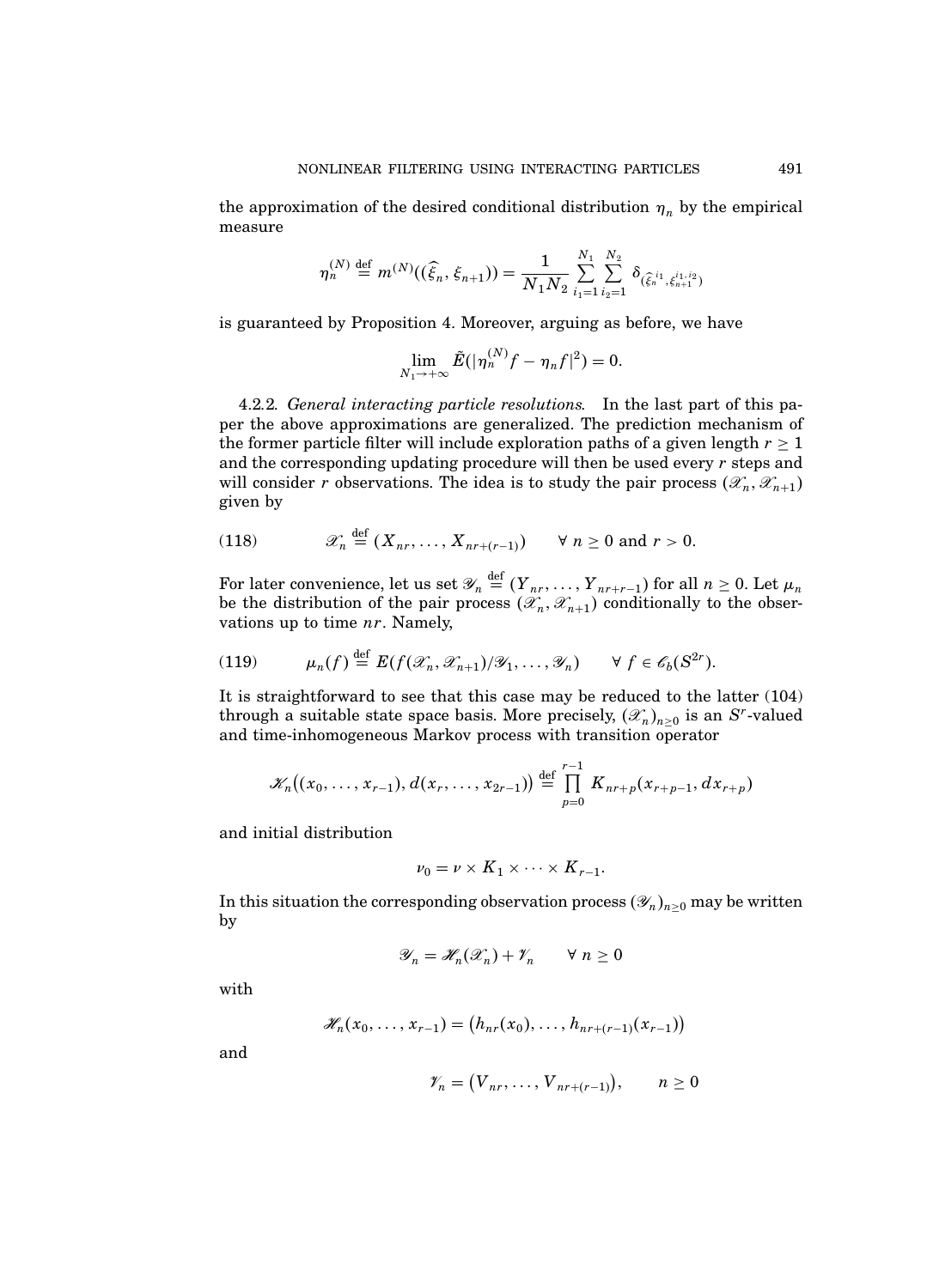a sequence of independent of  $\mathscr X$  independent random variables with continuous and positive density

$$
\mathscr{G}_n(v_0,\ldots,v_{r-1})=\prod_{p=0}^{r-1}\mathscr{G}_{nr+p}(v_p).
$$

The same kind of arguments as the ones above show that  $\mu_n$  is solution of the  $\mathscr{P}(S^{2r})$ -valued recursive equation

(120) 
$$
\mu_n = \psi_n(\mathscr{Y}_n, \mu_{n-1}), \qquad n \ge 1,
$$

$$
\mu_0 = \nu_0 \times \mathscr{K}_1,
$$

where  $\psi_n(y, \cdot) \colon \mathscr{P}(S^{2r}) \to \mathscr{P}(S^{2r})$  is the continuous function given by

$$
(121) \quad \psi_n(\mathscr{Y}_n, \eta) f = \frac{\int f(\mathscr{X}_1, \mathscr{X}_2) \mathscr{I}_n(\mathscr{Y}_n - \mathscr{H}(\mathscr{X}_1)) d\eta(\mathscr{X}_0, \mathscr{X}_1) \mathscr{K}_{n+1}(\mathscr{X}_1, d\mathscr{X}_2)}{\int \mathscr{I}_n(\mathscr{Y}_n - \mathscr{H}_n(\mathscr{Y}_1)) d\eta(\mathscr{Y}_0, \mathscr{Y}_1)}
$$

for all  $f \in \mathscr{C}_b(S^{2r})$  and  $\eta \in \mathscr{P}(S^{2r})$ . From (120) we can quickly deduce the design of general interacting particle resolutions. We will look at such algorithms in detail below and provide enough detail for the reader to be able to generate these stochastic algorithms on a computer. For brevity we will write  $\mathscr{I}_n(\mathscr{X})$  instead of  $\mathscr{I}_n(\mathscr{Y}_n - \mathscr{H}_n(\mathscr{X}))$ . Now, the corresponding particle system is modeled by a Markov chain  $(\Omega', (F'_n)_{n \geq 0}, \zeta = (\zeta_n)_{n \geq 0}, P_{[y]})$  with state space

(122) 
$$
E^{(N)} \stackrel{\text{def}}{=} (S^r)^{(N)_1} \times (S^r)^{(N)_2}, \qquad (N) \stackrel{\text{def}}{=} (N_1, N_2) \text{ and } N_1, N_2 \ge 1,
$$

where

$$
(N)_1 = \{1, \ldots, N_1\}, \qquad (N)_2 = \{1, \ldots, N_1\} \times \{1, \ldots, N_2\}.
$$

We will use the notations

$$
\zeta_n \stackrel{\text{def}}{=} (\widehat{\xi}_n, \xi_{n+1}) \in (S^r)^{(N)_2} \times (S^r)^{(N)_2} \qquad \forall n \ge 0
$$

and, to clarify the presentation, the points of the set  $(S<sup>r</sup>)<sup>(N)</sup>$  will be denoted  $\frac{1}{2}$ by  $z = (z^{p_1})_{p_1}$  and the points of the set  $(S^r)^{(N)_2}$  will be denoted by  $x =$  $(x^{p_1, p_2})_{p_1, p_2}$ . Recalling the descriptions (115) and (117), this Markov chain has the following transition probability densities:

$$
P_{[y]}(\hat{\xi}_0 \in dz) = \prod_{p_1=1}^{N_1} \nu(dz_0^{p_1}) K_1(z_0^{p_1}, dz_1^{p_1}) \cdots K_{r-1}(z_{r-2}^{p_1}, dz_{r-1}^{p_1}),
$$
  
\n
$$
P_{[y]}(\xi_n \in dx/\hat{\xi}_{n-1} = z) = \prod_{p_1=1}^{N_1} \prod_{p_2=1}^{N_2} K_{nr}(z_{r-1}^{p_1}, dz_0^{p_1, p_2}) \cdots
$$
  
\n
$$
K_{nr+(r-1)}(x_{r-2}^{p_1, p_2}, dx_{r-1}^{p_1, p_2}),
$$
  
\n
$$
P_{[y]}(\hat{\xi}_n \in dz/\xi_n = x) = \prod_{p_1=1}^{N_1} \sum_{i_1, i_2=1}^{N_1, N_2} \underbrace{\mathscr{S}_n(x_0^{i_1, i_2}, \dots, x_{r-1}^{i_1, i_2})}_{\sum_{j_0, j_1=1}^{N_1, N_2} \mathscr{S}_n(x_0^{j_0, j_1}, \dots, x_{r-1}^{j_0, j_1})}
$$
  
\n
$$
\times \delta_{(x_0^{i_1, i_2}, \dots, x_{r-1}^{i_1, i_2})}(d(z_0^{p_1}, \dots, z_{r-1}^{p_1})).
$$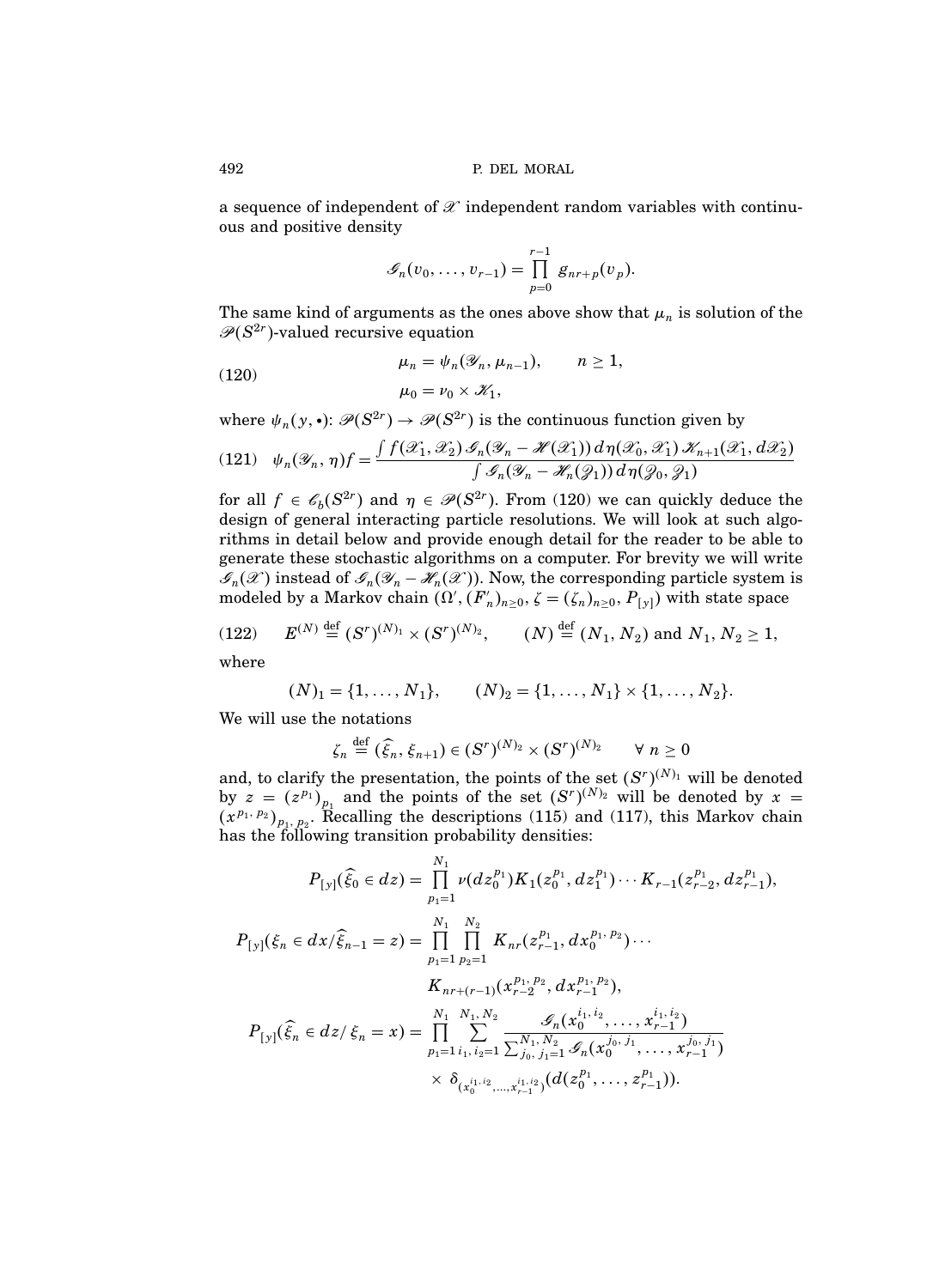Finally, the approximation of the desired conditional distribution  $\mu_n$  by the empirical measure

$$
\mu_n^{(N)} \stackrel{\text{def}}{=} \frac{1}{N_1 N_2} \sum_{i_1=1}^{N_1} \sum_{i_2=1}^{N_2} \delta_{(\widehat{\xi}_n^{i_1}, \xi_{n+1}^{i_1, i_2})}
$$

is guaranteed by Proposition 4 and for every  $f \in \mathscr{C}_b(S^{2r}), n \geq 1$ ,

$$
\lim_{N_1 \to +\infty} \tilde{E}(|\mu_n^{(N)}f - \mu_n f|^2) = 0.
$$

To check that this algorithm generalizes the one given above, observe that the former transition probability densities coincide with the transitions of the particle systems with simple interaction described in Section 4.2.1 when  $r = 1$ and  $N_2 = 1$ , and they coincide with those of the interacting particle systems with branchings described in Section 4.2.1 when  $r = 1$ .

The choice of the parameters  $N_1, N_2, r$  requires a criterion for optimality. The result will probably depend on the dynamics of the state process and also on the dynamical structure of the observations. Unfortunately, no one has yet been able to give an effective method of solution.

Another idea is to study the performance of a modified version of the above algorithms which includes an interactive updating–selection schedule  $r = r(n)$ . For instance, we may choose to re-sample the particles when fifty percent of the weights are lower than  $A/N^p$ , with a convenient choice of the parameter  $A > 0$  and  $p \ge 2$ .

Acknowledgments. I am deeply grateful to Professor Dominique Michel for useful discussions and her careful reading of the original manuscript. I also thank the anonymous referee for his comments and suggestions that greatly improved the presentation of the paper.

#### REFERENCES

- [1] Benes, V. E. (1981). Exact finite-dimensional filters for certain diffusions with nonlinear drift. Stochastics 5 65–92.
- [2] BILLINGSLEY, P. (1968). Convergence of Probability Measures. Wiley, New York.
- [3] BRAUN, W. and HEPP, K. (1977). The Vlasov dynamics and its fluctuation in the  $1/n$  limit of interacting particles. Comm. Math. Phys. 56 101–113.
- [4] CARVALHO, H. (1995). Filtrage optimal non linéaire du signal GPS NAVSTAR en racalage de centrales de navigation. Thèse de L'Ecole Nationale Supérieure de l'Aéronautique et de l'Espace.
- [5] Carvalho, H., Del Moral, P., Monin, A. and Salut, G. (1997). Optimal nonlinear filtering in GPS/INS integration. IEEE Trans. Aerospace and Electron. Syst. 33 835–850.
- [6] CERF, R. (1994). Une théorie asymptotique des algorithmes génétiques. Ph.D. dissertation, Univ. Montpellier II, Sciences et techniques du Languedoc.
- [7] CHALEYAT-MAUREL, M. and MICHEL, D. (1983). Des résultats de non existence de filtres de dimension finie. C.R. Acad. Sci. Paris Ser. I 296. plus 0pt
- [8] Crisan, D. (1996). The nonlinear filtering problem. Ph.D. dissertation, Univ. Edinburgh.
- [9] Crisan, D. and Lyons, T. J. (1996). Nonlinear filtering and measure valued processes. Imperial College, London. Preprint.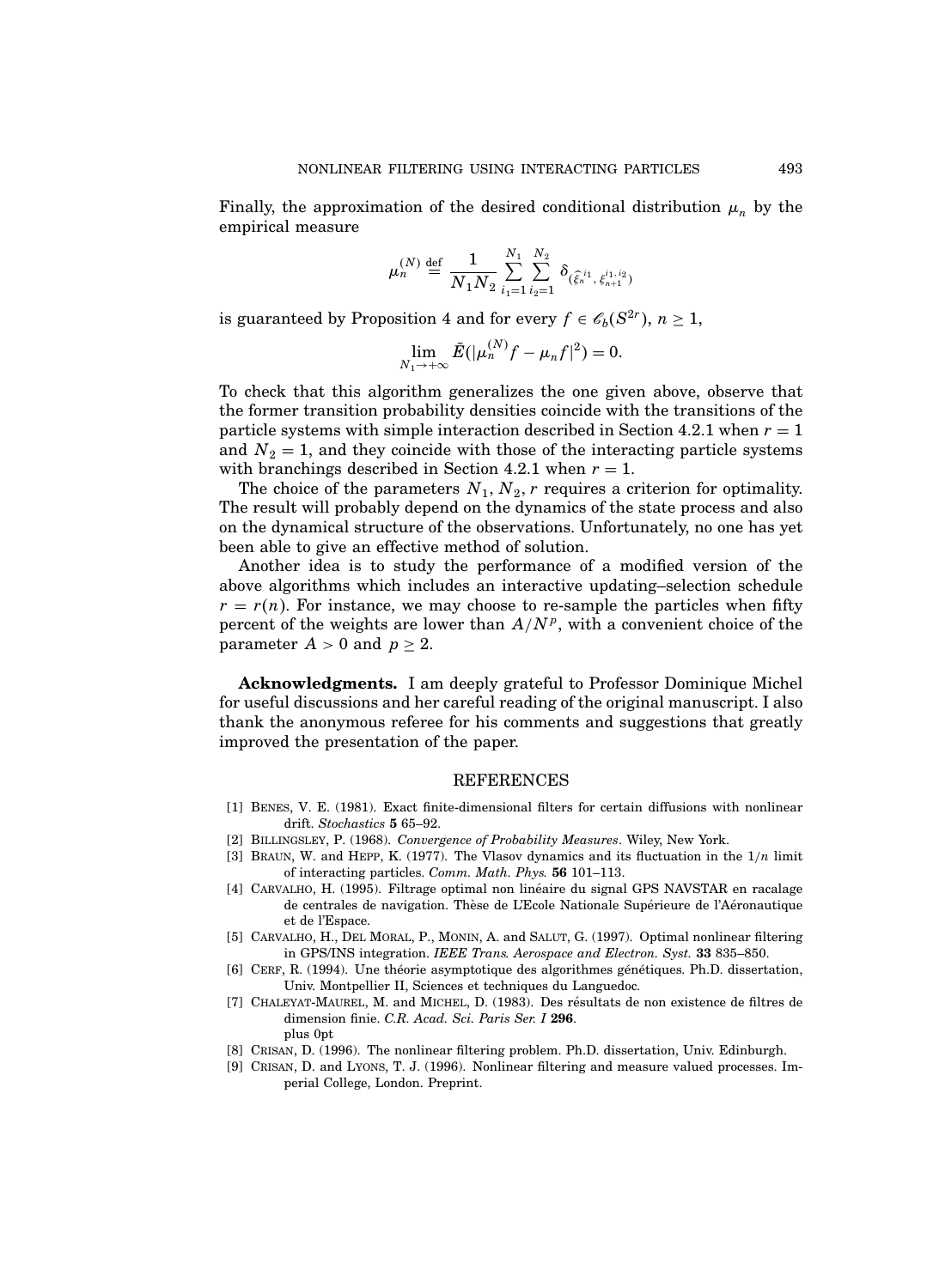- [10] Crisan, D. and Lyons, T. J. (1996). Convergence of a branching particle method to the solution of the Zakai equation. Imperial College, London. Preprint.
- [11] Crisan, D. and Lyons, T. J. (1996). A particle approximation of the solution of the Kushner– Stratonovitch equation. Imperial College, London. Preprint.
- [12] Dawson, D. A. (1975). Stochastic evolution equations and related measure-valued processes. J. Multivariate Anal. 5 1–52.
- [13] DELLACHERIE, C. and MEYER, P. A. (1978). Probabilités et Potentiel. Hermann, Paris.
- [14] DEL MORAL, P. (1994). Résolution particulaire des problèmes d'estimation et d'optimisation nonlinéaires. Thèse, Univ. Paul Sabatier, Rapport LAAS 94269.
- [15] Del Moral, P. (1995). Nonlinear filtering using random particles. Theor. Probab. Appl. 40.
- [16] Del Moral, P. (1996). Asymptotic properties of nonlinear particle filters. Publ. Laboratoire de Statistiques et Probabilités, Univ. Paul Sabatier, 11-96.
- [17] Del Moral, P. (1996). Nonlinear filtering: Monte Carlo particle resolution. Publ. Laboratoire de Statistiques et Probabilités, Univ. Paul Sabatier, 02-96.
- [18] Del Moral, P. (1996). Nonlinear filtering: interacting particle resolution. Markov Processes and Related Fields 2.
- [19] Del Moral, P. and Miclo, L. (1996). On the convergence and the applications of the generalized simulated annealing. Publ. Laboratoire de Statistiques et Probabilités, Univ. Paul Sabatier, 16-96.
- [20] DEL MORAL, P., NOYER, J. C. and SALUT, G. (1995). Résolution particulaire et traitement non linéaire du signal: application radar/sonar. Traitement du Signal.
- [21] DEL MORAL, P., RIGAL, G., NOYER, J. C. and SALUT, G. (1993). Traitement non-linéaire du signal par reseau particulaire: application radar. Quatorzième colloque GRETSI, Juan les Pins.
- [22] DOBRUSHIN, R. L. (1971). Markov processes with a large number of locally interacting components: existence of a limit process and its ergodicity. Problems Inform. Transmission 7 70–87.
- [23] DOBRUSHIN, R. L. (1970). Prescribing a system of random variables by conditional distributions. Theory Probab. Appl. 15 459–485.
- [24] GORDON, N. J., SALMON, D. J. and SMITH, A. F. M. (1993). Novel approach to nonlinear/non-Gaussian Bayesian state estimation. IEE Proceedings F 140 107–113.
- [25] HOEFFDING, W. (1963). Probability inequalities for sums of bounded random variables. J. Amer. Statist. Assoc. 58 13–30.
- [26] HOLLAND, J. H. (1975). Adaptation in Natural and Artificial Systems. Univ. Michigan Press, Ann Arbor.
- [27] Jazwinski, A. H. (1970). Stochastic Processes and Filtering Theory. Academic Press, New York.
- [28] Kallianpur, G. and Striebel, C. (1967). Stochastic differential equations occuring in the estimation of continuous parameter stochastic processes. Technical Report 103, Dept. Statistics, Univ. Minnesota.
- [29] KUNITA, H. (1971). Asymptotic behavior of nonlinear filtering errors of Markov processes. J. Multivariate Anal. 1 365–393.
- [30] Liang, D. and McMillan, J. (1989). Development of a marine integrated navigation system. Kalman Filter Integration of Modern Guidance and Navigation Systems, AGARD-LS-166, OTAN.
- [31] LIGGETT, T. M. (1985). *Interacting Particle Systems*. Springer, New York.
- [32] MÉLÉARD, S. and ROELLY-COPPOLETTA, S. (1987). A propagation of chaos result for a system of particles with moderate interaction. Stochastic Process. Appl. 26 317–332.
- [33] McKean, H. P. (1967). Propagation of chaos for a class of nonlinear parabolic equations. Lecture Series in Differential Equations 7 41–57. Catholic Univ.
- [34] Ocone, D. L. (1980). Topics in nonlinear filtering theory. Ph.D. dissertation, MIT.
- [35] PARDOUX, E. (1989). Filtrage non-linéaire et equations aux dérivés partielles stochastiques associées. Ecole d'Été de Probabilités de Saint-Flour XIX, 1989. Lecture Notes in Math. 1464 1–164. Springer, Berlin.
- [36] PARTHASARATHY, K. R. (1968). Probability Measures on Metric Spaces. Academic Press, New York.